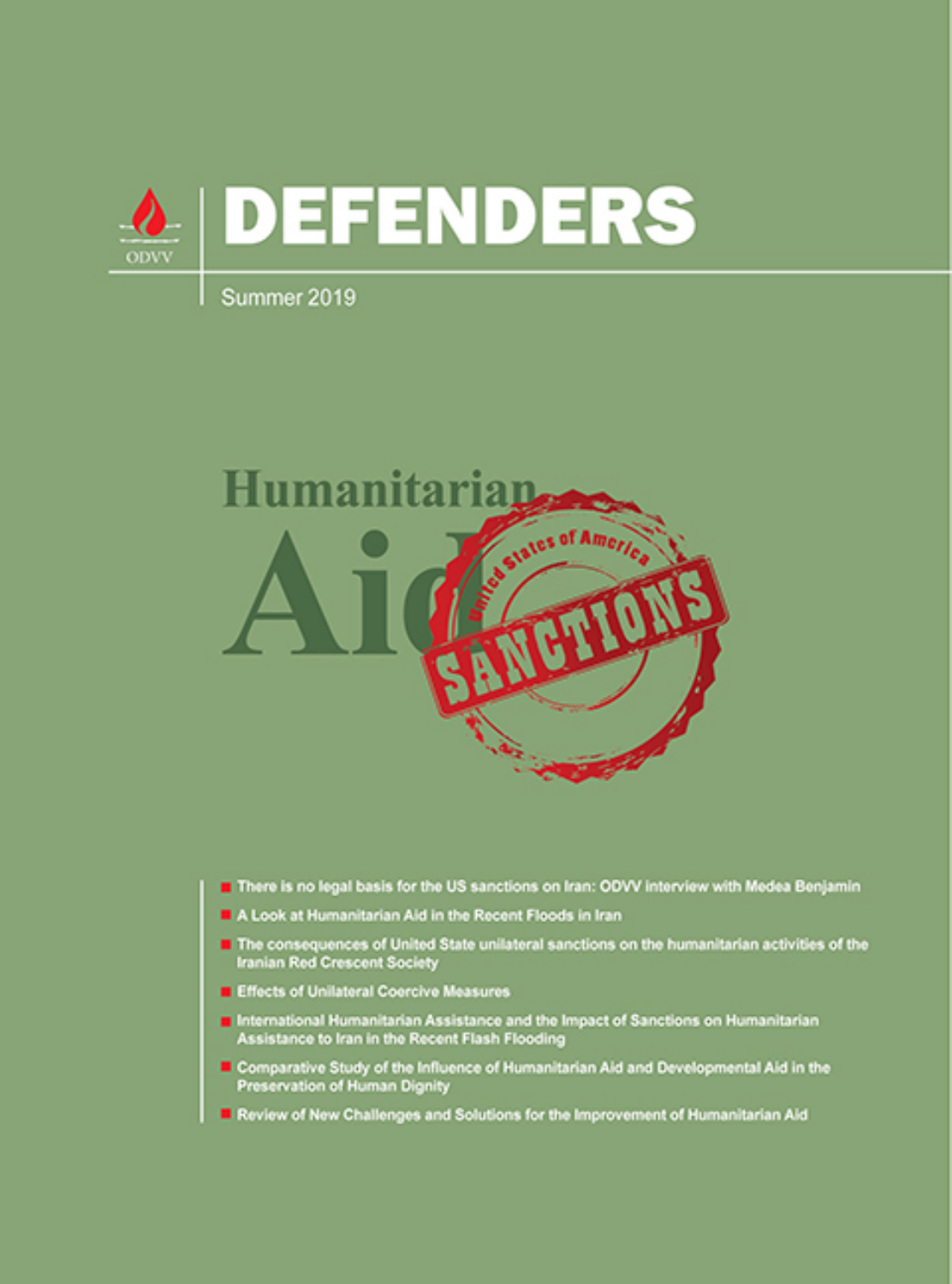### **Contents**

- **Editor's Note 2**
- **There is no legal basis for the US sanctions on IranODVV interview with Medea Benjamin 4**
- **A Look at Humanitarian Aid in the Recent Floods in Iran 8**
- **The consequences of United State unilateral sanctions on the humanitarian activities of the Iranian Red Crescent Society 16**
- **Effects of Unilateral Coercive Measures 24**
- **International Humanitarian Assistance and the Impact of Sanctions on Humanitarian Assistance to Iran in the Recent Flash Flooding 32**
- **Comparative Study of the Influence of Humanitarian Aid and Developmental Aid in the Preservation of Human Dignity 38**
- **Review of New Challenges and Solutions for the Improvement of Humanitarian Aid 45**
	- Published by: The Organization for Defending Victims of Violence (ODVV)
	- Supervised by: Mahmoudreza GolshanPazhooh(Ph.D)
	- Editor in Chief: Farzaneh Mostofifar
	- Translated by: Haroot Azarian
	- Design: Mohammad Taheri

The articles and papers published in the Defenders Quarterly do not necessarily reflect the views of the ODVV. The Editor welcomes your suggestions and comments on the articles.

All letters should be addressed to:The Defenders Quarterly

P.O.BOX 14155/5957 , Tehran-Iran

Tel:+98 21 88 95 49 28

Fax: +98 21 88 96 30 91

Email: int@odvv.org

Website: http://www.odvv.org

Those interested in receiving Defenders, should contact the Distribution Section of the ODVV at the above- mentioned address.

Geneva Representative Office:Telefax: +41 227916030

Address: The Ecumenical Centre,150 Route de Ferney, PO Box: 2100 , 1211 Geneva

Mobile: +41 786602076

Email: int-swiss@odvv.org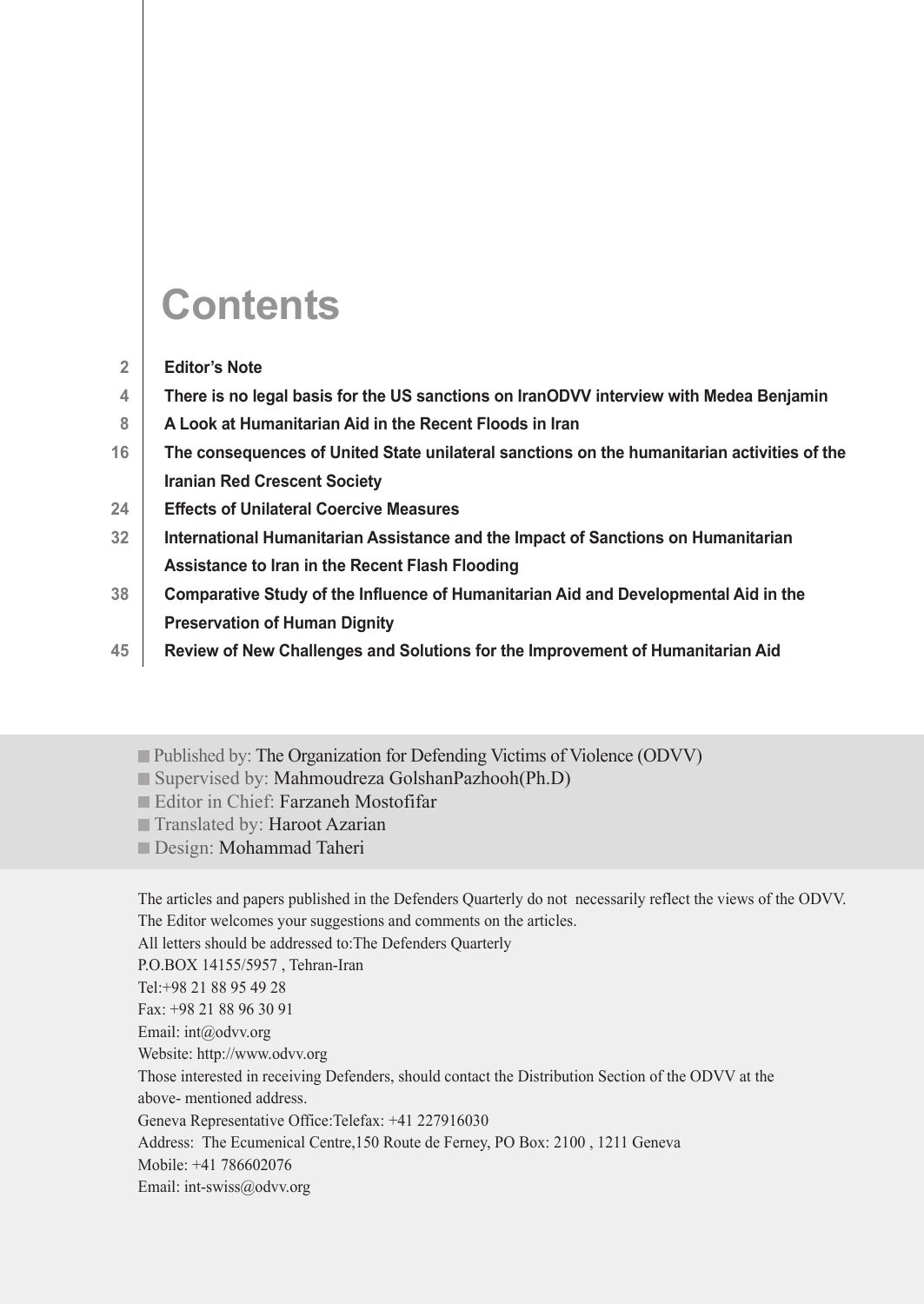### **Editor's Note**

Human rights and humanitarian campaigns' challenges have always been the concern of free thinking and goodwill people. Through putting behind various difficulties and catastrophes be they manmade or natural, such as wars and natural disasters, Mankind has more than before realized the importance of the promotion of human rights and humanitarian aid for the reduction of human pain and suffering. The establishment of specialized organizations for humanitarian issues, adoption of various laws and conventions all indicate the importance of the subject and its link with the most crucial international issues such as peace and security. Issues such as unilateralism, double-standard policies, aggressive stances which today we witness more than in any other period of time, are turning into big crisis in the world the example of which can be found in unilateral coercive measures, benefiting from threat policy and fear and making some regions of the world insecure.

It is this fact which during the occurrence of natural disasters which Mankind continually speaks towards the reduction of number of victims, Mankind's achievements such as conventions and humanitarian approaches lose their functionality. As people who have always had concerns for humanity issues, we caution this trend. Thus in this issue of Defenders Newsletter we deal with the subject of humanitarian aid and its global challenges.

As a natural disaster, the recent floods in Iran which took many lives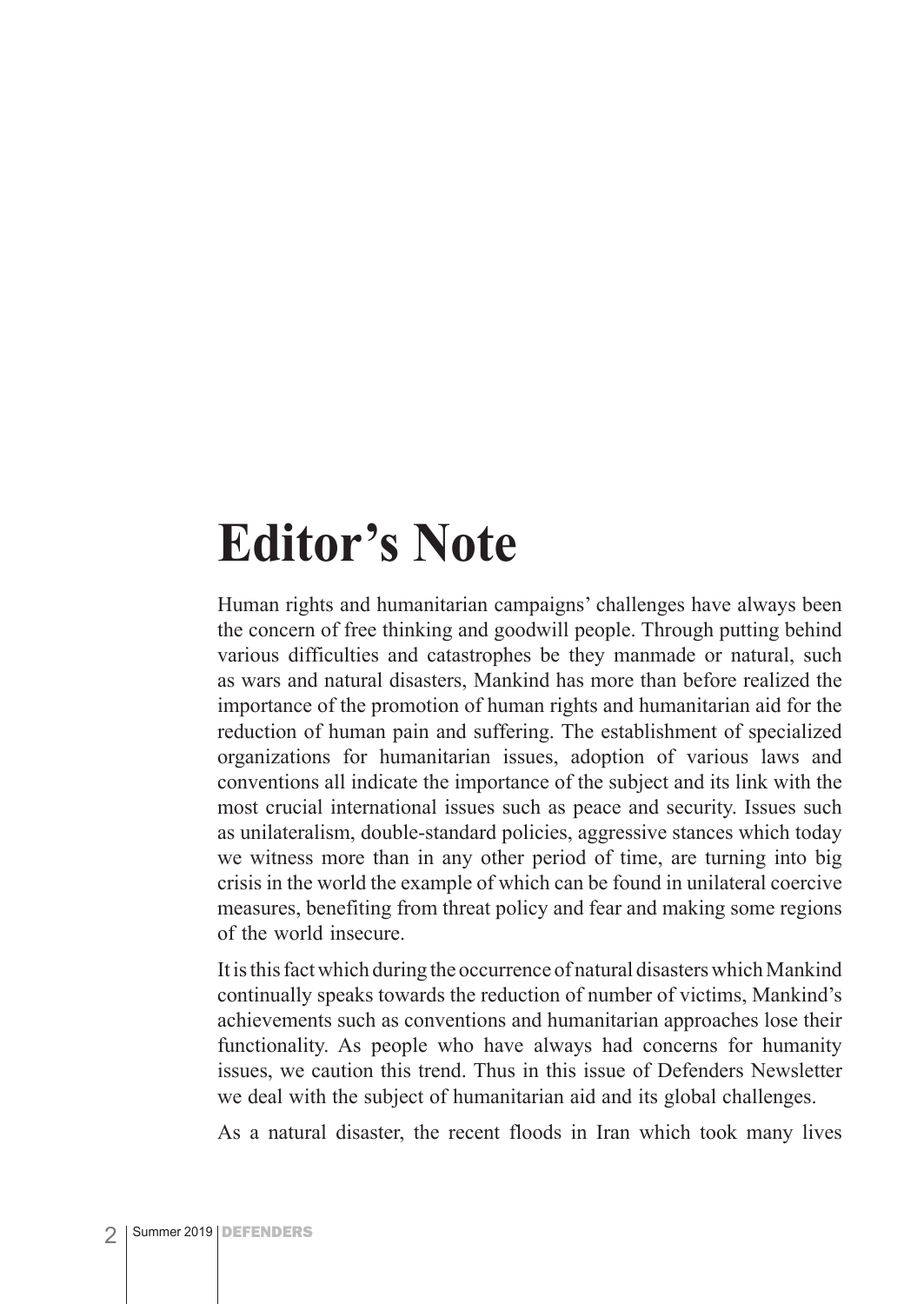destroyed everything in their path has been dealt with in an article. Also the statistical study of this subject has been dealt with in the form of a report which clarified the relief sent by various domestic and international organizations.

The review of the legal status of humanitarian aid in international laws is another subject which has been dealt with in this issue of Defenders, exclusively under the heading of humanitarian aid.

In other parts of Defenders, the review of the challenges in humanitarian aid in two conflict and natural disaster conditions, and the introduction of special conditions which do not fit in the aforementioned conditions and their challenges have been dealt with in an article. Reference to international and specialized organizations' statistics, such as the International Committee of the Red Cross, and the Red Crescent Society, according to their officials is the subject of another report and article. The review of the views of various human rights experts in the form of interviews is another part of Defenders' Newsletter. In this issue the negative consequences of sanctions on human rights is the subject of one of such interviews.

We in Defenders' believe that although our steps may be small, but they can be steps forward towards human rights goals, and the path that we have chosen, we warmly shake the hands of all the human rights authors and enthusiasts.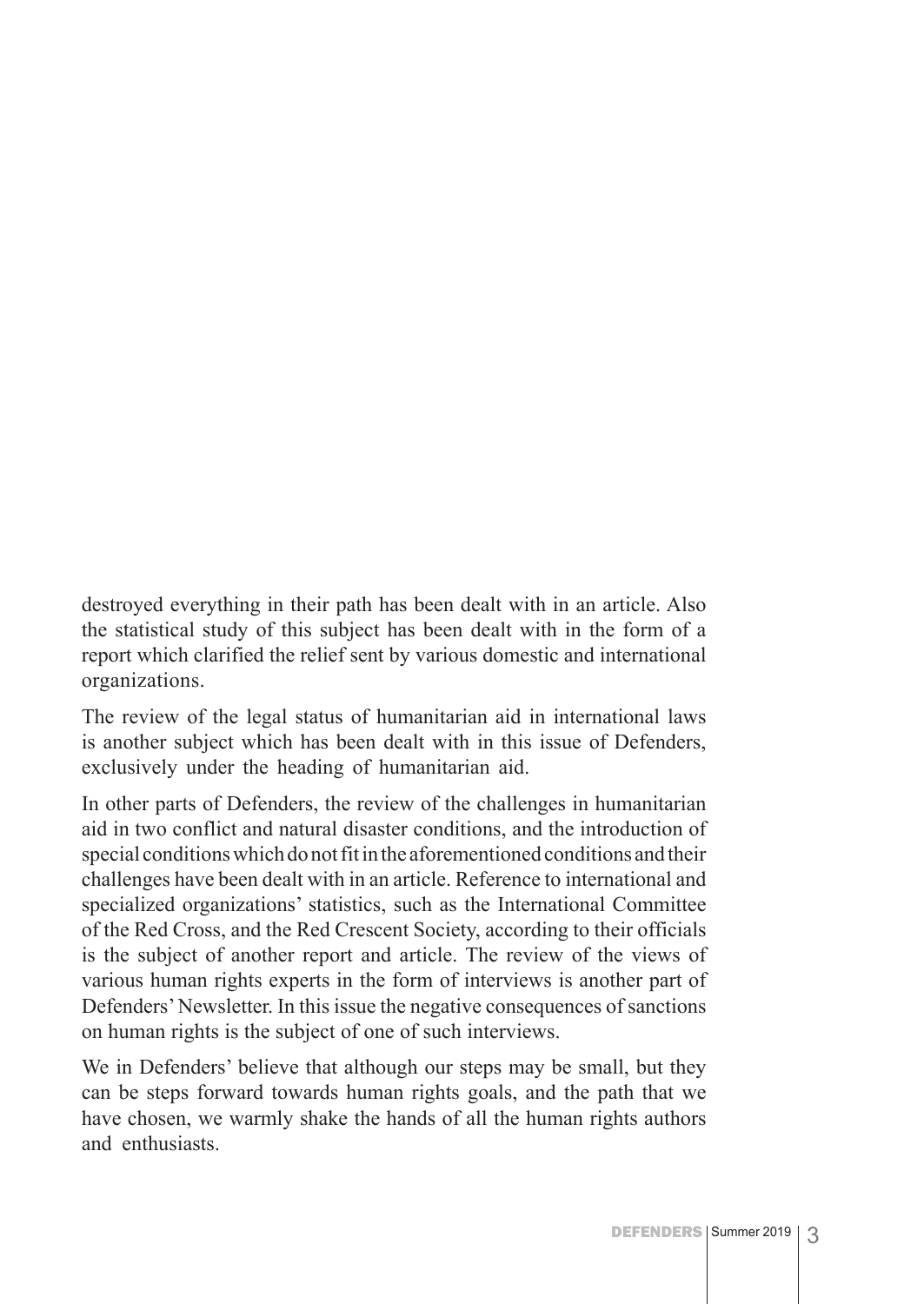### **There is no legal basis for the US sanctions on Iran ODVV interview with Medea Benjamin**



I ran is in the headlines once again. The United States has imposed the second round of sanctions against the Middle East nation after withdrawing second round of sanctions against the Middle East nation after withdrawing from the Joint Comprehensive Plan of Action, popularly known as the Iran nuclear deal. This time, the sanctions target Iran's oil and banking sectors and are expected to have an onerous effect on its economy. This is while the International Court of Justice had ruled following a complaint lodged by Iran to this court that the U.S. sanctions are illegal due to their detrimental impacts on the life of ordinary citizens and should be suspended. The United States ignored the ruling.

A prominent human rights activist told the Organization for Defending Victims of Violence that the United States government under President Trump has zero respect for international law and this became clear when he pulled out of the Paris climate accord, the Intermediate Range Nuclear Forces treaty with Russia and the Iran nuclear deal.

Medea Benjamin said the U.S. pressure on different world countries to stop doing trade with Iran and buy its oil are unjustifiable: "The US pressure on [Iran's] oil clients has no legal justification, and the U.S. can only get away with this because it's a superpower. It can blackmail other countries because the dollar is so key to international financial transactions."

Medea Benjamin is the co-founder of the Code Pink organization and a contributor to several news websites, including The Huffington Post. In 2000, she was the Green Party candidate in California for the United States Senate, but didn't make it to the Congress. An outspoken opponent of the Iraq war and a vocal critic of the U.S. military interventions in the Middle East, Medea Benjamin disrupted an event hosted by the Hudson Institute on 19th of September this year where the U.S. Special Representative for Iran Brian Hook was speaking, to voice her anger at the U.S. policies on Iran.

In an exclusive interview with ODVV, Ms. Benjamin shared her views about the ongoing spat between Iran and the United States and the human impact of the U.S. sanctions. The following is the text of the interview.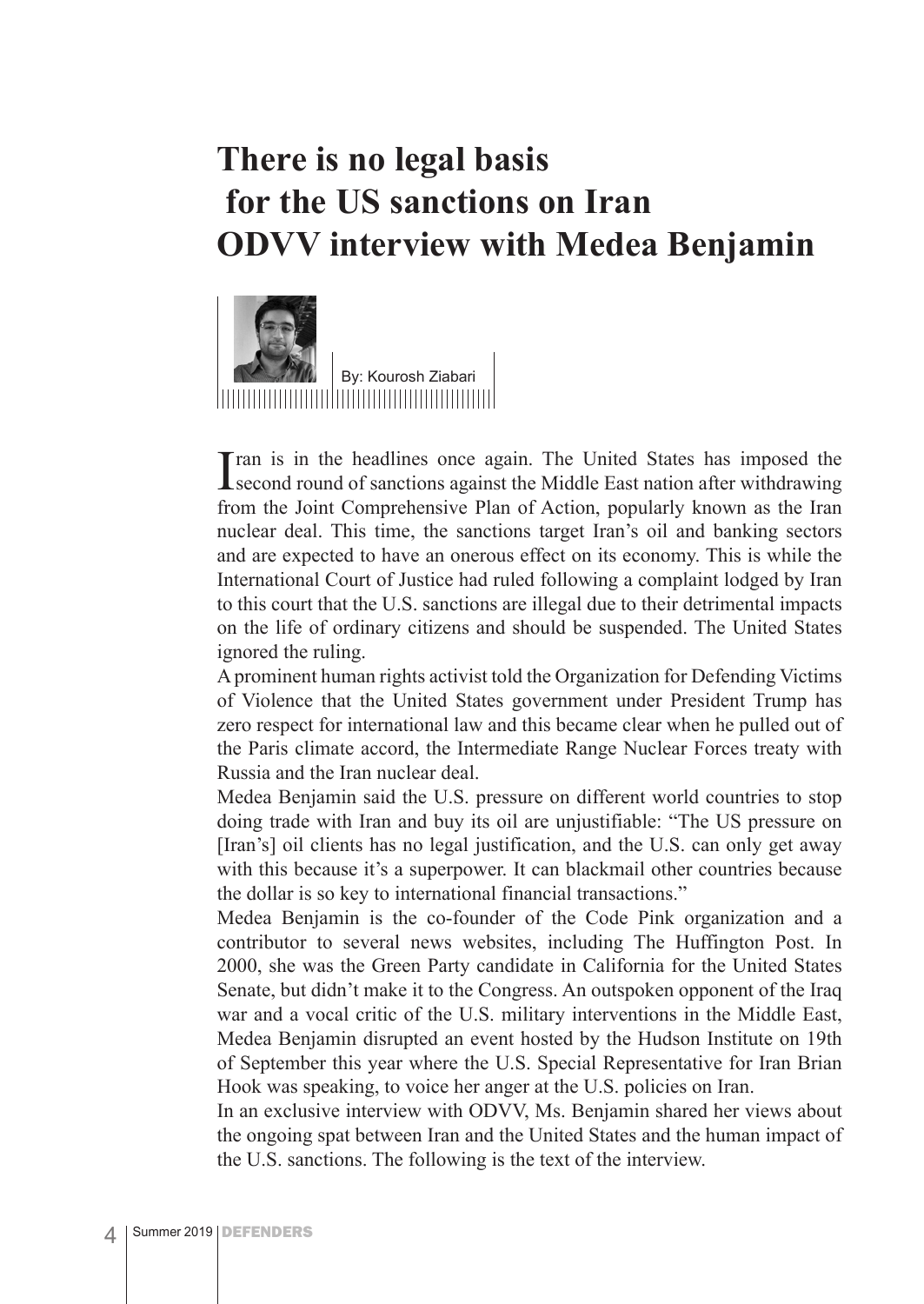**Q: What's your take on the unilateral withdrawal of the United States from the Iran nuclear deal and the re-imposition of economic sanctions against Iran? What do you think drove President Trump to de-certify the Iran deal and decide to target Iran with new sanctions?**

A: President Trump's unilateral withdrawal from the nuclear deal makes a mockery of international cooperation and Trump's re-imposition of

sanctions punishes countries that want to abide by a deal that was approved not only by the negotiating parties but was passed unanimously by the UN Security Council. It is the height of imperial hubris. President Trump talked about wanting to withdraw from the deal during his campaign, so once he was president he wanted to fulfil that promise to his base and to his large campaign contributors. He has also been anxious to undo the major legacies of President Obama, from his healthcare bill to the Paris climate accord to the Iran nuclear deal. Trump also is closer than previous presidents to both Israel and Saudi Arabia, two countries that never wanted the U.S. to sign that deal. Finally, Trump brought into his inner circle people known for their hawkish posture towards Iran, including National Security Advisor John Bolton and Secretary of State Mike Pompeo.

#### **Q: What's your view on the human impact of the U.S. sanctions against Iran? Do you agree that they will be the ordinary citizens who will suffer if the international community is not able to do business with Iran?**

A: We know the sanctions will hurt millions of ordinary Iranians because we already saw that when strict sanctions



Medea Benjamin Co-founder of the Code Pink organization

## <u>"</u>

**Medea Benjamin is the co-founder of the Code Pink organization and a contributor to several news websites, including The Huffington Post. In 2000, she was the Green Party candidate in California for the United States Senate, but didn't make it to the Congress**

were imposed from 2010-2015, and we have seen how just the threat of these new sanctions has wreaked havoc on Iran's economy, with the value of the rial plummeting and prices skyrocketing. Major western companies have already pulled out of multi-billion dollar deals, which severely curtails Iran's economic options. And while the U.S. government insists that humanitarian aid is exempt, with the banks not wanting to handle financial transactions with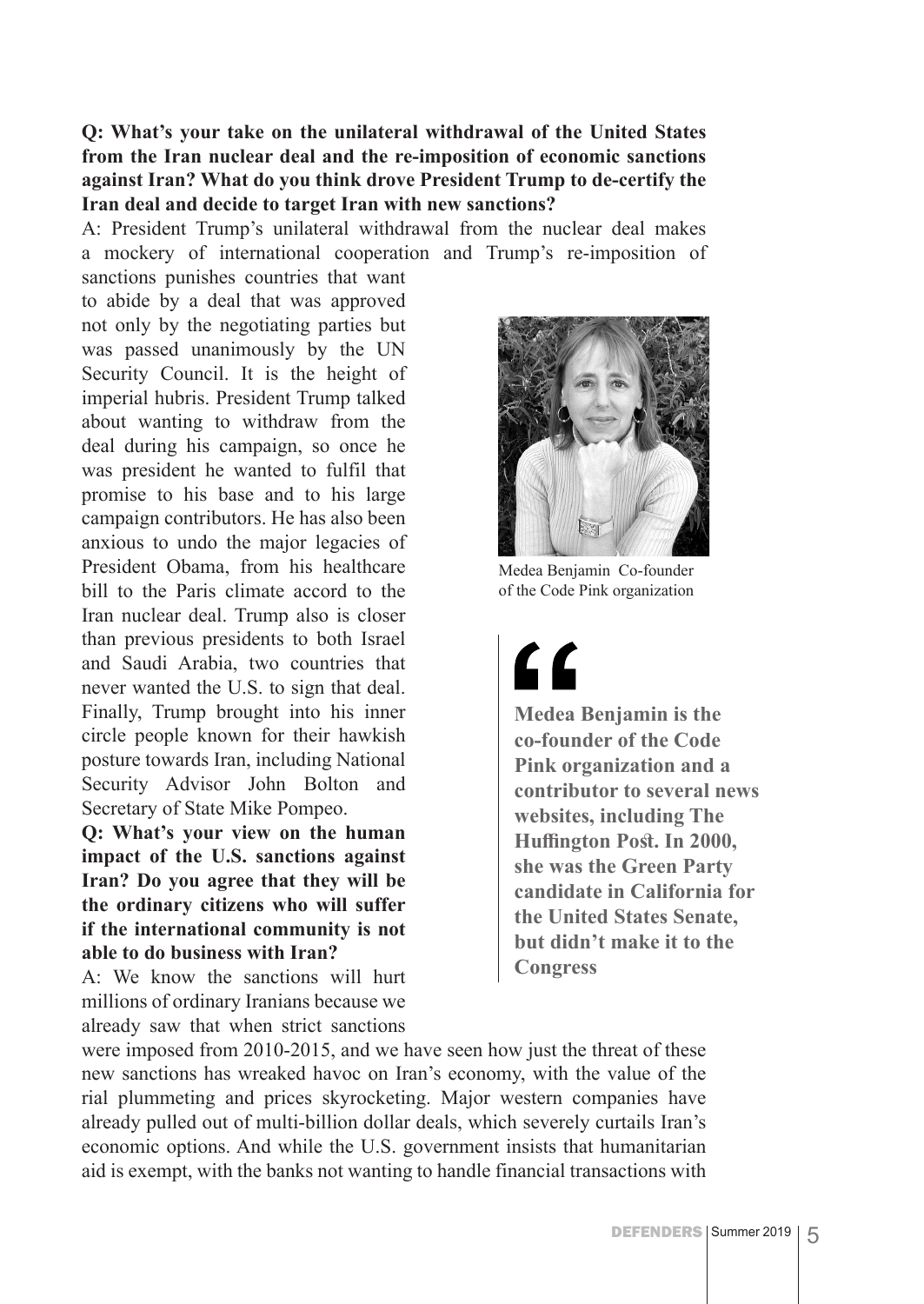Iran, critical medicines are already in short supply.

**Q: The UN special rapporteur on the unilateral coercive measures Idriss Jazairy noted in a statement on 22nd of August that the sanctions against Iran are illegitimate, destroy the economy of the nation as well as the country's currency and millions of people will be forced into poverty. What's your reaction to his statement?**

A: The UN special rapporteur's statement is totally on point. There is no legal basis for these sanctions and, indeed, sanctions that interfere with the importation of medicine and food have been declared illegal by the International Court of Justice.

#### **Q: Is the U.S. pressure on Iran's oil clients to stop their transactions with Tehran and refrain from buying its**

 $\epsilon$ 

**The sanctions are not about Iranian nuclear weapons, which don't exist, but about regime change. They are designed to make life so miserable for Iranians that they will rise up and overthrow their government**

oil exports down to zero.

### **crude legally justifiable?**

A: The U.S. pressure on oil clients has no legal justification, and the U.S. can only get away with this because it's a superpower. It can blackmail other countries because the dollar is so key to international financial transactions. It's outrageous to see the U.S. strong arm both big and small nations alike, demanding that they either totally cut their oil purchases or granting them "waivers" if they agree to major cuts and agree to put Iran's money in accounts that can only be used for purchases that the US agrees to. These waivers, by the way, are also only temporary, as the U.S. continues its mafia-like push to strangle Iran's economy by bringing its

#### **Q: Do you think the European Union will be able to salvage the nuclear deal now that the United States is no longer a party to it, keep the means of trade with Iran alive and convince the Islamic Republic to remain in the deal?**

A: It is not clear if the European Union will be able to salvage the deal. The mechanisms for the Special Purpose Vehicle are still being worked out, but the Trump administration has already declared that it will try to sabotage this effort. And even if this new financial arrangement is actually capable of circumventing U.S. sanctions, it's not clear that Western companies will want to take the risk. So far, it certainly doesn't look like they are willing to make themselves vulnerable to U.S. retaliation.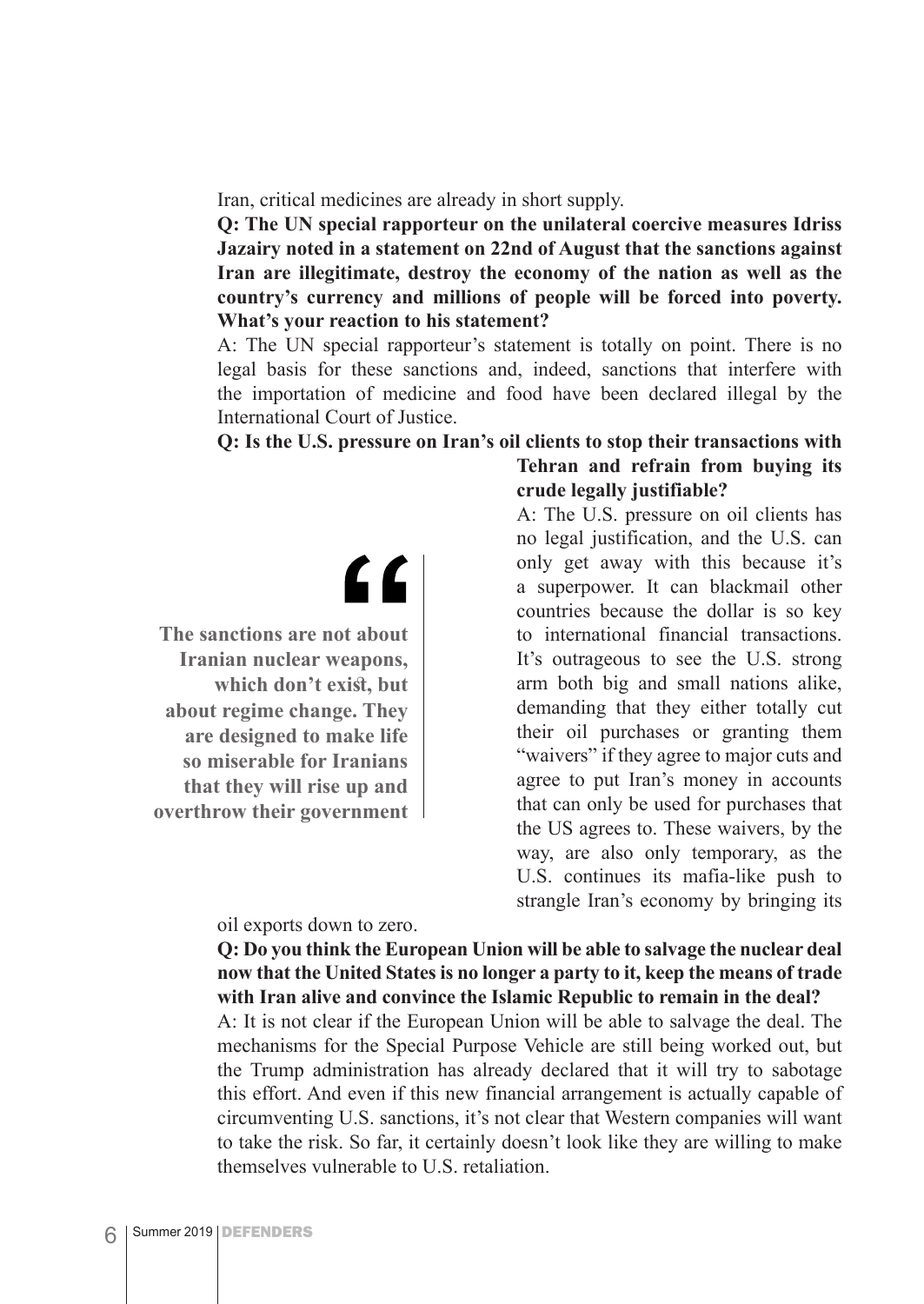**Q: What do you think are the major goals behind the U.S. sanctions on Iran? Iran has stipulated restrictions on its nuclear program and the International Atomic Energy Agency has confirmed 11 times that Iran has kept its commitments. Why were the sanctions re-imposed then?**

A: The sanctions are not about Iranian nuclear weapons, which don't exist, but about regime change. They are designed to make life so miserable for Iranians that they will rise up and overthrow their government. Does the U.S. government have any idea or even care about what would happen afterwards? Just look at Iraq or Libya. Perhaps what the U.S. and Israel and Saudi Arabia want is simply chaos in Iran, so that Iran becomes a weak, divided state incapable of challenging other countries in the region or challenging U.S. hegemony.

#### **Q: The International Court of Justice ruled against the United States after Iran lodged a complaint to the court about the new sanctions, ordering that Washington should lift the restrictive measures. What does Washington's denial to abide by the ICJ's ruling tell you?**

A: The U.S. government, especially under the Trump administration, has contempt for international law. That was clear then it pulled out of the Paris climate accord, the nuclear deal and more recently, the INF, i.e. Intermediate Range Nuclear Forces treaty with Russia. But it is also clear from its refusal to acknowledge the International Criminal Court or the International Court of Justice. Of course, this is not really new. When the ICJ ruled against the U.S. in the case of mining Nicaragua's ports in 1984, the U.S. simply ignored the ruling. Superpowers, it seems, don't have to abide by the international rules imposed on weaker countries.

#### **Q: I'd like to ask you to share with us your view on the frequent use of the economic sanctions by superpowers as a punitive measure against other countries. Won't frequent and hard-hitting economic sanctions undermine diplomacy and multilateralism and foment tensions and instability across the world?**

A: Sometimes sanctions can be justified, especially when there is a movement for justice internally that is calling for those sanctions. That was the case in South Africa under apartheid, and it is the case today around Israel's repression of Palestinians. In other cases, however, sanctions tend to be unjust and a form of collective punishment. This has been the case with Cuba since the 1959 revolution and the case with Iraq during the time of Saddam Hussein. It has also been the case of Iran since the 1979 revolution. These sanctions have not had their intended effect of toppling governments; they have only served to hurt the people. In some cases, like that of Iraq, the consequences were devastating for the population, with enormous casualties resulting for the lack of medicines and food.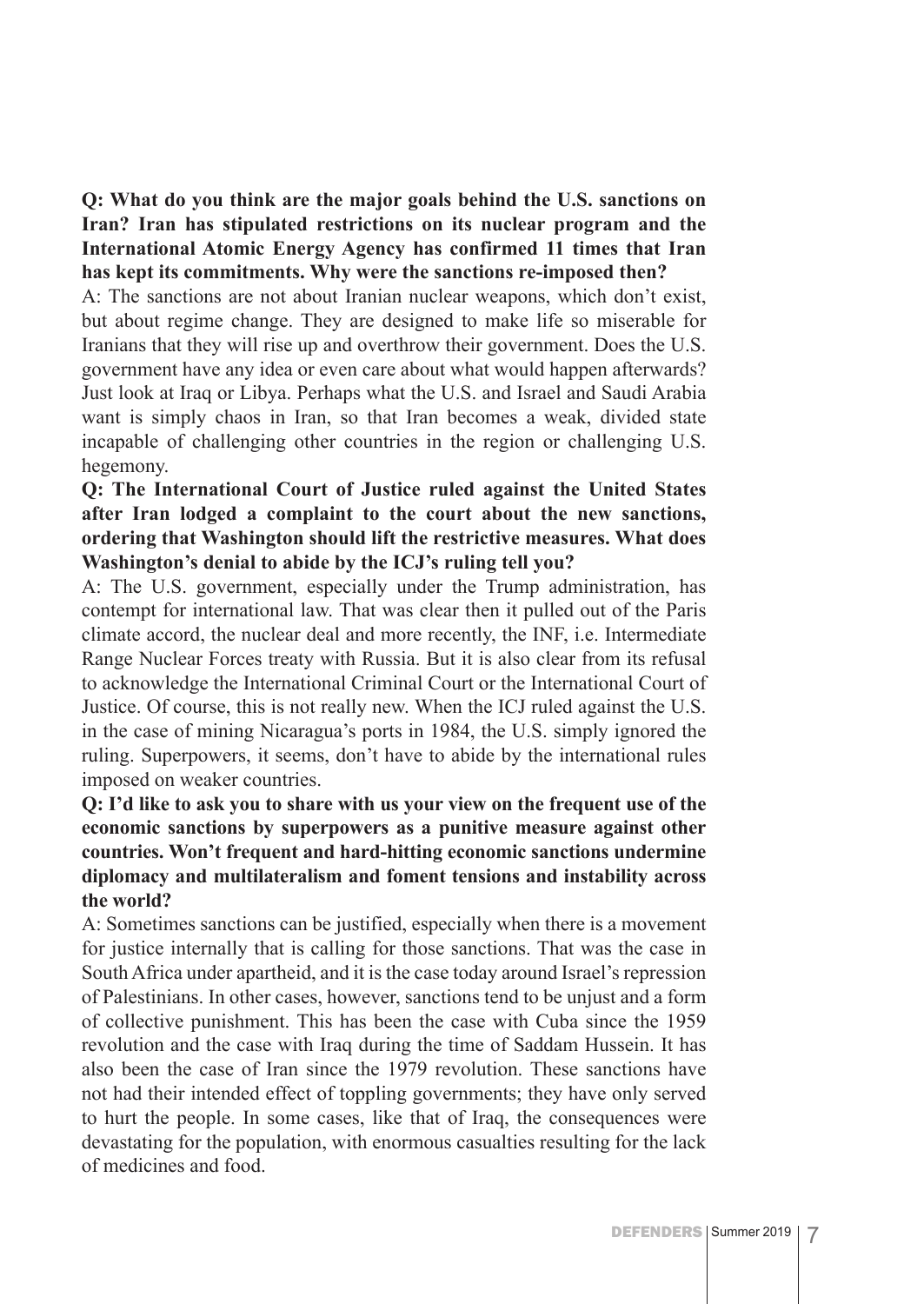### **A Look at Humanitarian Aid in the Recent Floods in Iran**



By: Negar Paidar Darian Human rights researcher

**Humanitarian aid is in fact aid that is provided for people who need it in material, food, medicine and clothing form.** Usually these assistances are for short periods, till in the long term governments and other institutions can replace them, and often the aid is provided to the displaced, refugees, victims of natural disasters, armed conflicts and famine. The main aim of humanitarian aid is saving lives and reduction of pain and suffering and respect to human dignity. In the recent months United States imposed unilateral sanctions against Iran have created difficult conditions for the provision of some humanitarian and vital materials such as medicines, and furthermore, the prohibition of financial and humanitarian transactions are not included in these sanctions, but what we see in practice is a shortage of humanitarian goods and a sharp rise in the cost of their provision, which creates all sorts of problems and as a result of these sanctions, the humanitarian system loses its function which is the provision of dignity and reduction of pain and suffering.

In this report we take a look at aid and relief that was provided for the floodhit regions of Iran. This relief more or less was affected by ongoing sanctions. Was the reason why in practice no financial aid was given to Iran in this crisis, solely the wishes of countries and international organizations based on refusal to provide financial aid, or fear of the repercussions of financial transaction with Iran? Fundamentally, is there any path left for financial transactions?

This report is will review three aids which are country aid, international organizations aid and domestic aid.

#### **Introduction**

Heavy rains and flash floods have affected more than 2,000 cities and towns across Iran, according to the Iranian Red Crescent. This is the largest disaster to hit Iran in more than 15 years. An estimated 10 million people have been affected in some way, including more than half a million have been displaced from their homes. 84 have died, and around 20,573 persons were injured.<sup>1</sup> At least 54,000 houses have been destroyed and another 90,000 have been damaged. 1,500 schools have been damaged and 200 of them must be rebuilt and also floods

<sup>1</sup> https://reliefweb.int/report/iran-islamic-republic/iran-floods-leave-people-limited-accesslife-saving-health-services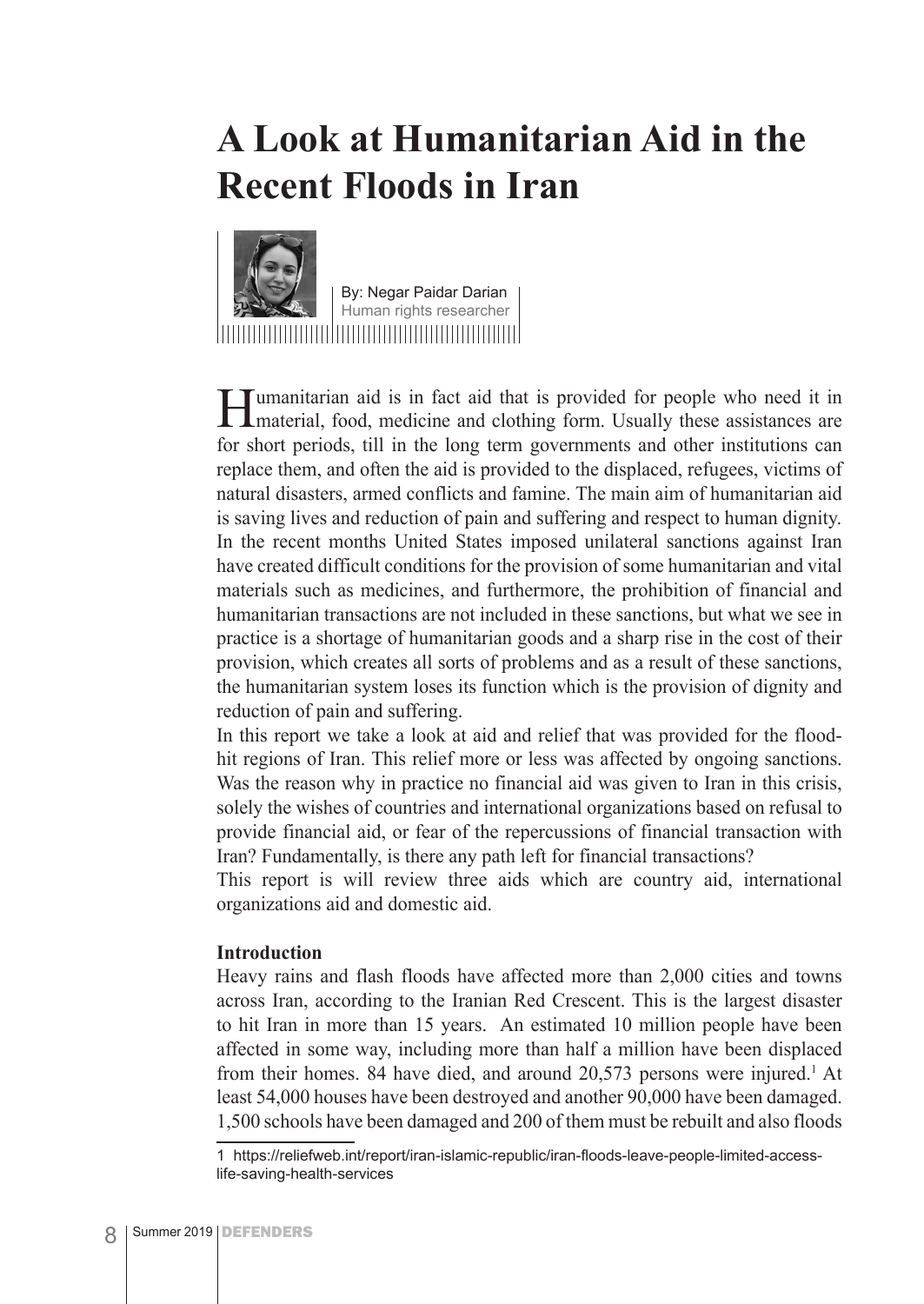caused damage to 39 public libraries.<sup>2</sup> The floods have fully and partially destroyed 1040 health facilities and 81 hospitals, leaving patients with limited access to essential and life-saving health services.3 Agricultural areas were heavily hit, 1 million hectares of farmland being flooded, with crops ahead of harvest and livestock being lost. The drinking water system has been repaired in a majority of affected villages; power has been restored in some 60% of the affected communities. The main needs are in the sectors of water,

### 71 **Heavy rains and flash floods have affected more than 2,000 cities and towns across Iran, according to the Iranian Red Crescent**

sanitation and hygiene (WASH), health, shelter, agriculture and livelihoods. According to the authorities, the disaster has caused some USD 4.1 billion of damage on various sectors (including USD 1.5 billion in agriculture). 4

The conditions that the floods have created for the country, it put people in need of humanitarian aid. Humanitarian aid which in fact is the provision of food, medicine and equipment and materials to the people is required. From the international law aspect it is based on the solidarity of Mankind, meaning that not only the local government where the incident or natural disaster has taken place, but the international community also must respond to the people caught in critical conditions. Sending relief towards the protection of the right to life, ease of pain and suffering and respect to human dignity is fulfilled as Mankind's right. This relief is done by various international actors which include the local government, neighbouring and non-neighbouring countries, national and international organizations and the private sector. In this report under the headings of national assistance, international organizations' assistance and domestic organizations' assistance, we take a look at the relief that was sent to the recent flood regions of Iran.

#### **1 – National Assistance**

The local government of the place of incident or natural disaster

As the country where the disaster struck, aside from the humanitarian aspects, the Iranian government is legally obliged to provide internal aid and relief. The government must immediately after the occurrence of disaster provide relief and also facilitate ways for emergency relief. In this regards first of all allocation of some of the country's budget for unforeseen and emergency circumstances must be part of the budget draft legislation. In the Islamic Republic of Iran,

<sup>2</sup> https://reliefweb.int/report/iran-islamic-republic/iran-starts-reconstruction-schools-floodhit-areas

<sup>3</sup> https://reliefweb.int/report/iran-islamic-republic/iran-floods-leave-people-limited-accesslife-saving-health-services

<sup>4</sup> https://reliefweb.int/report/iran-islamic-republic/iran-floods-appeal-n-mdrir002-operationupdate-03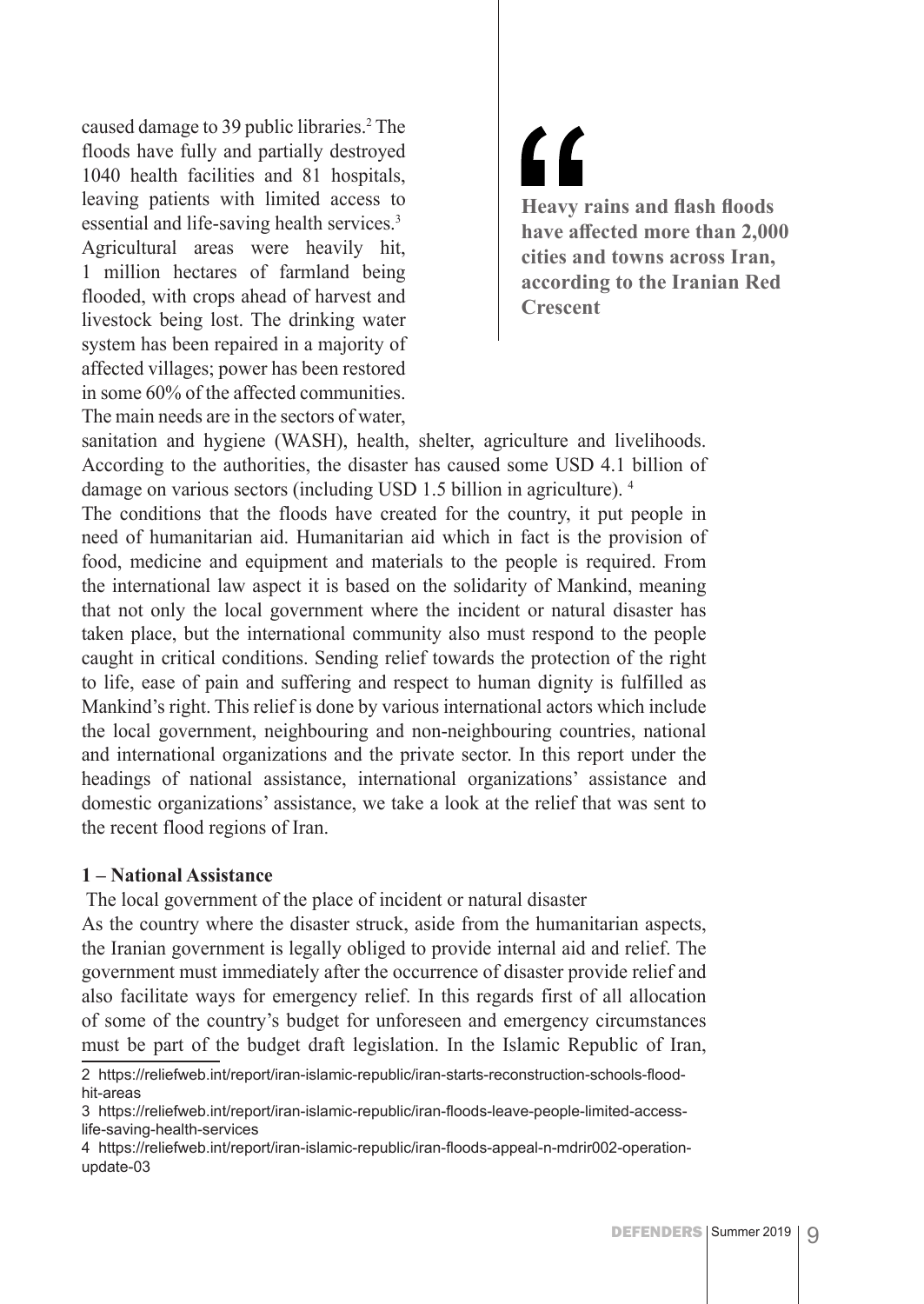five percent of the country's overall budget is allocated for compensation for unforeseen unconventional events. Secondly, the movements in infrastructure budgets too have been considered for needed instances, therefore the capacity of the 2019 budget and related laws, resources exceeding 6.4 billion dollars facilitates for support of flood victims and reconstruction of infrastructures and agricultural sectors.<sup>5</sup> Although according to calculations the damage caused by the floods has been estimated at  $8.333$  million dollars<sup>6,7</sup>.

Also insurance companies and banks are another method for provision of the government's budget. Ultimately if required, with the permission of the Supreme Leader, the government can the government can withdraw from the National Development Fund, which in fact can withdraw with the oil revenue surplus over the years. Another of the government's duties is the organization and collection of public and various domestic and international organizations' donations and assistances. Furthermore in the recent floods the armed forces were also present for sending aid and relief.

#### **1 – 2 – Rest of Nations**

Aside from the local government where the disaster has taken place has the duty to provide aid relief to its citizens, the government must also ask the international community for help and facilitate emergency aid routes, particularly if the government itself is not able to and does not have enough means to undertake extensive tasks.

The international community's responsibility begins when the local government where the disaster took place is not able to help its citizens. Governments have a major role in providing humanitarian assistance. Meanwhile, countries bordering the affected country also are obliged to create emergency routes for aid relief to the country.

In short, the assistance of other countries' assistances in the recent floods were: - Through the German Red Cross Society, the German government provided 40

motorized rubber dinghies and individual rescue equipment for floods 300,000 Euros.

- Jointly with the government of the Russian Federation, the Emergency Situations Ministry of Armenia donated 250 bed sheets, 4000 blankets, 20 M10 tents and 20 M30 tents.<sup>8</sup>

- The French government donated 114 water pumps, 210 tents (18 tones, and 37 sq. $/m$ )

- The government of the Republic of Azerbaijan donated 17 trucks filled with emergency relief that included blankets, sheets, pillows, pillowcases, bed covers, kitchen equipment, life jackets, 5 people's tents, water pumps, boats, overalls,

<sup>5</sup> http://yon.ir/cPaca

<sup>6</sup> Exchange rate: 1\$= 42000 IR Rials

<sup>7</sup> http://yon.ir/EzUhF

<sup>8</sup> http://www.irna.ir/fa/News/83270851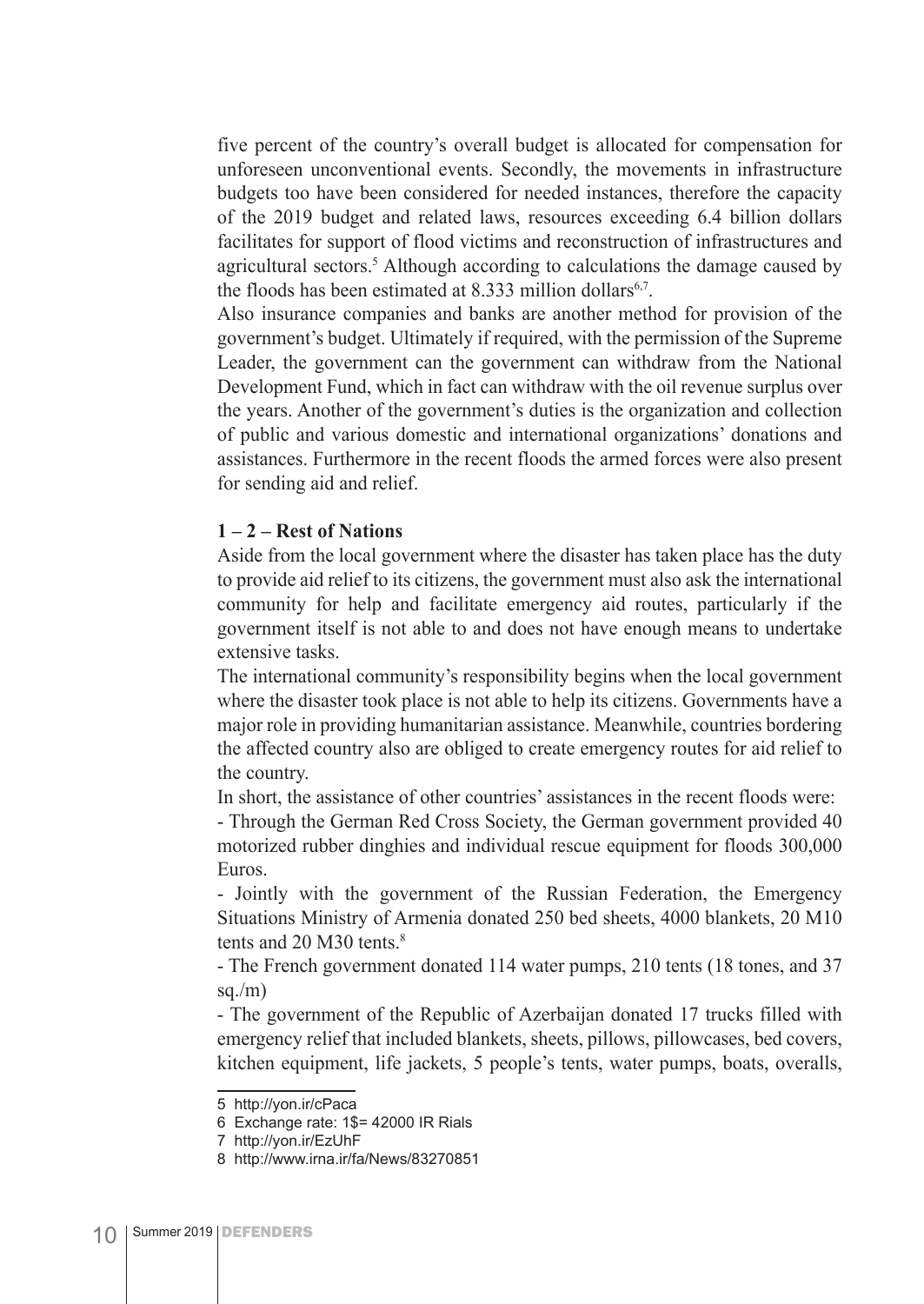rescue clothes and two Caterpillar diggers.

- The Oman government sent 7 planes loaded with living, food and rescue materials to the approximate weight of 100 tons that included rice, flour, dates, lentils, sugar, oil, tea, powdered milk, 6 by 4 tents, blankets, pillows, sheets and 10 boats.

- The South Koran government announced 200 thousand dollars in aid through the International Rescue Federation. To-date this remains a pledge and no transaction has taken place and nothing been given to Iran.

- The Georgian government sent a shipment containing 130 stretchers, 50 stretcher mattresses, 130 blankets, 50 sleeping bags, 300 water containers and 200 water purifier systems.

- The Indian government sent a shipment of 917 packages that include 1750 single blankets, 1750 double blankets, 2000 kg of plastic bags 1080 canned food,

1000 kg of canned peas, 500 kg of cans of dehydrated potatoes, 1020 kg of fried onions, 999 family tents (111 tents, 111 bridge boxes and base, 20 packages of road and 20 packages of hooks).

- The rescue unit of the Czech Republic Fire Department sent, tents, blankets, sleeping bags, power generators, power generator equipment swap drying pump and wooden pallets.<sup>9</sup>

- The Italian government sent rescue and hygiene packages that included 5 sixteen kilowatts power generators, 200 family tents, 5 motorized rubber dinghies, 300 hygiene kits, 1000 sheets, 60 rolls of plastic rapping, 600 Coleman's 5 tenthousand litre water tanks, 5 ten-thousand litre water tanks, 250 solar powered lamps, 250 solar powered torches, 2550 blankets, 2 trauma emergency kits 2 emergency kits in support of trauma, medical equipment and cholera medicines.

## <u>"</u>

**Medea Benjamin is the co-founder of the Code Pink organization and a contributor to several news websites, including The Huffington Post. In 2000, she was the Green Party candidate in California for the United States Senate, but didn't make it to the Congress**

- Through the World Food Program, the British government sent a 77,000 dollar aid package that included 52 blankets, 17 pallets of tents, 4 pallets of kitchen pots and pans.

- Through the European Commission the Austrian government sent relief in the form of 80 packages and 4 pallets to the weight of 3404 kg which included 2000 blankets, 5 sludge cleaners with couplings and hoses, and also stated readiness to send a second shipment of 1000 5 persons 1 month hygiene packages which

<sup>9</sup> http://yon.ir/J0v4F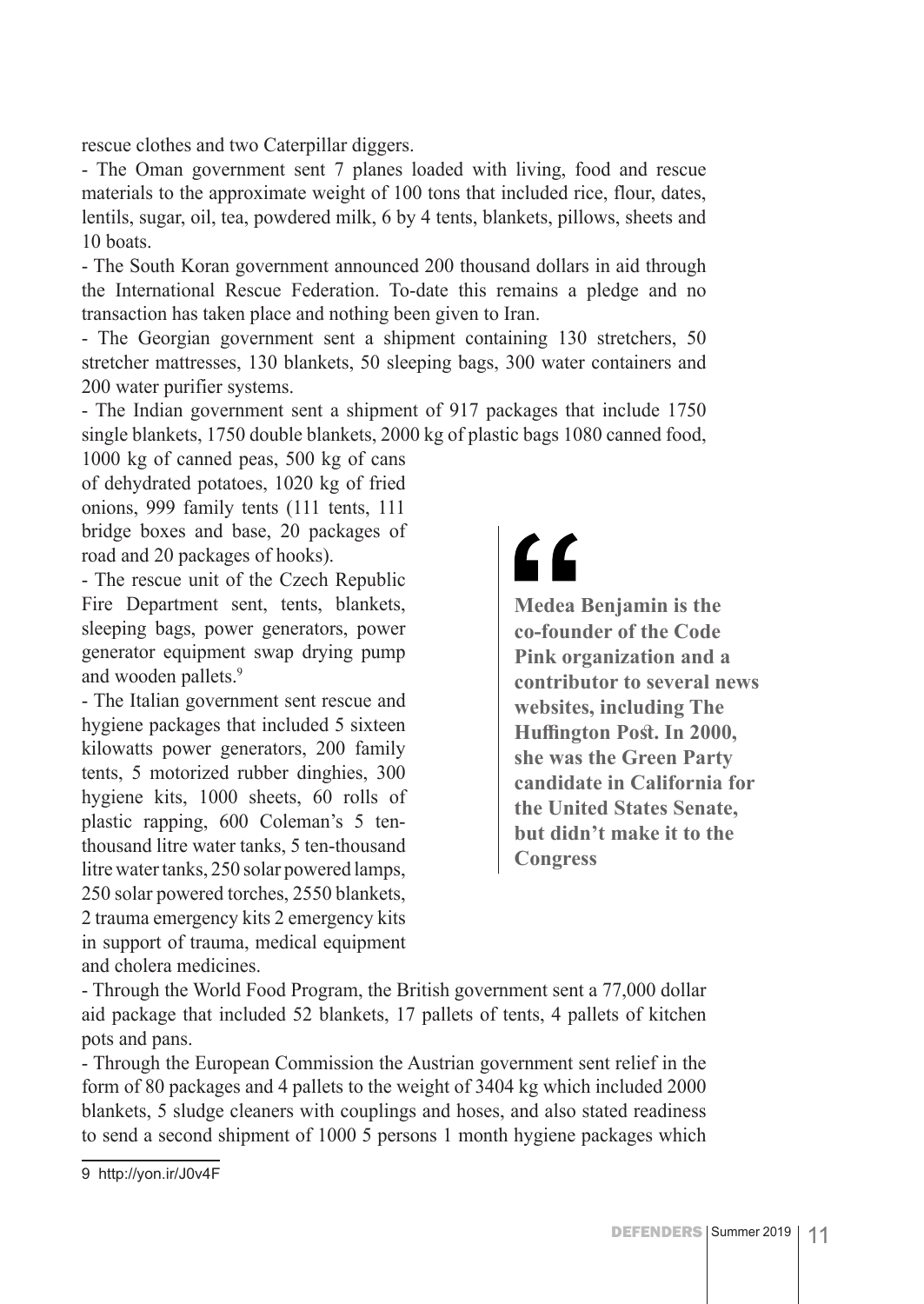include washing powder, toilet paper, soap, toothpaste, toothbrush, disposable razors and tampons.

- The Chinese government sent 4000 waterproof tents, and also declared readiness to send another shipment that include 20 diesel powered generators, 300 sludge removal machines, 30 loudhailers and 400 tents.

- The Crisis and Support Center of the French Ministry for Europe and Foreign Affairs sent twelve tons of humanitarian cargo, including 114 motorized pumps.10 As the above inventory shows no financial aid has been given to Iran, whereas cash humanitarian donations play a key role in getting crucial and urgent goods. This is while due to the United States unilateral sanctions, Iran is having problems with even importing crucial goods such as medicines into the country.

#### **2 – International Organizations' Assistance**

 $\epsilon$ 

**The UN and its bodies which include the Office for the Coordination of Humanitarian Affairs (OCHA), WHO, the Food and Agriculture Organization of the United Nations (FAO), UNICEF, the World Food Program (WFP), all have duties in provision of humanitarian relief.**

The UN and its bodies which include the Office for the Coordination of Humanitarian Affairs (OCHA), (WHO), the Food and Agriculture Organization of the United Nations (FAO), (UNICEF), the World Food Program (WFP), all have duties in provision of humanitarian relief. Also nongovernmental organizations such as the Red Cross and Red Crescent too have an important role in the coordination and provision of relief during crisis conditions.

In view of the crisis conditions and Iran's request for aid and assistance from other countries and organizations, the assistances of international governmental or private organizations were as follows:

- The Turkish Red Crescent Society sent 5 trucks filled with living and hygiene goods that included 320 tents, 1000 sheets, 100

hygiene kits, 1625 blankets, 360 kitchen pots sets, 60 oil heaters.

- The International Red Cross and Red Crescent Federations approved 500,000 dollars from the Federation's emergency fund

- The Swiss Development and Cooperation Agency: two water distribution equipment.

- The Kuwait Red Crescent Society first aid packs included 40 tons of aid food, medicines and medical equipment and 4 water pumps. Second aid packs that included 40 aid goods (1000 food packs at 23 kg a pack, 60 food packs at 10 kg a

<sup>10</sup> https://www.diplomatie.gouv.fr/en/country-files/iran/events/article/iran-humanitarianaid-05-04-19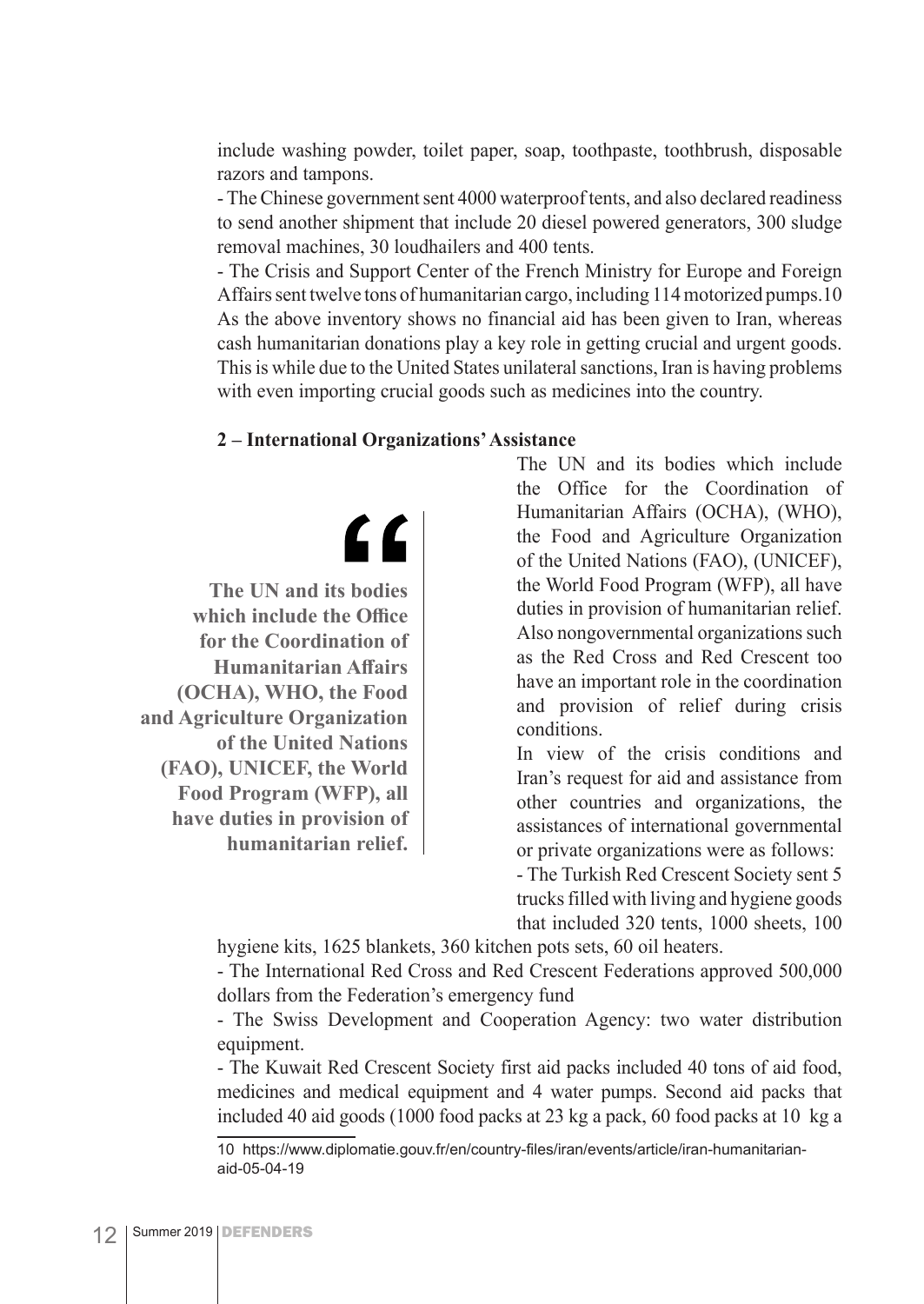pack, and 1200 bags of rice at 5 kg per bag, and also sent 2 representatives from the Kuwait Red Crescent (for 40 billion rials purchase of food and nonfood materials) - The Japanese International Cooperation Agency sent around 6 tons of relief that include 140 domed tents, 50 light tents, 1150 sleeping packs, 100 plastic bags.

- French NGO Popular Relief sent relief shipment that included 4960 blankets, 274 pots and pans.

- The Office of the International Committee of Red Cross in Tehran provided 100,000 Euros in cash aid.

- The UAE Red Crescent and Saudi Red Crescent sent humanitarian aid at 80 tons that included 2500 food packages and 292 tents.

- The Iranian Hospital in Lebanon pledged 60,000 dollars from its popular assistances and hospital medical personnel. This is solely a pledge and not been paid.

- The Qatar Red Crescent cash relief to the amount of 410,000 Swiss Franks.

- The Iraq Red Crescent pledged 5000 dollars relief through International Relief Federation. This pledge has not been materialized to-date.

- The Iranian Consul General in Peshawar, Pakistan, and the region's people donated a cash contribution of RIs 1,320 billion (nearly 31,420 US dollars) to the Iranian Red Crescent.<sup>11</sup>

- A French non-governmental organization, Secours Populaire Francais: has provided food and hygiene items worth 15,500 Euros which include rice, tuna, edible oil, sugar and beans.<sup>12</sup>

- The OPEC Fund for International Development has approved an emergency aid grants totaling US \$ 500000 in support of relief efforts in Iran.13 The grant will be used primarily for the purchase and distribution of tents, blankets, kitchen sets, hygiene kits and food items for the most vulnerable households.

- The International Federation of Red Cross and Red Crescent Societies (IFRC) has launched an international emergency appeal seeking 5.1 million Swiss francs to expand Red Crescent support to an additional 30,000 families (equivalent to about 150,000 people). The IFRC-supported part of the operation will focus on providing unconditional cash grants to each of these families.14

In these instances we observe limited and trivial amounts of pledged cash amounts received by international organizations such as the Red Cross. What is important is that due to US unilateral sanctions against Iran, according to the statement of the Red Crescent Society, cash transactions cannot take place, and to-date the pledged amounts or goods to their value have not been given to Iran. The only way for Iranians abroad and citizens of other countries to help the Red Crescent is to make payments into a charity account that the German Red Cross

<sup>11</sup> https://reliefweb.int/report/iran-islamic-republic/china-pakistan-offer-relief-aids-floodaffected-people

<sup>12</sup> https://m.reliefweb.int/report/3122453/iran-islamic-republic/france-supports-iran-floodvictims-once-again

<sup>13</sup> https://reliefweb.int/report/mozambique/ofid-approves-total-emergency-aid-us1mmozambique-and-iran-ifrc

<sup>14</sup> https://reliefweb.int/report/iran-islamic-republic/iran-floods-emergency-appeal-mdrir002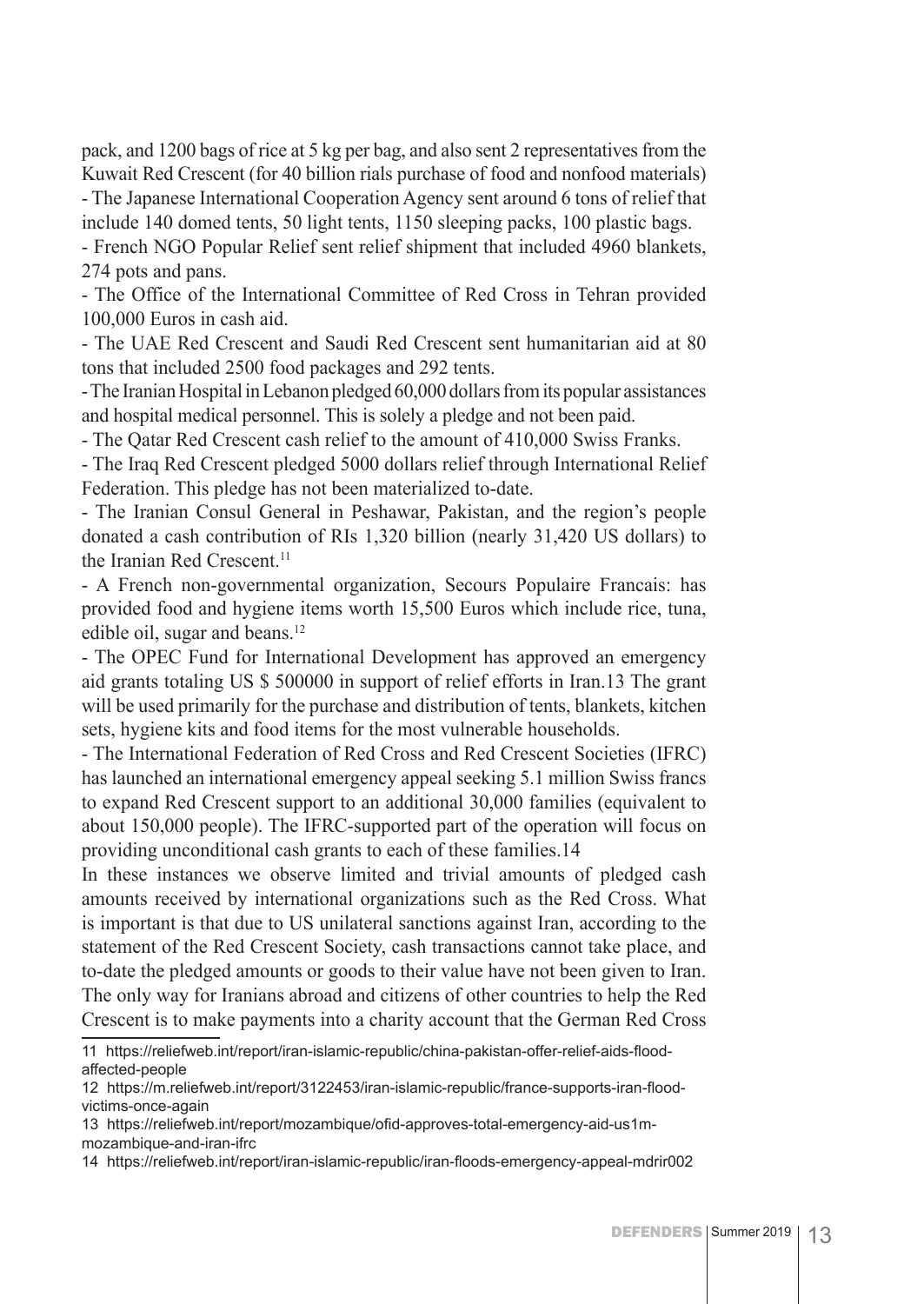has opened. Thus from the collection of these amounts the Iranian Red Crescent and German Red Cross undertake the review to undertake allocation of these payments to flood victims.15

#### **3 – Domestic Iranian Organizations' Assistance**

The Iranian Red Crescent Society is one of the most important organizations which is responsible for managing and collecting cash and noncash donations and also training of human resources for crisis situations in the country. The amount of assistance that has been given to the Red Crescent for the floods is 890 billion Rials in cash and 200 billion Rials in noncash forms.

In the recent floods, more than 18,000 Red Crescent relief workers – most of them volunteers – have been involved in these humanitarian response. Seventeen

> Red Crescent helicopters along with 41 boats have been used to rescue people trapped by rising waters. In all, more than 457,000 people have been reached with Red Crescent services, including about 239,000 people who have been provided with temporary shelters.<sup>16</sup>

> Alongside the Red Crescent 350 nongovernmental organizations<sup>17</sup> have also been identifying, needs assessing and providing relief, such as the Imam Ali Students Society which altogether has provided 50 billion rials in cash and 50 billion noncash assistance to the organization, and cash relief from outside Iran has been in excess of 34,000 dollars. This NGO has announced its cash and

noncash assistances in its website.18

 $\epsilon$ 

#### **Conclusion**

Humanitarian aid is an important part of international law for which there are numerous resolutions in the UN Security Council and General Assembly in this regard, such as the Draft articles on the protection of persons in the event of disasters<sup>19</sup>. Each government and organization has the rights to the method

**In the recent floods, more than 18,000 Red Crescent relief workers – most of them volunteers – have been involved in these humanitarian response**

<sup>15</sup> http://dolat.ir/detail/320412

<sup>16</sup> https://reliefweb.int/report/iran-islamic-republic/iran-floods-two-million-people-needhumanitarian-aid

<sup>17</sup> http://yon.ir/fvZI7

<sup>18</sup> https://sosapoverty.org/report/%da%af%d8%b2%d8%a7%d8%b1%

d8%b4-%d9%85%d8%a7%d9%84%db%8c-%d8%b3%db%8c%d9%84-

<sup>%</sup>d8%a8%d9%87%d8%a7%d8%b1-%db%b1%db%b3%db%b9%db%b8/

<sup>19</sup> http://legal.un.org/docs/?path=../ilc/texts/instruments/english/draft\_articles/6\_3\_2016. pdf&lang=EF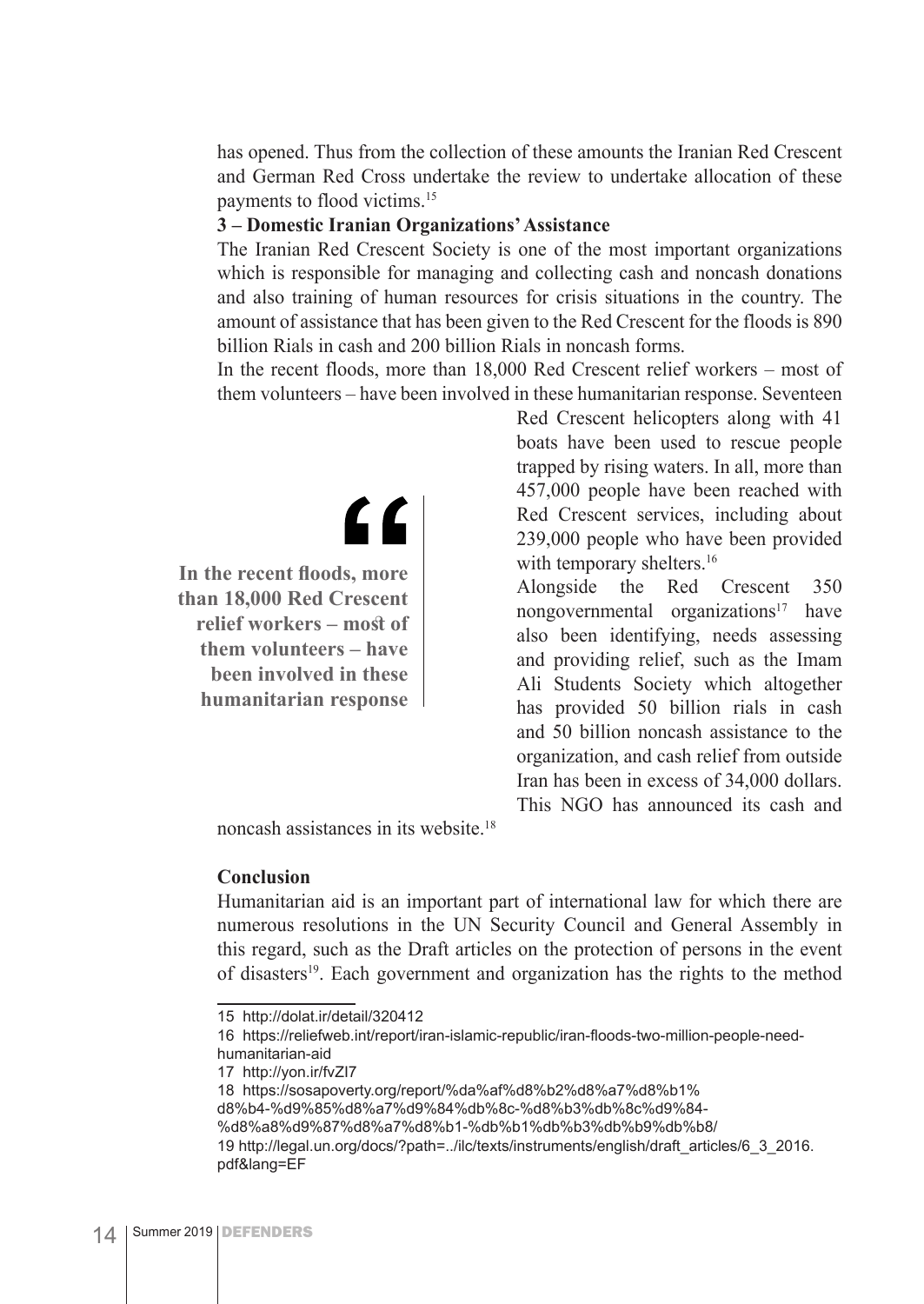and amount of relief they provide to the government of affected country. These reliefs include various activities such as getting food, shelters, education, hygiene support, which generally are in the form of goods and also cash funds in humanitarian aid, are given to individuals. Experience shows that cash funds be very effective, more practical and economic and based on the protection of human dignity during disasters due to the power of choice and control for getting food and necessary goods and based on people's needs it gives to organizations, and even strengthen local markets and jobs.

Although in the recent years according to the amount of cash relief in humanitarian aid have increased due to the crucial role they have, has increased<sup>20</sup> and the cash relief of governments has always been seen as a normal action in international law and customs of countries, but with regards to the recent floods in Iran, the effects of sanctions can be seen in the amount and type of assistance governments can provide. But we see that no country has the ability or dares to present cash assistance due to fear of America's punishment threats. We can clearly see the sacrificing of human rights and humanitarian aid due to political decisions based on force and bullying. Due to the inhuman sanctions imposed on Iran by the United States no paths have been left open for financial transactions. And therefore there are no distinctions between goods (medicines and crucial goods with other goods. Humanitarian needs during crisis and natural disasters are not just limited to blankets, food and ten, but the government is in urgent need of immediate reconstruction of destroyed infrastructures such as roads, bridges, homes, schools, farmlands, power stations, and telecommunications etc. all of which require substantial funds.

Cash assistance can also link longer-term recovery and government-led efforts to support affected citizens.

Among international organizations only two organizations (Red Crescent Society and the Red Cross) out the hundreds of organizations have provided cash relief, and 3 other cases have only pledged funds but not given any to Iran. Aside from the fact that these funds are low in amount, we still witness that cash reliefs have not been to the amounts needed and due to the illegal and inhuman sanctions imposed by America, international organizations usually do not have the inclination to provide cash relief and fundamentally there are no channels for doing such transactions.

It must be noted that there should be a study on the scenario where if this flood crisis occurred in a country which was not under sanctions, how much cash and noncash support we would see for that country?

<sup>20</sup> https://reliefweb.int/report/world/state-world-s-cash-report-cash-transfer-programminghumanitarian-aid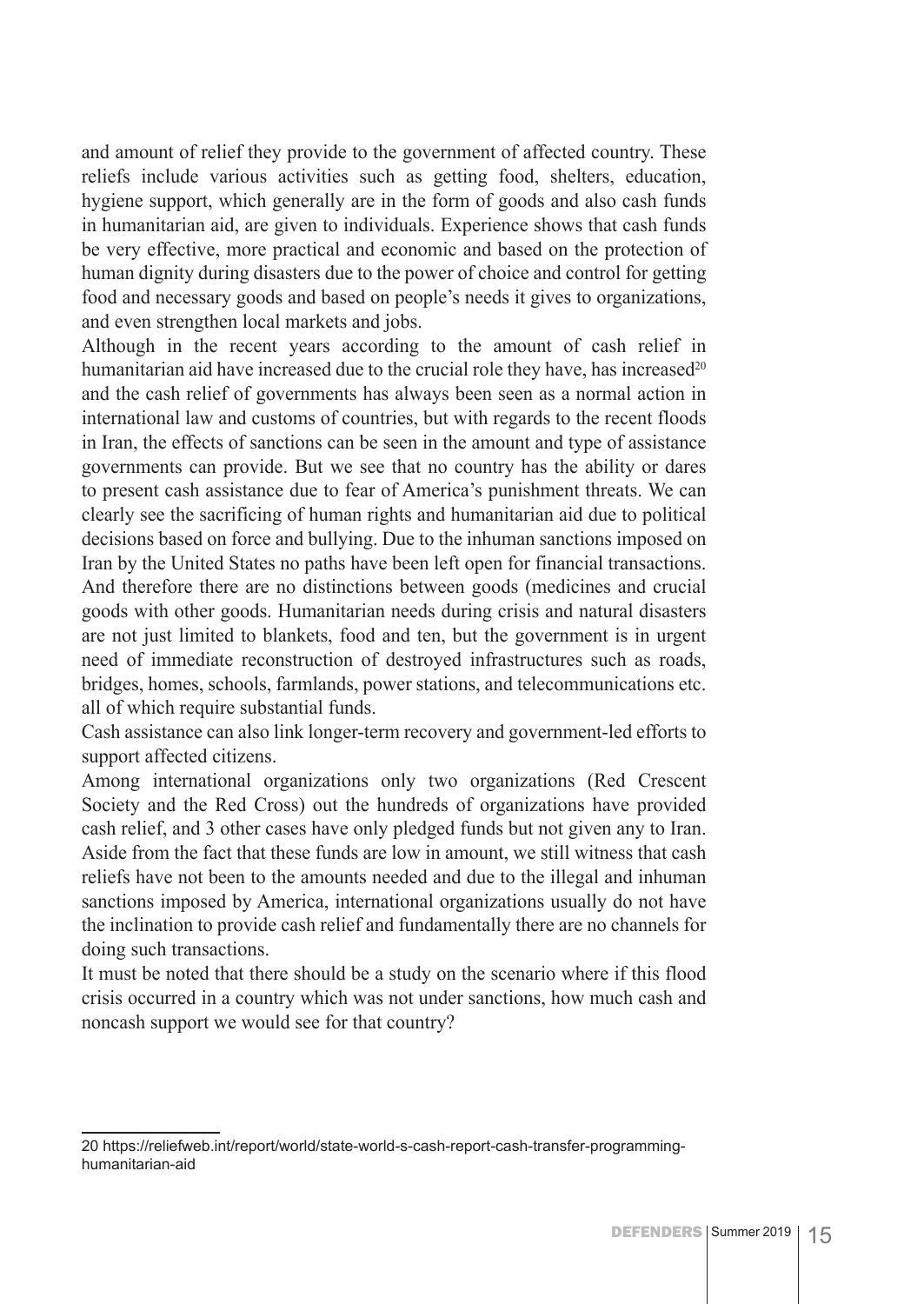### **The consequences of United State unilateral sanctions on the humanitarian activities of the Iranian Red Crescent Society**



By: Hassan Esfandiar PHD candidate for international public law, Science and research university, Tehran, Iran and Deputy Director General of International Communications, Iranian Red Crescent Society 

#### **Background**

 Over the years, economic sanctions have contributed to violation of right of disaster affected population deprived them to have access to international humanitarian aids. Iran has been under comprehensive unilateral economic sanctions by groups of countries in recent years especially by the United States of America. They have been intensified from 8th May 2018 when the U.S.A. unilaterally withdraws from the JCPOA. This article aimed to identify the humanitarian impacts of the sanctions on the right of Iranian disaster affected people to have access to International assistance during the large scale disasters occurred in Iran since March 2019.

#### **Methods**

To assess the humanitarian impact of unilateral sanctions to the activities of the Iranian Red Crescent (IRCS), especially during the March – April 2019 floods, the evidences and documents available within the IRCS have been identified and studied and the results of the filed assessment to the flood affected areas carried out by FACT <sup>1</sup> team have been analyzed.

#### **Results**

The U.S. led unilateral sanctions against Iran have been tightened to unprecedented levels since 8th May 2018 when the USA withdraws from the JCPOA. The sanctions imposed by the U.S. to the Islamic Republic of Iran affected many of the activities implemented by the Iranian Red Crescent Society, especially the emergency relief efforts. In recent floods occurred in 13 provinces of Iran in March 2019, the effectiveness of emergency response to disasters has been considerably affected by the unilateral sanctions.

#### **Conclusion:**

The sanctions must have a lawful purpose, must be proportional, and must not harm the human rights of the ordinary citizens, particularly the right to access the international assistance during the emergency phase of the disasters and none of these criteria not only is met in this case but also deteriorating the humanitarian situation in the country.

<sup>1</sup> Filed Assessment and Coordination Team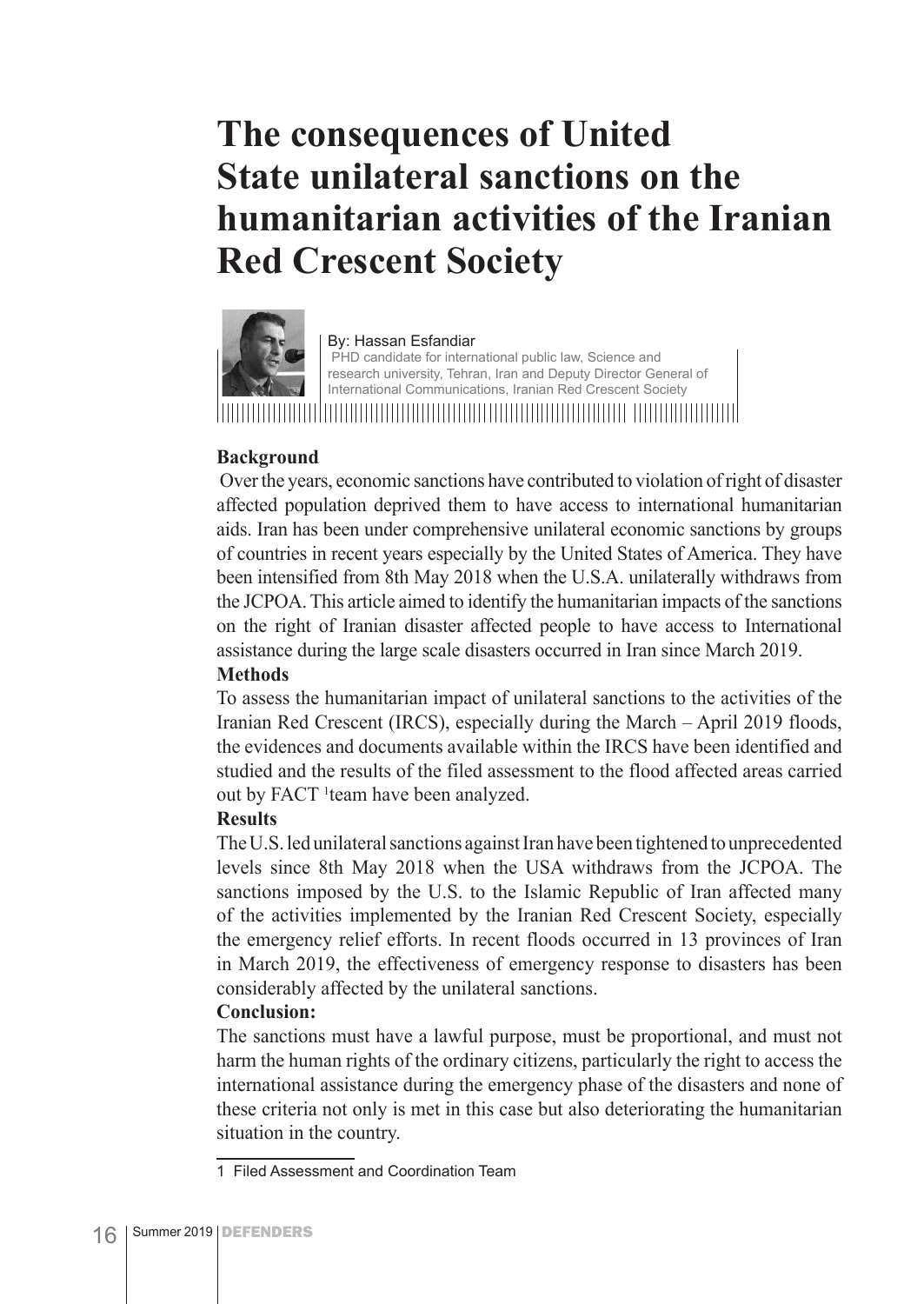#### **Introduction**

As a largest humanitarian organization in the Islamic Republic of Iran, the Iranian Red Crescent Society (IRCS) is responsible to respond to the disasters occurred in the country as part of its mandate to have auxiliary role to the government.<sup>2</sup> The Iranian Red Crescent is the unique Iranian non-governmental organization rendering humanitarian services to the disaster affected population, dispatching international assistance and aids to the targeted groups as well as deploying relief workers and medical experts to the disaster affected countries based on the Article  $3(4)$  of its statute.

The impact of U.S unilateral sanction to the humanitarian work of the Iranian

Red Crescent is considerable as the IRCS was not able to receive any international cash donation during the March 2019 floods due to the financial system and banks restrictions. At this stage, the main question is if, another natural or man-made large scale disaster (like the March –April flooding) occurs in Iran, what would be the humanitarian consequences of the unilateral sanctions to the on time, efficient and effective response to the disaster?

To answer this question we have to look the nature of the sanctions and to see if the humanitarian organizations are exempted from the scope of the sanctions.

Sanctions are "measures taken by a state to coerce another to conform to an international agreement or norms of conduct, typically in

## <u>"</u>

**The impact of U.S unilateral sanction to the humanitarian work of the Iranian Red Crescent is considerable as the IRCS was not able to receive any international cash donation during the March 2019 floods due to the financial system and banks restrictions**

the form of restrictions on trade.  $3$  These measures are called countermeasures which are resorted against an international wrongdoer in the case that they are not decided by UN Security Council.4 They may be comprehensive which prohibit commercial activities entirely with a country, or targeted (or smart) which block transactions of and with certain businesses, groups, or individuals of a target country. 5

Sanctions are called "brutal instruments" by the UN Food Program; WHO has asked international community to ban them altogether. <sup>6</sup> The Committee on the

2 Article 1, Iranian Red Crescent statute.

<sup>3</sup> Sanction. Oxford Dictionary website. http://www. oxforddictionaries.com/definition/english/ sanction. Accessed August 15, 2016.

<sup>4</sup> Ronzitti N. Coercive Diplomacy, Sanctions and International Law: Martinus Nijhoff Publishers; 2016.

<sup>5</sup> Masters M. What are economic sanctions? http://www.cfr.org/sanctions/economicsanctions/p36259. Accessed March 25, 2016. Published 2016.

<sup>6</sup> Maggie O. The Wake of War. Guardian. 1996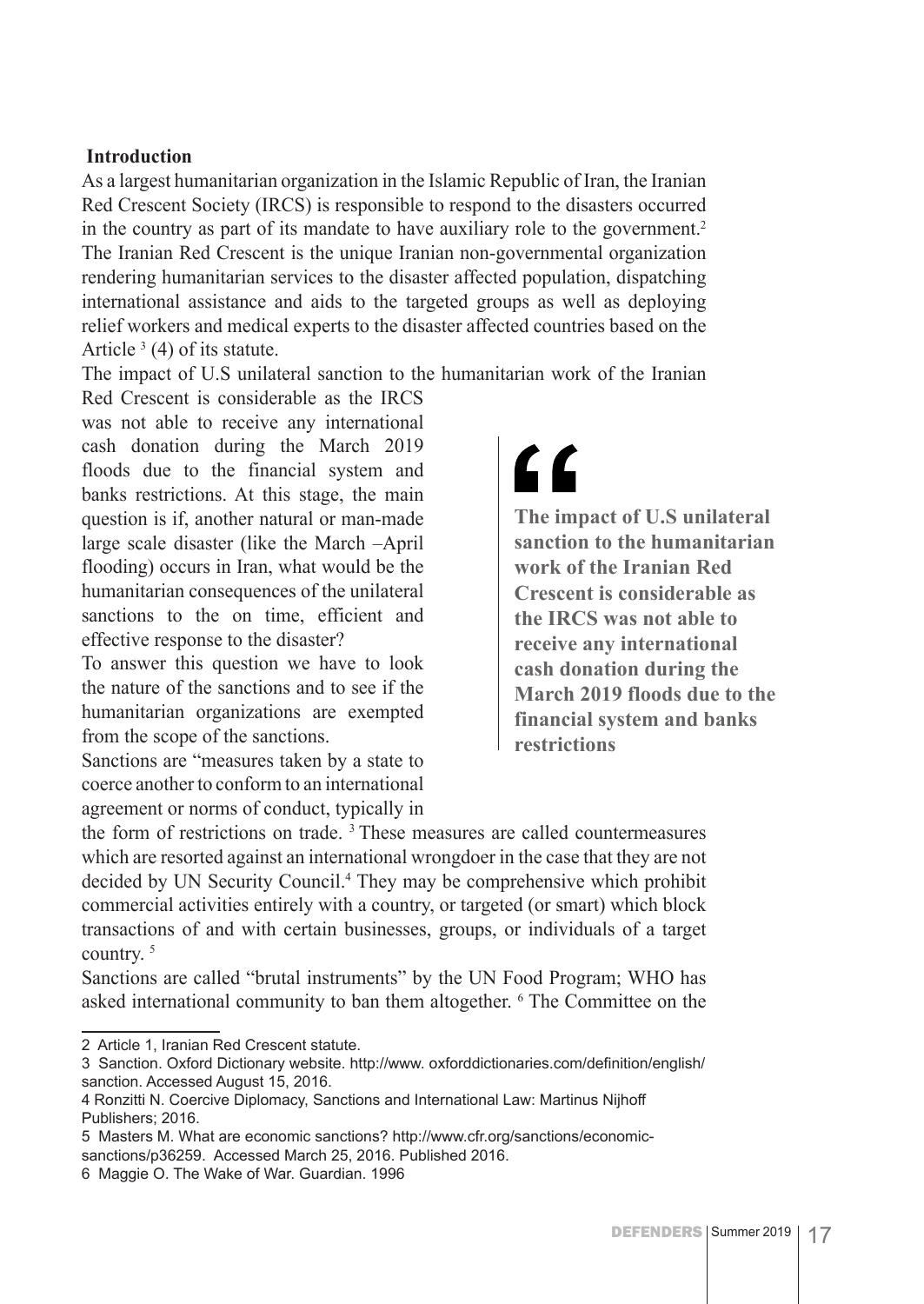Rights of the Child also declared that economic sanctions can act as an obstacle to the implementation of the Convention on the Rights of the Child (CRC).7 Through humanitarian exemptions for food and medicine, the sanctions often do not aim to violate people's right to health in target countries. But, still civilians of target countries suffer from deprivation; since, it is not possible to separate effects of economic sanctions on humanitarian issues, health and economy. UN Human Rights Council in 2013 declared that there are reliable evidences about serious consequences of sanctions on the rights of people particularly vulnerable groups such as women, children, the elderly, the poor, minorities, indigenous people and persons living with disabilities. 8

ICJ provisional measures on Iran – U.S. case:

The provisional measure of the International Court of Justice (ICJ) on 3th October 2018,<sup>9</sup> has excluded the medicine and medical equipment, agricultural commodities and other humanitarian items from the scope of the United States unilateral sanctions re-imposed to Iran. The ICJ in its provisional measures indicated that:

The United States of America, in accordance with its obligations under the 1955 Treaty of Amity, Economic Relations, and Consular Rights, shall remove, by means of its choosing, any impediments arising from the measures announced on 8 May 2018 to the free exportation to the territory of the Islamic Republic of Iran of: (i) Medicines and medical devices;

(ii) Foodstuffs and agricultural commodities; and

(iii) Spare parts, equipment and associated services (including warranty, maintenance, repair services and inspections) necessary for the safety of civil aviation;

As clearly mentioned in the provisional measures the humanitarian items such as medicine and medical devices, the foodstuff and agricultural commodities as well as the spare parts for the safety of the civil aviation have been excluded from the sanctions.

Moreover, the International Court of Justice at the second paragraph of the measures declared that:

The United States of America shall ensure that licenses and necessary authorizations are granted and that payments and other transfers of funds are not subject to any restriction in so far as they relate to the goods and services referred to in point  $(1)$ ;

The ICJ in this paragraph declares that the United States of America must provide facilitation for the payments and transfer of the funds which is one of the main constrain in humanitarian activities of the Iranian Red Crescent. The funds donated either through the emergency appeal of the International Federation of Red Cross

<sup>7</sup> United Nations. Yearbook of the United Nations. United Nations; 1998.

<sup>8</sup> UN Human Rights Council. Human rights and unilateral *coercive measures*  (24/14). New York: UN General Assembly; 2013

<sup>9</sup> https://www.icj-cij.org/en/case/175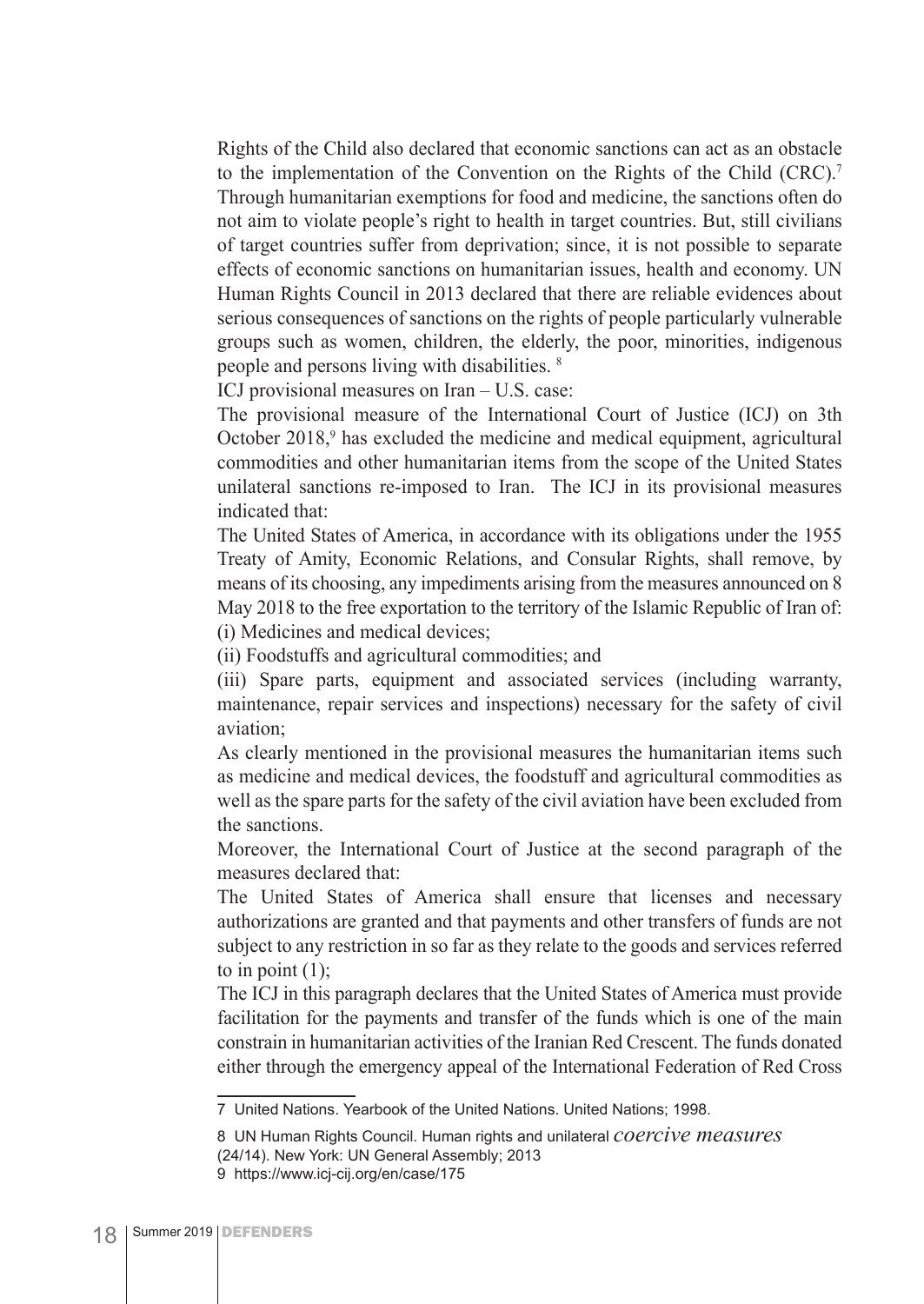and Red Crescent Societies or throughout different donors to the IRCS have been seized or blocked due to the sanctions on the financial systems and banks.

Draft articles on the protection of persons in the event of disasters

The United Nations International Law Commission (ILC) has Considered the frequency and severity of natural and human-made disasters and their shortterm and long-term damaging impact and the necessity of the essential needs of persons affected by disasters, and conscious that the rights of those persons must be respected in such circumstances 10 has adopted the draft articles and submitted to General Assembly by resolution 71/141 on 13 December 2016.<sup>11</sup> Article 2 of the draft article clearly mentioning that: The purpose of the present draft articles is to facilitate the adequate and effective response to disasters, and reduction of the risk

of disasters, so as to meet the essential needs of the persons concerned, with full respect for their rights.<sup>12</sup>

The main purpose of this article is to protect the people affected by disaster and to render them adequate supports with full respect of their life. It is the right of the affected people to receiving the support from the national and international donors, yet the unilateral sanctions made impediment to get the international cash assistance through banking systems. Despite of emphasis at article 5 of the draft article which clearly talks about the human rights of the affected population, the sanctions are the real obstacle to protect the

## <u>"</u>

**The main purpose of this article is to protect the people affected by disaster and to render them adequate supports with full respect of their life**

human rights of persons. Persons affected by disasters are entitled to the respect for and protection of their human rights in accordance with international law<sup>13</sup> and these rights are violated due to the unilateral sanctions. The United States of America also neglected article 7 of the draft articles as the ILC intended to have ultimate cooperation of the states with the humanitarian organizations. Article 7 indicates the cooperation and coordination of states to facilitate the humanitarian efforts and to ease the access to international assistances. This article says: in the application of the present draft articles, States shall, as appropriate, cooperate among themselves, with the United Nations, with the components of the Red

<sup>10</sup> United Nations international law commission, draft articles on the protection of persons in the event of disasters, http://legal.un.org/ilc/summaries/6\_3.shtml, 2016

<sup>11</sup> http://legal.un.org/docs/?symbol=A/RES/71/141

<sup>12</sup> United Nations international law commission, draft articles on the protection of

persons in the event of disasters, http://legal.un.org/ilc/summaries/6\_3.shtml, Y .11

<sup>13</sup> Article 5, draft articles on the protection of persons in the **event of** disasters, http:// legal.un.org/ilc/summaries/6\_3.shtml, 2016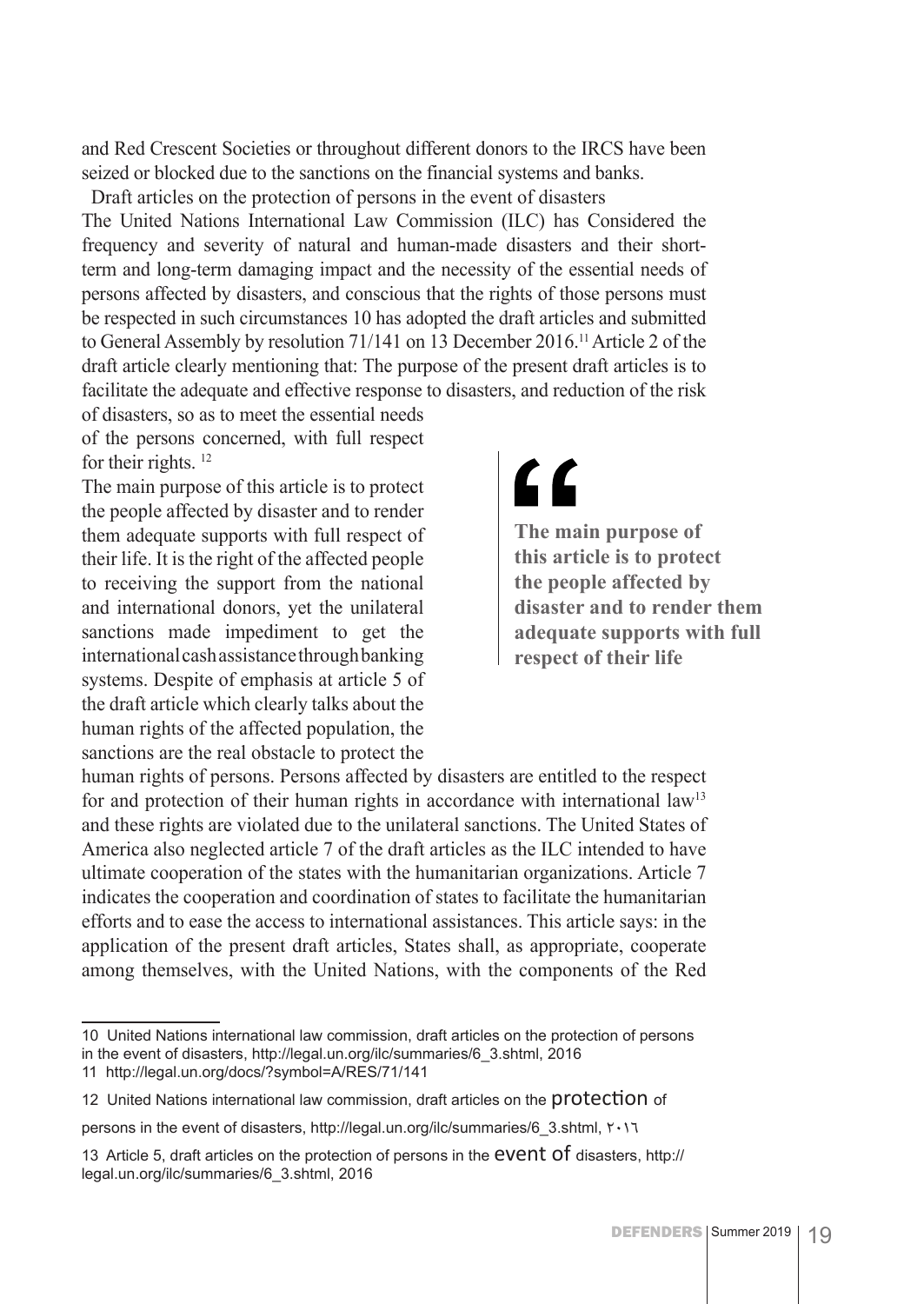Cross and Red Crescent Movement, and with other assisting actors. 14 The flood affected persons did not benefit from the international cash program due to the lack of the fund transfer mechanism and banks were not permitted to transfer the donated funds.

#### **The United Nations position on the unilateral sanctions**

The independent expert appointed by the Human Rights Council has expressed deep concern at the recent imposition of unilateral coercive measures on Iran by the United States, saying the use of economic sanctions for political purposes violates human rights and the norms of international behavior. Such action may precipitate man-made humanitarian catastrophes of unprecedented proportions. <sup>15</sup> The UN Special Rapporteur concerned with the negative impact of sanctions and said real

 $\epsilon$ **Such action may precipitate manmade humanitarian catastrophes of unprecedented proportions**

concerns and serious political differences between governments must never be resolved by precipitating economic and humanitarian disasters, making ordinary people pawns and hostages thereof. 16 As it is obvious, the unilateral sanctions violates the right of the ordinary people and make more pressures to the disaster affected population who lost all of their properties by the natural or human made disasters. The case has been repeatedly seen during the 2017 Kermanshah earthquake in western province of Iran and 2019 floods in 13 provinces of the country.

#### **The International Federation of Red Cross and Red Crescent Societies (IFRC) emergency appeal**

The IFRC with the coordination and request of the Iranian Red Crescent has launched the emergency appeal for the flood affected population on 8th April 2019. The unprecedented rainfall in March 2019 led to catastrophic flash flooding and landslides, initially in Golestan Province, and subsequently spreading further north and east. At least 23 of 31 provinces across Iran are affected. 17The Iranian

15 https://www.ohchr.org/EN/NewsEvents/Pages/DisplayNews. aspx?NewsID=24566&LangI 16 Idriss Jazairy, https://www.ohchr.org/EN/NewsEvents/Pages/DisplayNews. aspx?NewsID=24566&LangI

<sup>14</sup> Article75, draft articles on the protection of persons in the **EVENT Of** disasters, http:// legal.un.org/ilc/summaries/6\_3.shtml, 2016

<sup>17</sup> Iran Emergency Appeal 2019, https://media.ifrc.org/ifrc/wp-content/uploads/ sites/5/2019/04/08042019-IR-A4-EN.pdf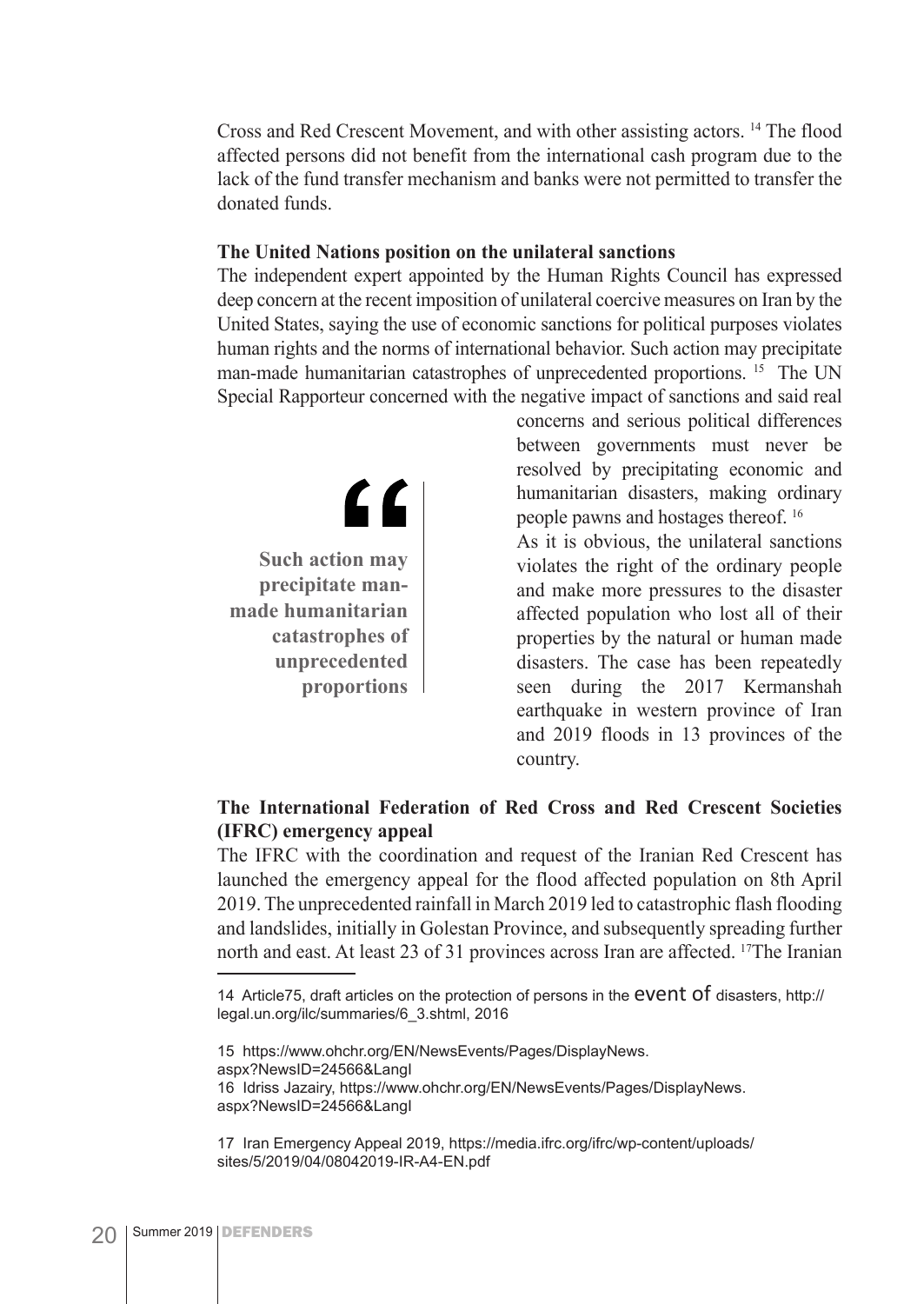Red Crescent Society launched its relief efforts in 5 provinces of the country, including Ilam, Golestan, Khuzestan, Sistan and Baluchestan and Lorestan.

Floods affected over 12 million people, leaving 2 million people in need of assistance. 78 persons lost their lives, 1,136 people are reported injured. More than 4,000 cities and villages have been hit by the floods, destroying 65,000 houses, damaging another 114,000 houses, and causing massive destruction to infrastructure (e.g. damaging/destroying 14,000 km of roads). About 366,000 people remain temporarily displaced, staying in emergency shelters or with relatives. Agricultural areas were heavily hit, with crops and livestock being lost. The main needs are in the sectors of water, sanitation and hygiene; health; shelter, education and agriculture.<sup>18</sup>

To respond to this large scale disaster, the Iranian Red Crescent (IRCS) started a major response operation that reached 602,000 persons in need. Key elements of the operation are:

Search & Rescue Services: IRCS has evacuated 8,340 persons to safe areas, utilizing IRCS helicopters, boats and vehicles. Evacuations also included livestock; 5,853 vehicles were towed from water. The country's well-functioning early warning system prevented further loss of live.

Emergency Shelter: IRCS provides emergency shelter to those displaced and unable to return to their destroyed or seriously damaged houses. Camps, widely set up in schools, sport clubs and alike, are managed by IRCS located mainly in Khuzestan (91 camps), and four main cities in Lorestan (Noor Abad, Aligodarz, Pol-Dokhtar, and Dorood). By end of March 2019, 269,000 people are provided emergency shelters in IRCS camps. IRCS services include the distribution of hot meals, which are widely provided by local NGOs, the facilitation of social activities, and transport service to schools.

Relief: People in shelters as well as other persons in need are provided food and basic non-food items. The relief operation uses IRCS emergency stocks (held in warehouses at national and provincial level) and in-kind donations of the public, commercial enterprises, and international donors. More than 2,000 'collection points' were set up all across the country, where IRCS volunteers collect inkind donations; in 'packing stations' volunteers (IRCS, with the support of local NGOs and including spontaneous volunteers) pack standard items. Distribution logistics utilize IRCS's air, water, and land fleet capacities.<sup>19</sup> Many of the services have been provided by the relief air capacity of the IRCS which 20 relief helicopters were involved in these operations.

Health: 24 mobile clinics are providing basic health care, assisting the Ministry of Health's (MoH) activities. By end of March 2019, 7,195 outpatients and 2,033 paramedical cases were supported, 2,518 mother and child interventions done, 406 cases of malnutrition (children under 5 years) taken care of. IRCS psychosocial teams have done more than 2,007 psychosocial support interventions. 512

<sup>18</sup> Emergency plan of action, 2019, IFRC/IRCS joint program, https://media.ifrc.org/ifrc/wpcontent/uploads/sites/5/2019

<sup>19</sup> Emergency plan of action, ibid,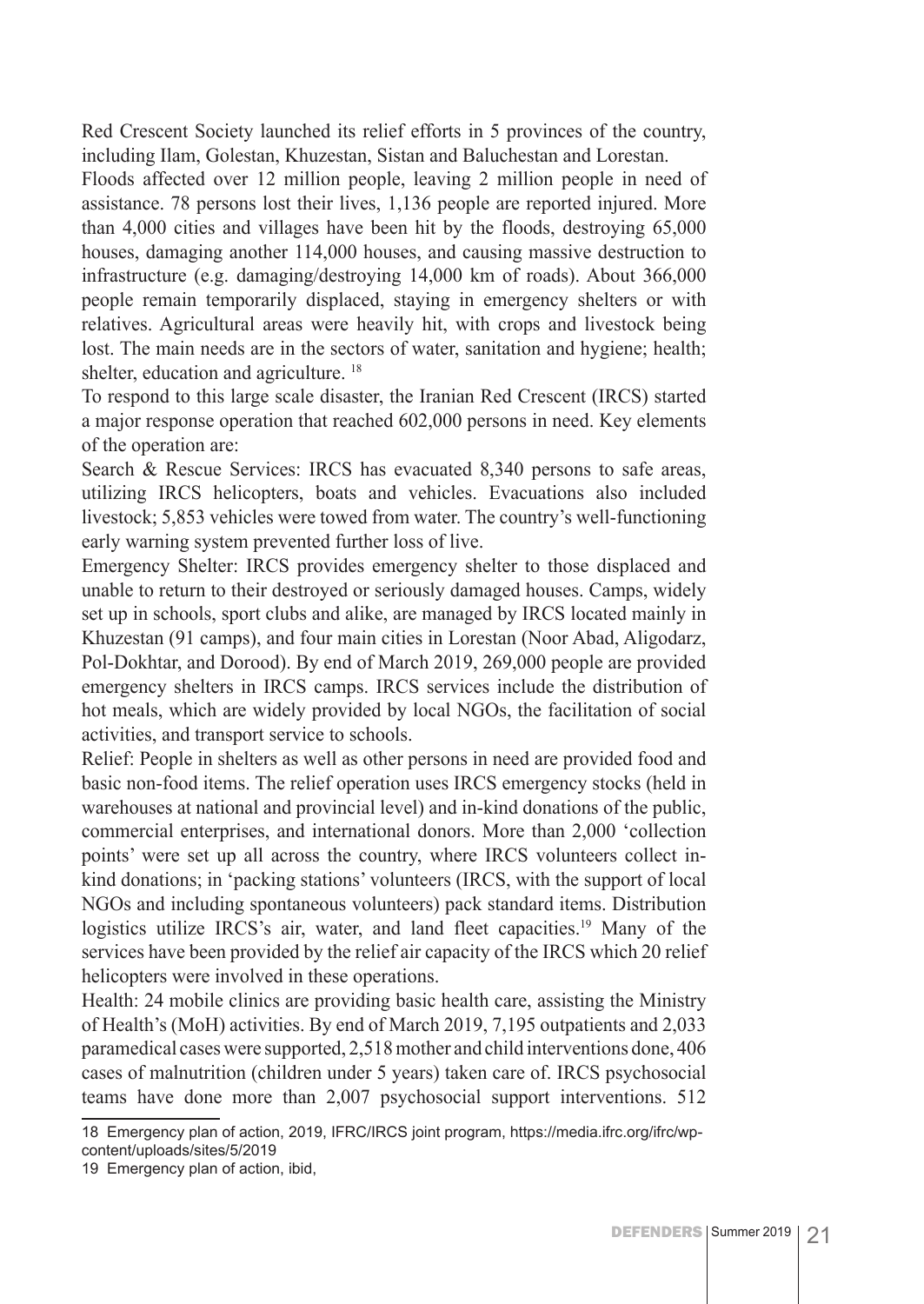environmental health interventions have been done. 20

 In general, IRCS has mobilised a total of 30,000 volunteers and staff (in 4,700 operational teams). Teams from all provinces were deployed to hardest hit areas; the human resources capacities of the IRCS allowing for continued operation at scale. 20 relief and rescue helicopters, 24 mobile clinics, 41 boats, and more than 2,000 light and heavy relief vehicles have been involved in the operation, carrying out response activities in line with IRCS's mandate within the national response system. 21

As highlighted briefly above the Iranian Red Crescent has done its utmost efforts and used the capacity and resources to respond to this catastrophe in a proper and professional way. The main constrain to the IRCS effectiveness and on time

"

**As highlighted briefly above the Iranian Red Crescent has done its utmost efforts and used the capacity and resources to respond to this catastrophe in a proper and professional way** response was not having access to the international funds donated by different stakeholders and volunteer individuals. As the Iranian banks are not able to receive and transfer any money from abroad as the result of the U.S.A led unilateral sanctions, the Iranian Red Crescent did not receive the funds consequently. The IFRC assessment team highlighted this vital issue as follow:

" The economic sanctions imposed on Iran have the potential to affect the efficiency of the relief and recovery efforts, e.g. for the flow of supplies (e.g. 6 out of the 24 relief and rescue helicopters of IRCS not

being operational due to the unavailability of spare parts).

For the same reason, there is a risk that the transfer of funds from IFRC to IRCS may be delayed or no funds cannot be transferred to the National Society. Options to transfer funds are subject of intense discussions with partners, the banking sector and diplomatic channels. The IRCS intends to back delays with its own funds to ensure implementation of the Appeal activities. "<sup>22</sup>

As a result of the unilateral sanctions, the most needy people and affected persons are suffered by the sanctions and humanitarian organizations like the Iranian Red Crescent and other local NGOs are not able to receive the international funds and consequently will not be able to render their humanitarian services in a proper manner.

<sup>20</sup> activities related to hygiene and sanitation

<sup>21</sup> http://en.rcs.ir/wp-content/uploads/sites/5/2019/04/IRCS-Bulletin-13.pdf

<sup>22</sup> Emergency plan of action, 2019, IFRC/IRCS joint program, https://media.ifrc.org/ifrc/ wp-content/uploads/sites/5/2019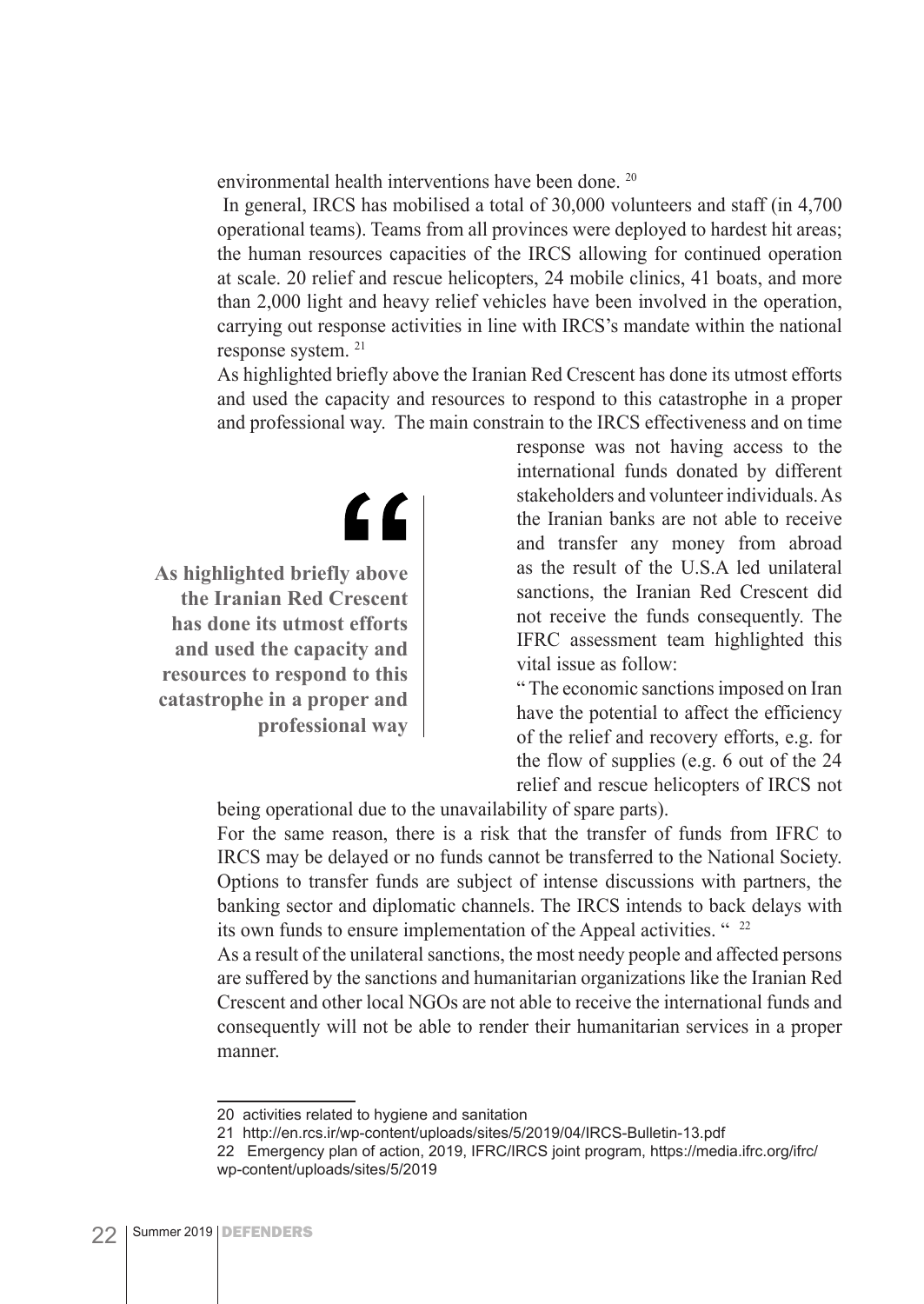#### **Conclusion**

The unilateral sanctions imposed against Islamic republic of Iran have targeted the most vulnerable population affected by the disasters. It also affects the efficiency of the disaster response of the humanitarian organizations like the Iranian Red Crescent. No exemptions of sanctions could be designed as many of the tools (financial systems and banks) are under the coverage of sanctions. The sanction designer must bear in mind the right of the disaster and economic affected people while trying to target a county. Iranian Red Crescent was not able to act properly and to respond to the disaster in an efficient way because the unilateral sanctions are a real constrain in humanitarian areas. The main issue is the right of the affected people which is violated by the unilateral sanctions.

#### **Resources**:

http://legal.un.org/docs/?symbol=A/RES/71/141 https://www.icj-cij.org/en/case/175 Iranian Red Crescent statute, available at www.rcs.ir Iran Emergency Appeal 2019, https://media.ifrc.org/ifrc/wp-content/uploads/ sites/5/2019/04/08042019-IR-A4-EN.pdf Masters M. What are economic sanctions? http://www.cfr.org/sanctions/economic-sanctions/ p36259. Accessed March 25, 2016. Published 2016 Maggie O. The Wake of War. Guardian. 1996 Ronzitti N. Coercive Diplomacy, Sanctions and International Law: Martinus Nijhoff Publishers; 2016 United Nations. Yearbook of the United Nations. United Nations; 1998 UN Human Rights Council. Human rights and unilateral coercive measures (24/14). New York: UN General Assembly; 2013 United Nations international law commission, draft articles on the protection of persons in the event of disasters, http://legal.un.org/ilc/summaries/6\_3.shtml, 201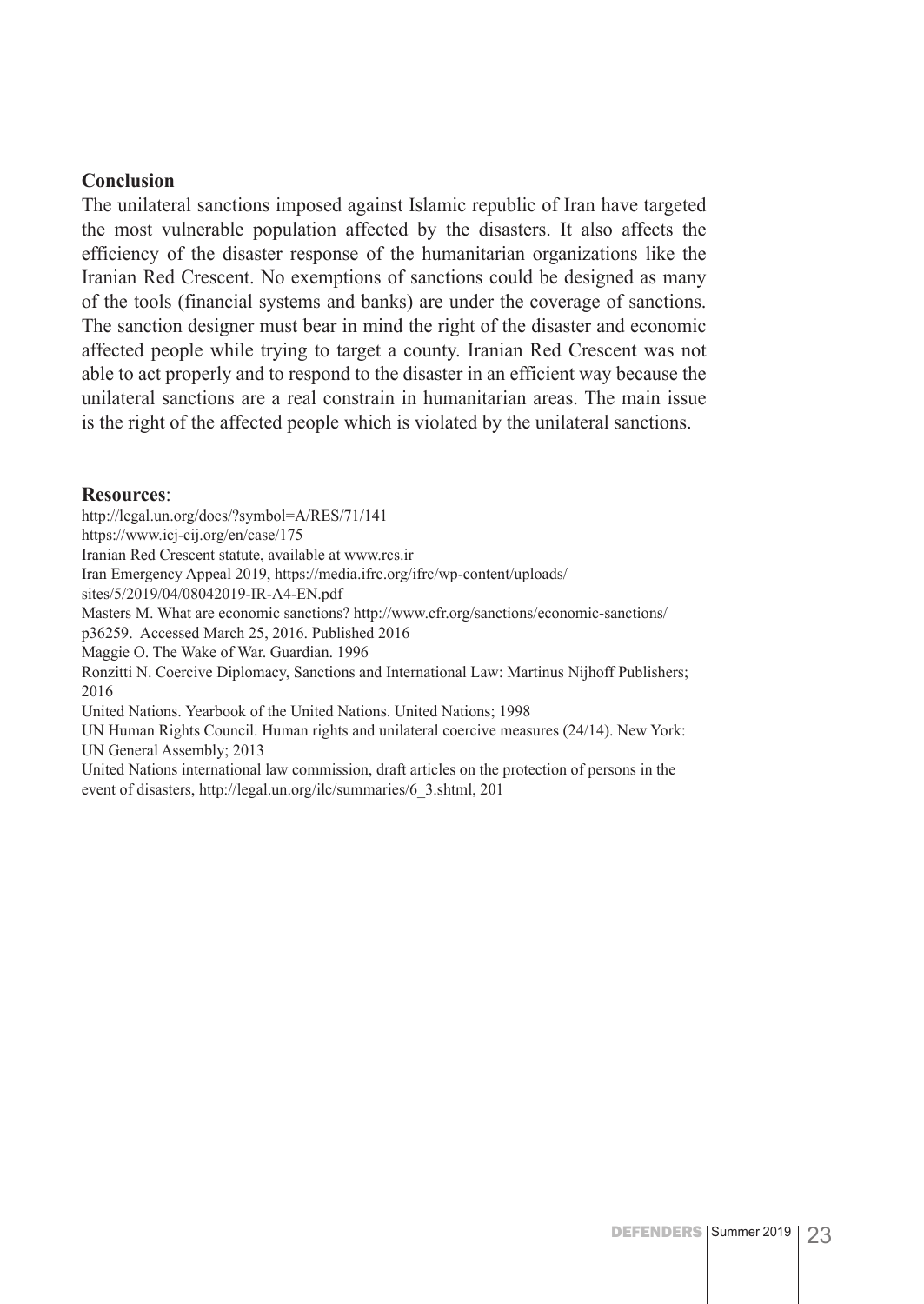### **A Review of the Violation of International Laws with Regards to Negative Effects of Unilateral Coercive Measures**



Unilateral coercive measures are violation of human rights. Now when the negative effects of these measures occur during international humanitarian aid, the problem becomes a graver violation of human rights.

 On numerous occasions, UN special rapporteurs have reported the negative effects of these measures on the aid and relief process and have also issued resolutions. The adoption of 11 resolutions in the UN Human Rights Council, 31 in the UN General Assembly and 12 resolutions in the UN Commission on Human Rights shows the human rights importance of the subject.

Unilateral coercive measures create obstacles in the way of humanitarian aid and according to the definitions of the UN Human Rights Council, they are deemed as human rights violations and since according to the reports of 20 Special Rapporteurs, America's unilateral sanctions are an all out economic war, therefore perhaps countries such as Iran who are targeted by these measures might be included in humanitarian law during armed conflict principles.

In this event, and by taking this assumption, according to humanitarian law and also the decision of ICC, the United States should not put obstacles in the way of humanitarian aid and relief reaching Iran, which unfortunately the United States has acted in this regard.

#### **Introduction**

According to the United Nations, unilateral coercive measures are violation of human rights and have negative and irreparable impacts on people. When conflict erupts or disaster strikes, the people affected often need protection - from violence; from exploitation and abuse; from the elements; and of their dignity and human rights. States have the primary responsibility to protect persons under their control. In situations of natural disasters or civil unrest national authorities are responsible for the well-being of those affected.<sup>1</sup>

<sup>1</sup> https://www.unocha.org/es/themes/protection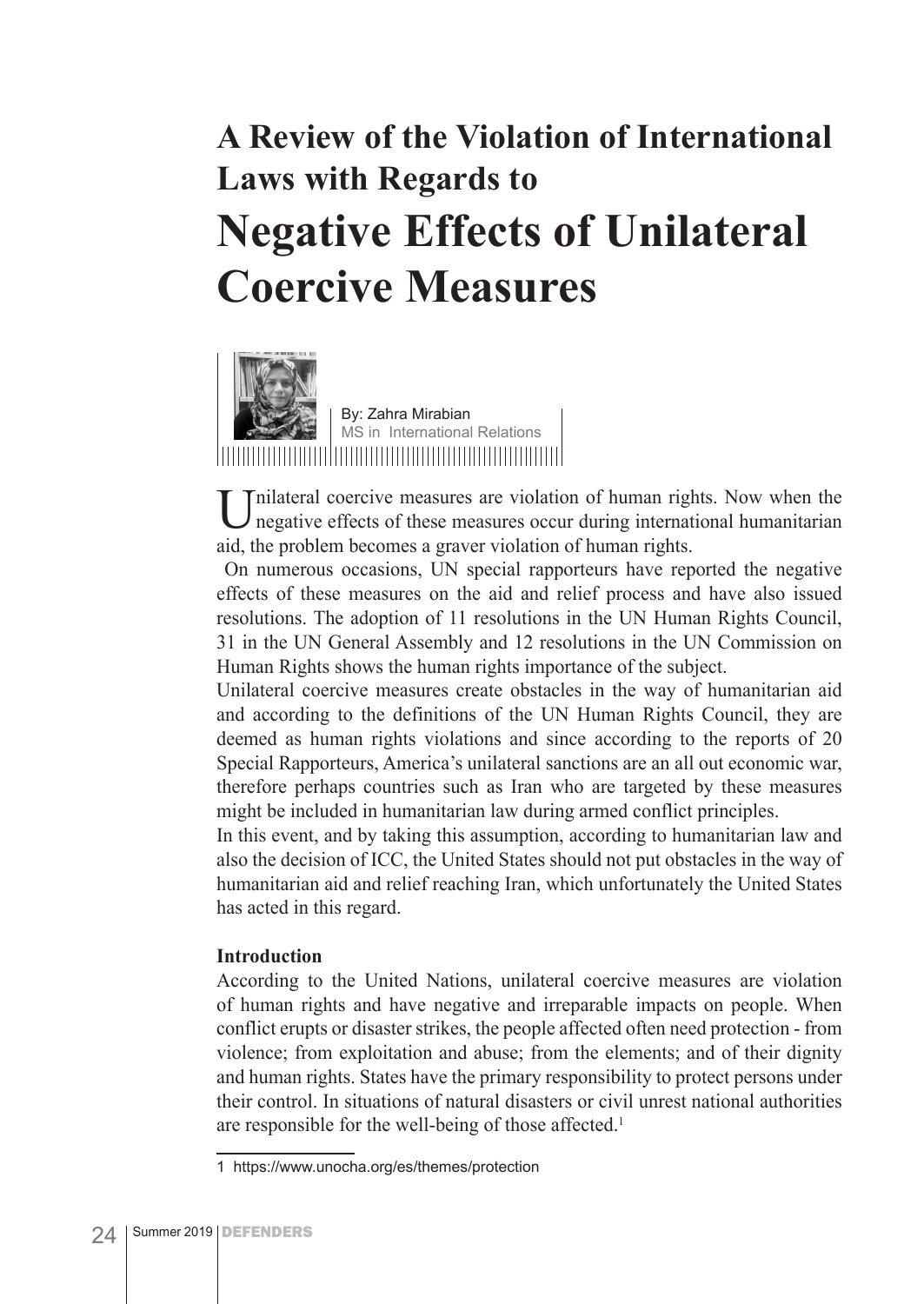In spite of UN and other international organizations' efforts to improve the access to humanitarian aid process during crises, some governments create serious obstacles in the reaching of international aid and relief.

#### **1 – Concept of international law humanitarian aid during crisis**

International law has various laws with regards to humanitarian aid during crises. Crises which are either in the group of manmade crises such as wars, migration

# $\epsilon$

**According to the United Nations, unilateral coercive measures are violation of human rights and have negative and irreparable impacts on people**

etc. or crises that come about from natural disasters, with the difference that the legal humanitarian principles are not enforceable during natural disasters.

Humanitarian assistance is beneficial to disaster victims and can play an important role in the development of the country if it is properly coordinated and responds to real needs.<sup>2</sup>

UN General Assembly resolution 42/169 (1987) falls into the soft laws category which confirms the importance of the effects of natural disasters for all people, especially for the people of developing countries and the 90s decade was named the International Decade for the Reduction of Disasters. The General Assembly 1988 and 1990 resolutions also stressed on the importance of humanitarian assistance for victims of natural disasters and called on international nongovernmental organizations to provide assistance for putting an end to the pain and suffering of victims of natural disasters and preservation of their status and human dignity. Also governments were asked, if possible to facilitate the activities of these organizations and give them permits to help victims of disasters where necessary. Furthermore, access to humanitarian aid during armed conflicts has its own particular principles.

In general humanitarian access in international law has been defined as right of access to assistance during conflict, because during peace, all countries in general in sending humanitarian aid have the control in the people's hands and during natural disasters it is these countries that with their humanitarian aid try to reduce human pain and suffering. Therefore in international law literature there are very limited cases of prevention of humanitarian aid from reaching countries during peacetime.

Article 7 of the draft of the international law committee with regards to protection of people during natural disasters, obliges governments and international organizations to cooperate for aid and assistance.3

<sup>2</sup> http://helid.digicollection.org/en/d/Jh0185e/2.html

<sup>3</sup> Comment From The UN Office For The Coordination Of Humanitarian Affairs (OCHA), 2016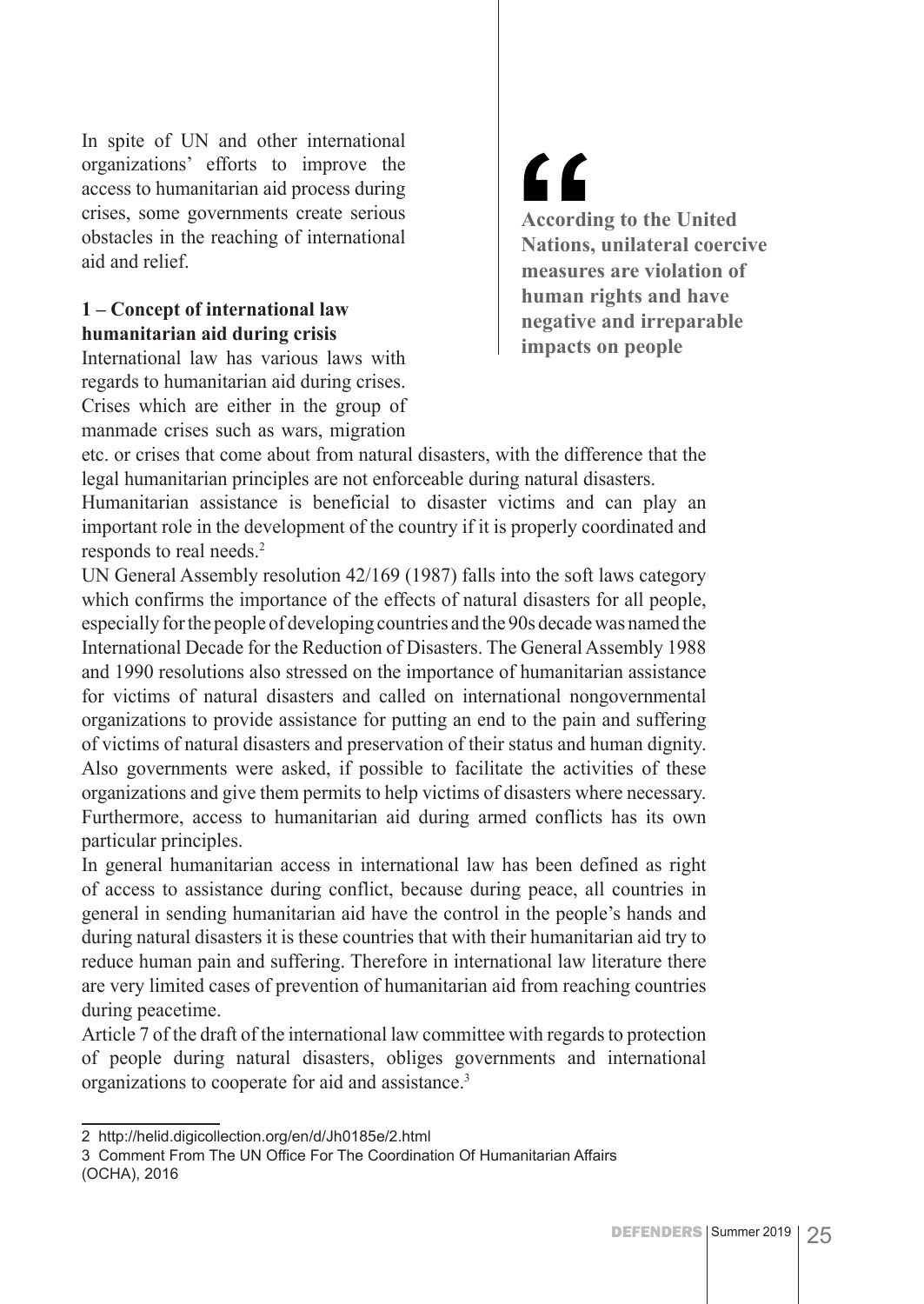Access to humanitarian aid during armed conflict is defined in ICRC as follows:4 Rule 55. The parties to the conflict must allow and facilitate rapid and unimpeded passage of humanitarian relief for civilians in need, which is impartial in character and conducted without any adverse distinction, subject to their right of control. Right of the civilian population in need to receive humanitarian relief is defined as there is practice which recognizes that a civilian population in need is entitled to receive humanitarian relief essential to its survival, in accordance with international humanitarian law. The Fourth Geneva Convention recognizes the right of protected persons to make application to the protecting powers, the ICRC or a National Red Cross or Red Crescent Society. The Additional Protocols implicitly recognize the entitlement of a civilian population in need to

 $\epsilon$ **But what is notable is that the effects of unilateral sanctions in instances, particularly economic, are just like the effects of war**

receive humanitarian relief as they require that relief actions "shall be undertaken" whenever a population is in need.<sup>5</sup>

**2 – Negative effects of unilateral coercive measures on the aid provision process during waror natural disasters** The Human Rights Council also calls unilateral coercive measures economic war, but can crises which are created during unilateral coercive measures against a country be deemed within the humanitarian aid during armed conflict principles? It is a point which requires further study and cannot fit in this article. But what is notable is that the effects of

unilateral sanctions in instances, particularly economic, are just like the effects of war. This is while unilateral coercive measures have direct effects on the aid provision process and humanitarian assistance in the recent years. The effects of these measures can be clearly seen in two processes.

#### **a) Cutting humanitarian aid**

In many instances the country under sanction cannot easily access humanitarian aid, and in most instances the access of governments to international resources for humanitarian aid is severed. Like the cutting of the Iranian Red Crescent to financial resources for the purchase of relief and aid equipment due to America's unilateral sanctions. 6

In the recent Iranian floods a limited number of countries and organizations

<sup>4</sup> https://ihl-databases.icrc.org/customary-ihl/eng/docs/v1 rul\_rule55

<sup>5</sup> https://ihl-databases.icrc.org/customary-ihl/eng/docs/v1\_rul\_rule55

<sup>6</sup> https://www.independent.co.uk/news/world/middle-east/us-sanctions-iran-lifted-un-courthumanitarian-aid-a8566666.html

https://www.trtworld.com/middle-east/us-sanctions-block-aid-efforts-to-flood-stricken-townsin-iran-25626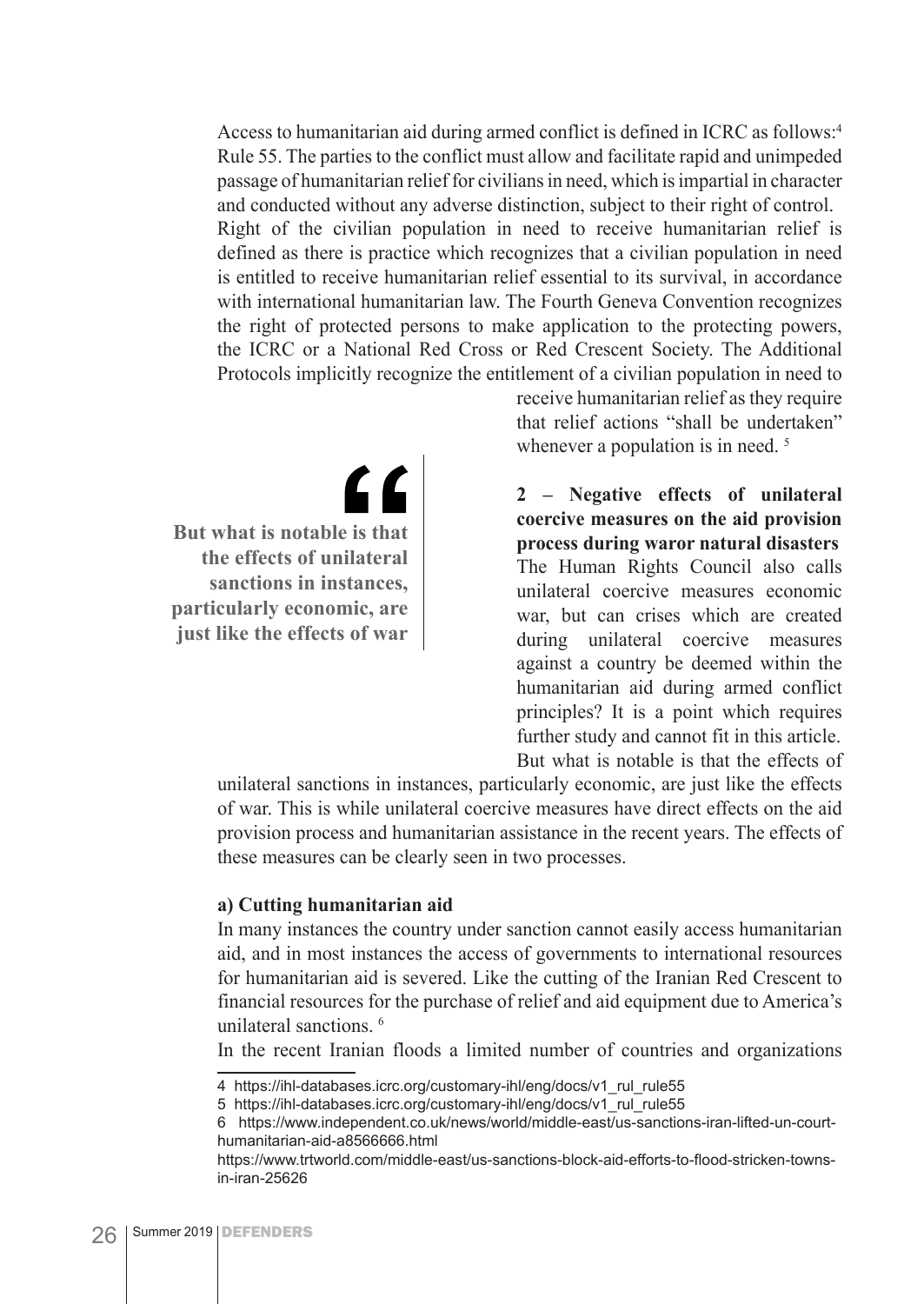managed to send their non-cash aid to Iran after a number of days. Also most countries of the world who usually during natural disasters undertake humanitarian aid, stopped their aid to Iran in fear of US unilateral coercive measures. 7

According to United Nations' resolution, during natural disasters, all sides and organizations and governments must facilitate humanitarian aid, and in emergency situations coordination and facilitation for dealing with crisis is the responsibility of governments and relevant organizations. 8

Humanitarian access, mandated by the GA resolution 46/182, refers to a twopronged concept, comprising:

- Humanitarian actors' ability to reach populations in need

#### **- Affected populations' access to assistance and services. 9**

Compliance – or non-compliance - with these principles affects humanitarian actors' acceptance, and their ability to engage in negotiations with State and non-state actors with the aim of reaching affected populations. In particular, perceived alignment with political and military objectives results in increased threats on humanitarians and further restrictions on access.

#### **b) Creating obstacles in the way of access to humanitarian aid**

In a small number of crisis-affected countries, humanitarian organizations work amid active conflict and under direct threat of violence. This insecurity, reflected in rising aid worker casualty rates, significantly constrains humanitarian operations and hinders the ability of people in emergencies to access vital aid.10 From the international community's aspects, many countries of the world are deemed to have high security risks and provision of aid to these countries is dangerous. And or some countries some countries have doubts about sending aid relief to countries in crisis.

For example due to US unilateral coercive measures against Iran, in the recent floods the Iranian Red Crescent was not able to buy aid relief equipment such as rescue boats and life detecting equipment, and worn aid and rescue equipment have always made things difficult for aid workers in Iran during crises. The worn out air search and rescue system also had made accessing remote regions difficult.

Due to blockade on the transfer of Iranian Red Crescent's money, not only in times of crisis, but in normal conditions too the Red Crescent cannot purchase the needed medicines and medical equipment. Medical equipment companies have stopped trading with Iran, and obstacles have been created in the sale of medicines and medical equipment to Iran out of fear of America's reaction and punishments.<sup>11</sup>

economic-sanctions.html

<sup>7</sup> https://www.washingtonpost.com/world/middle\_east/fresh-sanctions-on-iran-are-alreadychoking-off-medicine-imports-economists-say/2018/11/17/c94ce574-e763-11e8-8449- 1ff263609a31\_story.html

<sup>8 [</sup>A/RES/46/182]

<sup>9</sup> https://www.unocha.org/es/themes/humanitarian-access

<sup>10</sup> https://www.stabilityjournal.org/articles/10.5334/sta.506/

<sup>11</sup> https://www.globalpolicy.org/global-taxes/42501-the-adverse-consequences-of-

https://www.washingtonpost.com/world/middle\_east/fresh-sanctions-on-iran-are-already-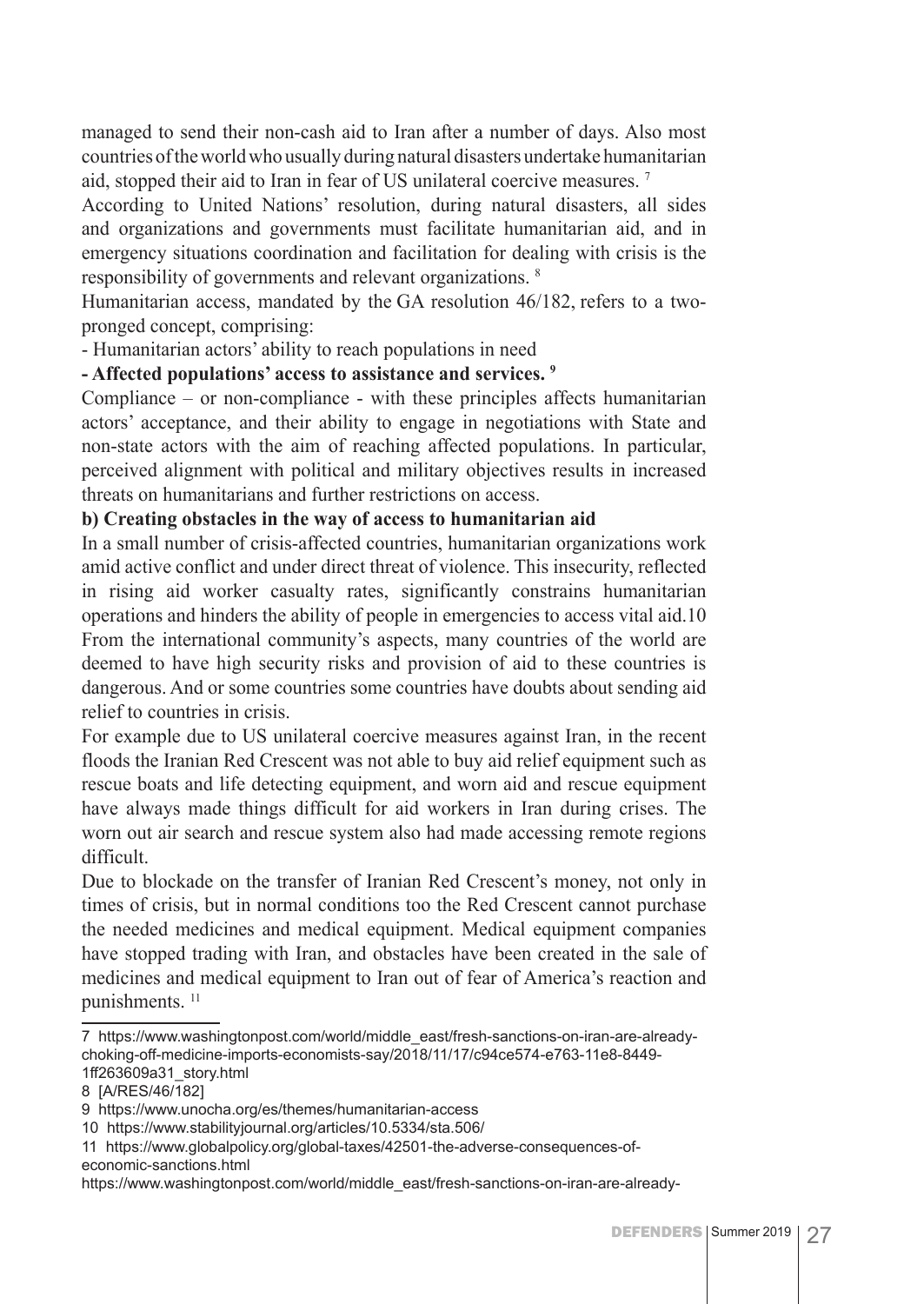C) Violation of Humanitarian Law and Human Rights by United states of America after Iran s flood

#### **Situation Overview of Floods, As of 9 April 2019 in Iran**

Floods in Iran have killed 76 people and caused more than \$2.2bn in damages in recent year, with flood warnings still in place for large swaths of the country. Twenty-five provinces and more than 4,400 villages across the country were affected by the floods. The damages amount to between 300 and 350 trillion rials - between \$2.2bn and \$2.6bn and 725 bridges have been totally destroyed. And more than 14,000 kilometers of roads have been damaged.

#### **Humanitarian needs**

Heavy rains and flash flooding that began in March have affected 24 of 31 provinces across the Islamic Republic of Iran. The flooding has killed 70 people and injured 1,076 people according to the authorities. It is estimated that 10 million people have been affected and that as many as 2 million may be in need of some form of assistance. At least 500,000 people are reportedly displaced. The widespread damages to the road and transportation network are making villages and small towns inaccessible. While information on humanitarian needs is still limited, the greatest needs are reported to be in the water, sanitation and hygiene, health, shelter and agriculture sectors.

#### **Humanitarian response**

The Government of Iran, the Iranian Red Crescent Society and the local communities are responding to the emergency and the needs of people affected. More than 280,000 people across Iran have been assisted with food, water, shelter and emergency supplies. The Government of Iran has officially indicated that emergency equipment, health supplies and household items are most needed.<sup>12</sup>

About 1,900 cities and villages have been affected by floods and exceptionally heavy rains since March 19.

The disaster, which has so far killed 72 people, has left aid agencies struggling to cope and seen 86,000 people moved to emergency shelters.

Early estimates put agriculture sector losses at 47 trillion rials (about \$350 million)

Iran's operating budget is already stretched under U.S. sanctions on energy and banking sectors that have halved its oil exports and restricted access to some revenues abroad.

#### **Blocking and impeding humanitarian access**

The United Nations 'highest court has ordered the United States to lift sanctions

choking-off-medicine-imports-economists-say/2018/11/17/c94ce574-e763-11e8-8449- 1ff263609a31\_story.html

http://www.bbc.com/persian/blog-viewpoints-47909336

https://www.nytimes.com/2019/04/02/world/middleeast/iran-floods-trump-sanctions.html https://www.reuters.com/article/us-iran-floods/iran-says-u-s-sanctions-have-helped-slowflood-aid-idUSKCN1RD37D

12 https://reliefweb.int/report/iran-islamic-republic/islamic-republic-iran-situation-overviewfloods-9-april-2019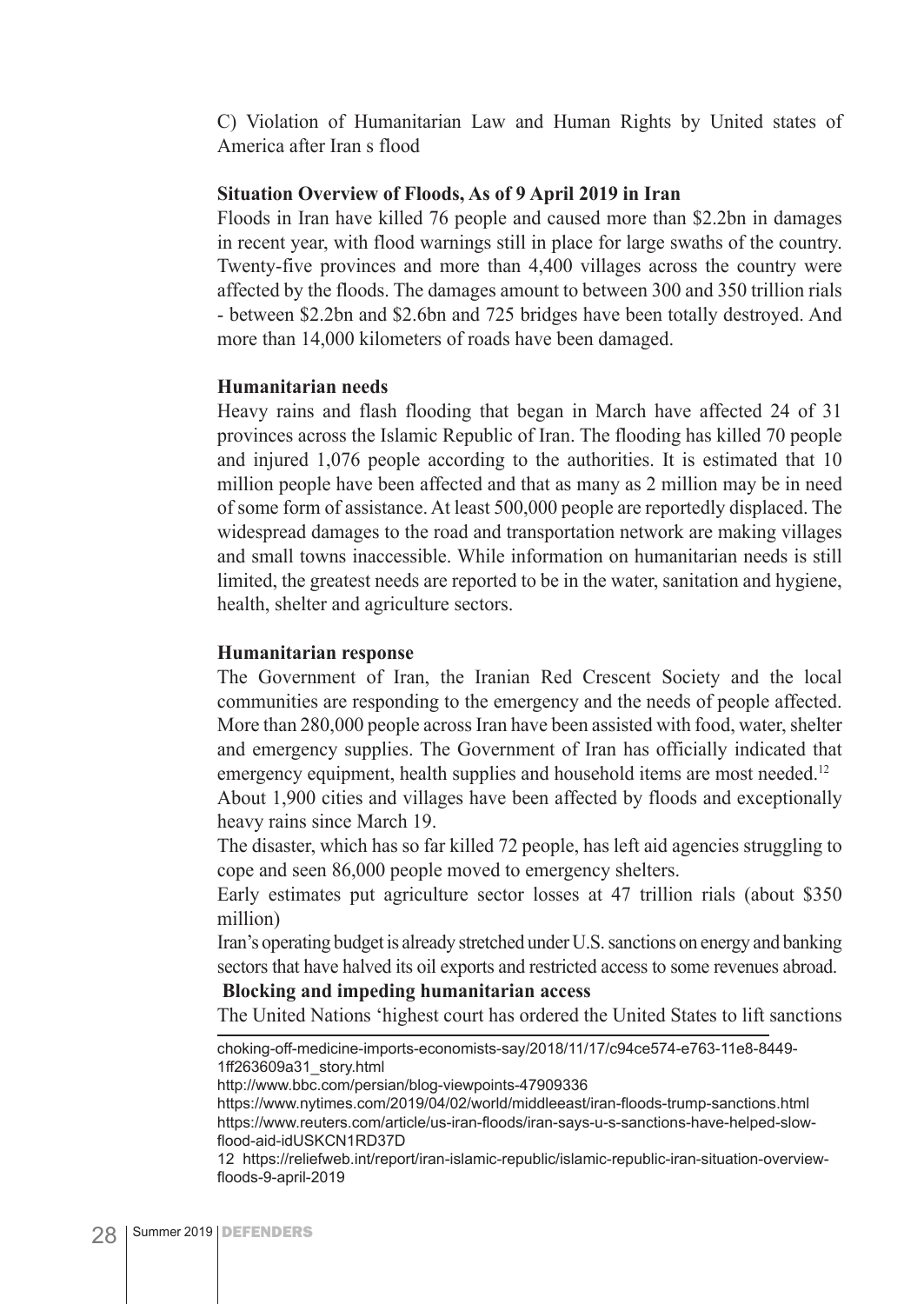on Iran that affect imports of humanitarian goods and products and services linked to the safety of civil aviation.

Following President Donald Trump's announcement that the US was withdrawing from the 2015 agreement on Iran's nuclear programme, known as the JCPOA – reached by Iran, the five permanent members of the Security Council, Germany and the European Union – the US President ordered sanctions "lifted or waived" in connection with the agreement, to be re-imposed. The sanctions affect anyone doing business with Iran in areas such as finance, oil and shipping.

In its ruling, the ICJ found Iran's case to be credible and urgent, ruling that restrictions on importing "foodstuffs and medicines, including life-saving medicines, treatment for chronic disease or preventive care, and medical equipment, may have a serious detrimental impact on the health and lives of individuals on the territory of Iran."

The Court ordered the US to "remove, by means of its choosing, any impediments arising from the measures announced", allowing medicines and medical devices, foodstuff and agricultural goods into Iran, together with "spare parts, equipment and associated services (including warranty, maintenance, repair services and inspections) necessary for the safety of civil aviation."

The decision is reportedly the first time that international judges have ruled on a case of "economic warfare." 13

In spite of the decision of the International Court to open the humanitarian aid supply to Iran channel open, even though the United States in words claims channels for humanitarian aid to Iran are open, in practice however, sanctions are more serious obstacles in the way of sending aid, particularly cash relief.

As a result with the violation of the temporary order of the International Criminal Court and disruption of international custom for humanitarian aid at the same time as the floods in Iran, once again by imposing illegal unilateral sanctions against Iran, the United States prevented cash and some non-cash international assistance from reaching Iran.

Although The United Nations 'highest court has ordered the United States to lift sanctions on Iran that affect imports of humanitarian goods and products and services linked to the safety of civil aviation. United States has frozen the accounts of the Iranian Red Crescent Society as part of its cruel sanctions against the Iranian people, thus preventing other countries from sending humanitarian aid to people in Iran's flood-stricken areas. "Given that the accounts of the Iranian Red Crescent have been blocked [due to US sanctions], no foreign citizen or Iranian national living abroad is able to send any relief aid to flood-hit people. US sanctions have obstructed aid efforts to flood-stricken towns and villages in what the foreign minister describes as 'economic terrorism'. Iran's state budget is already stretched under US sanctions on energy and banking sectors that have halved its oil exports and restricted access to some revenues abroad. 14

<sup>13</sup> https://news.un.org/en/story/2018/10/1022142

<sup>14</sup> https://www.independent.co.uk/news/world/middle-east/us-sanctions-iran-lifted-un-courthumanitarian-aid-a8566666.html

https://www.trtworld.com/middle-east/us-sanctions-block-aid-efforts-to-flood-stricken-towns-in-iran-25626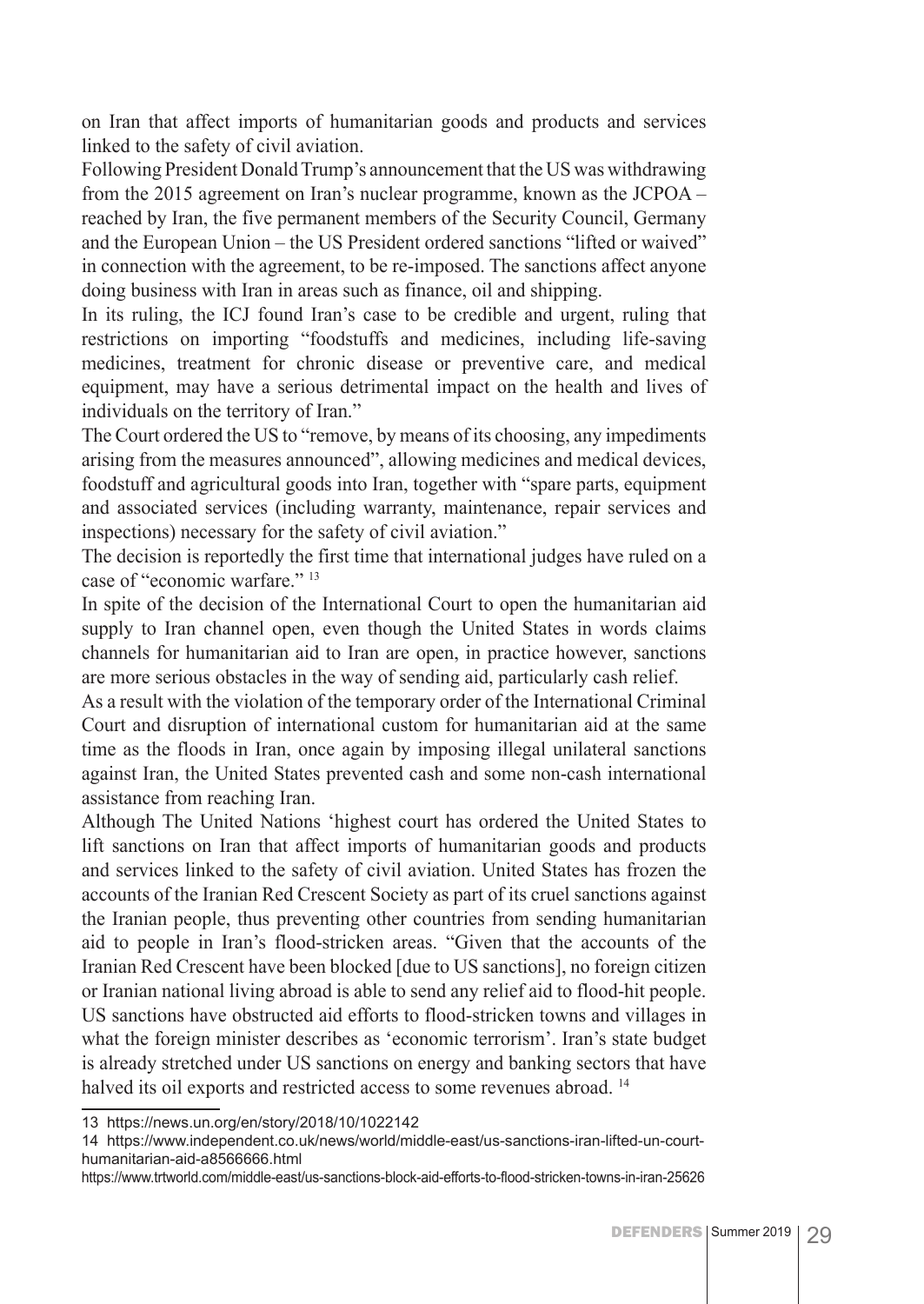According to the Reuters U.S. sanctions have prevented the Iranian Red Crescent from obtaining any foreign financial aid to assist victims of flooding that has killed at least 70 people and inundated some 1,900 communities<sup>15</sup> and the Red Crescent said in a statement that No foreign cash help has been given to the Iranian Red Crescent society. With attention to the inhuman American sanctions, there is no way to send this cash assistance," 16

#### **Sanctions are against human rights**

The UN expert warned against generalized economic war and announced that Iran sanctions are unjust and harmful, <sup>17</sup>

The reimposition of sanctions against Iran after the unilateral withdrawal of the United States from the Iran nuclear deal, which had been unanimously adopted by the Security Council with the support of the US itself, lays bare the illegitimacy of this action.

This illegitimacy was confirmed by the opposition of all other permanent members of the Security Council and indeed of all international partners. The UN Charter calls for sanctions to be applied only by the UN Security Council precisely to ensure such wanton attacks on nations are avoided.

These unjust and harmful sanctions are destroying the economy and currency of Iran, driving millions of people into poverty and making imported goods.

The ohchr<sup>18</sup> report showed that The current system creates doubt and ambiguity which makes it all but impossible for Iran to import these urgently needed humanitarian goods.

The report of the Special Rapporteur on Unilateral Coercive Measures Mr. Edris Jazayeri clearly shows that US sanctions against Iran alone can have what effects on the ordinary people of Iran. The illegal and contrary to human rights principles actions of the United States is a clear violation of human rights, and in all of this the floods crisis and creation of obstacles in the way of aid from other governments to Iran multiplies the violation.

#### **Conclusion**

Unilateral coercive measures create obstacles in the way of humanitarian aid and according to the definitions of the UN Human Rights Council, they are deemed as human rights violations and since according to the reports of 20 Special Rapporteurs, America's unilateral sanctions are an all out economic war, therefore perhaps countries such as Iran who are targeted by these measures might be included in humanitarian law during armed conflict principles.

15 https://www.reuters.com/article/us-iran-floods-redcrescent/flood-hit-iran-getting-nofinancial-aid-from-abroad-due-to-u-s-sanctions-statement-idUSKCN1RJ0GY 16 https://www.reuters.com/article/us-iran-floods-redcrescent/flood-hit-iran-getting-no-

financial-aid-from-abroad-due-to-u-s-sanctions-statement-idUSKCN1RJ0GY

17 https://www.ohchr.org/EN/NewsEvents/Pages/DisplayNews.

aspx?NewsID=23469&LangID=E

<sup>18</sup> https://www.ohchr.org/EN/NewsEvents/Pages/DisplayNews. aspx?NewsID=23469&LangID=E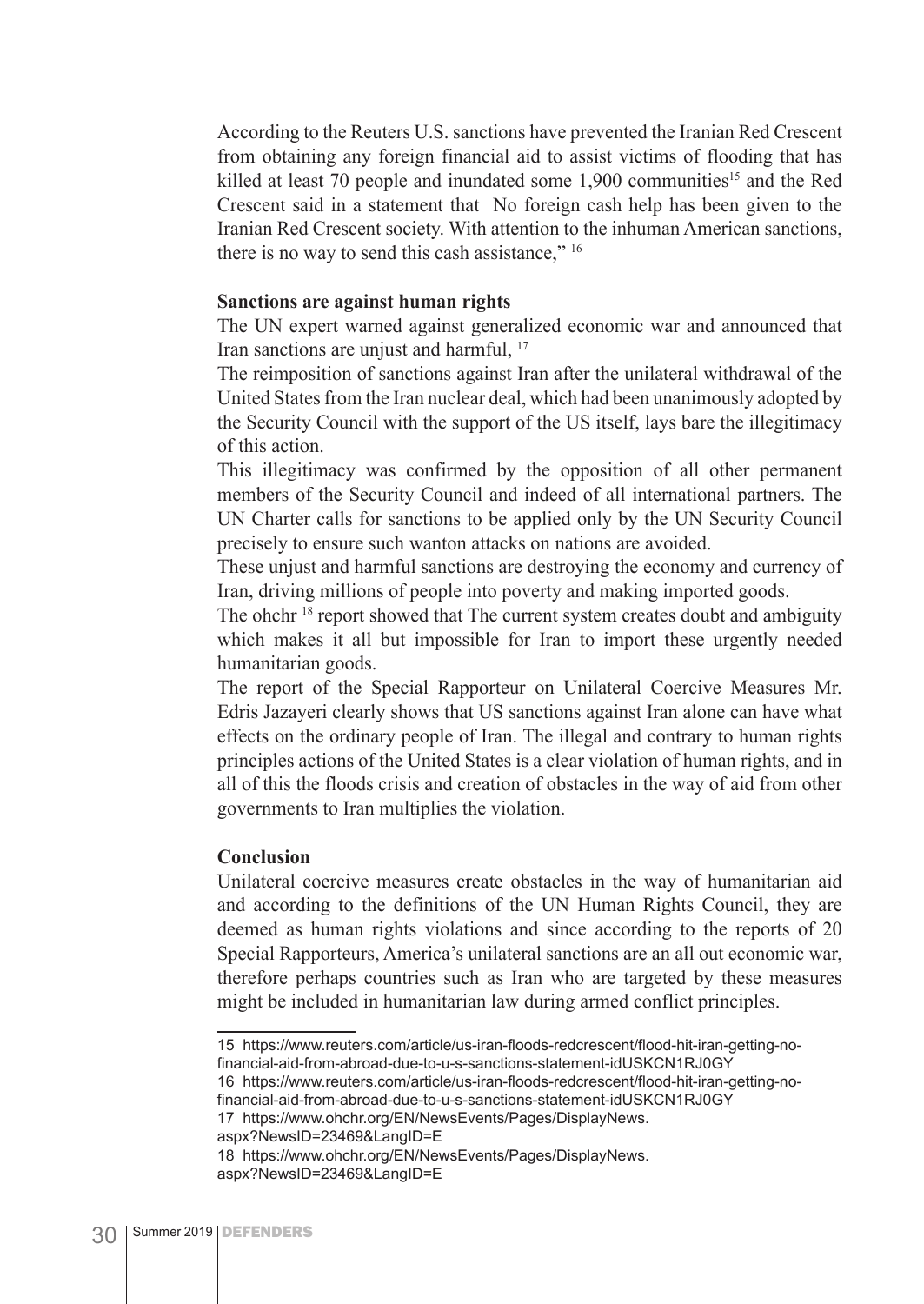In this event, and by taking this assumption, according to humanitarian law and also the decision of ICC, the United States should not put obstacles in the way of humanitarian aid and relief reaching Iran, which unfortunately the United States has acted illegally in this regard.

This is while international aid provision during natural disasters have always been one of the important paths for reaching human goals. For years governments have expressed readiness to assist during the occurrence of human crisis, even during conflict, putting aside their differences.

#### **Sources:**

https://www.zeit-fragen.ch/en/numbers/2018/no-1316-june-2018/un-expert-unilateral-coercivemeasures-exacerbate-humanitarian-crisis-in-syria.html

https://reliefweb.int/report/iran-islamic-republic/nearly-1-million-children-affected-massivefloods-iran

https://news.un.org/en/story/2018/10/1022142

https://www.independent.co.uk/news/world/middle-east/us-sanctions-iran-lifted-un-courthumanitarian-aid-a8566666.html

https://www.trtworld.com/middle-east/us-sanctions-block-aid-efforts-to-flood-stricken-towns-iniran-25626

https://www.reuters.com/article/us-iran-floods-redcrescent/flood-hit-iran-getting-no-financial-aidfrom-abroad-due-to-u-s-sanctions-statement-idUSKCN1RJ0GY

 https://www.reuters.com/article/us-iran-floods-redcrescent/flood-hit-iran-getting-no-financial-aidfrom-abroad-due-to-u-s-sanctions-statement-idUSKCN1RJ0GY

https://www.ohchr.org/EN/NewsEvents/Pages/DisplayNews.aspx?NewsID=23469&LangID=E https://www.ohchr.org/EN/NewsEvents/Pages/DisplayNews.aspx?NewsID=23469&LangID=E https://www.ohchr.org/EN/NewsEvents/Pages/DisplayNews.aspx?NewsID=23469&LangID=E https://www.ohchr.org/EN/HRBodies/HRC/AdvisoryCommittee/Pages/ UnilateralCoerciveMeasures.aspx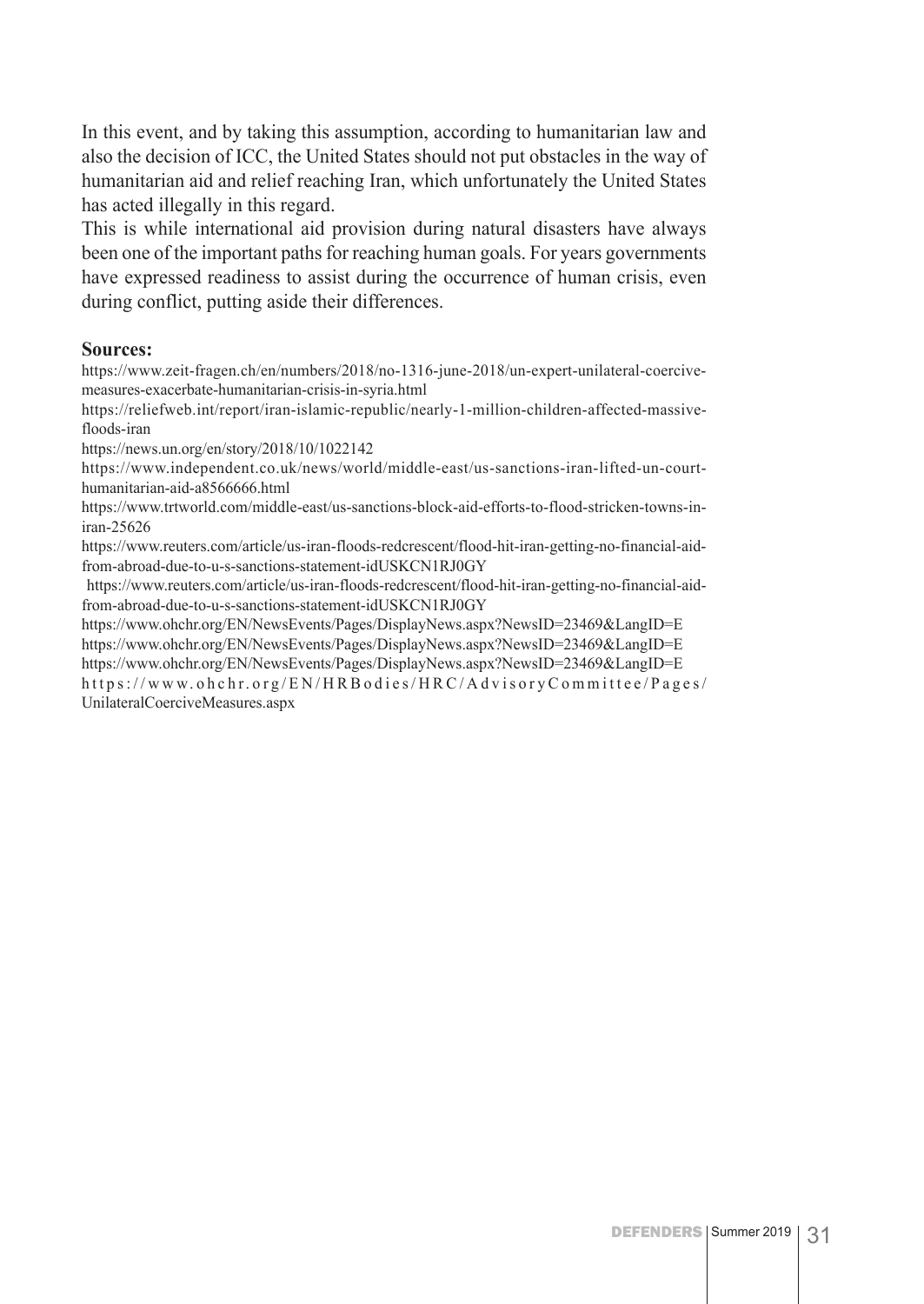### **International Humanitarian Assistance and the Impact of Sanctions on Humanitarian Assistance to Iran in the Recent Flash Flooding**



By: Jabbar Aslani

University Lecturer Head of Rules and Principles of the Movement, International Affairs and IHL Division, Iranian Red Crescent Society

The legal aspect of international humanitarian assistance and its surrounding questions and challenges, is not considered as a very new issue. Based on the United Nations resolution 43131 (adopted on 1998), delivering and providing the international humanitarian assistance was dealt with three decades ago by now, which is currently taken into account as a controversial and somehow, problematic matter. Thus, in the survey, some different legal dimension of the issue such as: its legal basis and nature, the obligation of the international community and finally the situation of the affected country, namely Iran, which has been blocked due to unilateral or international sanctions, will be explored at both legal and practical level.

#### **Introduction**

During last two decades and due to serious climate change and consequently its negative impacts on different parts of the globe, unfortunately, several countries in the world have been confronted with devastative and harmful natural disasters: such as Nepal Earthquake, Pakistan Flood and recently Iran Flash Floods. In this field, the first and the last important point which is immediately raised among public, is to provide humanitarian assistance to affected people as soon as possible. Actually, providing and receiving such kind and in kind assistance to needy population requires a process which its full realization and accomplishment, relies on different and various factors. Despite of its clarity, the legal basis of the international humanitarian assistance is not as much as strong within international law rules and regulations, so that, there are only some limited legal documents which deal with this matter including the UN General Assembly Resolutions and the international Law Commission draft on the Protecting Persons in event of Disasters (2016). In this context, the main question is the obligation of the affected State in time of disaster to receive international humanitarian assistance and also the obligation and of the third States and as a whole, the obligation of the international community towards the affected State in order to facilitate and send humanitarian assistance to victims of natural disasters. Apparently, it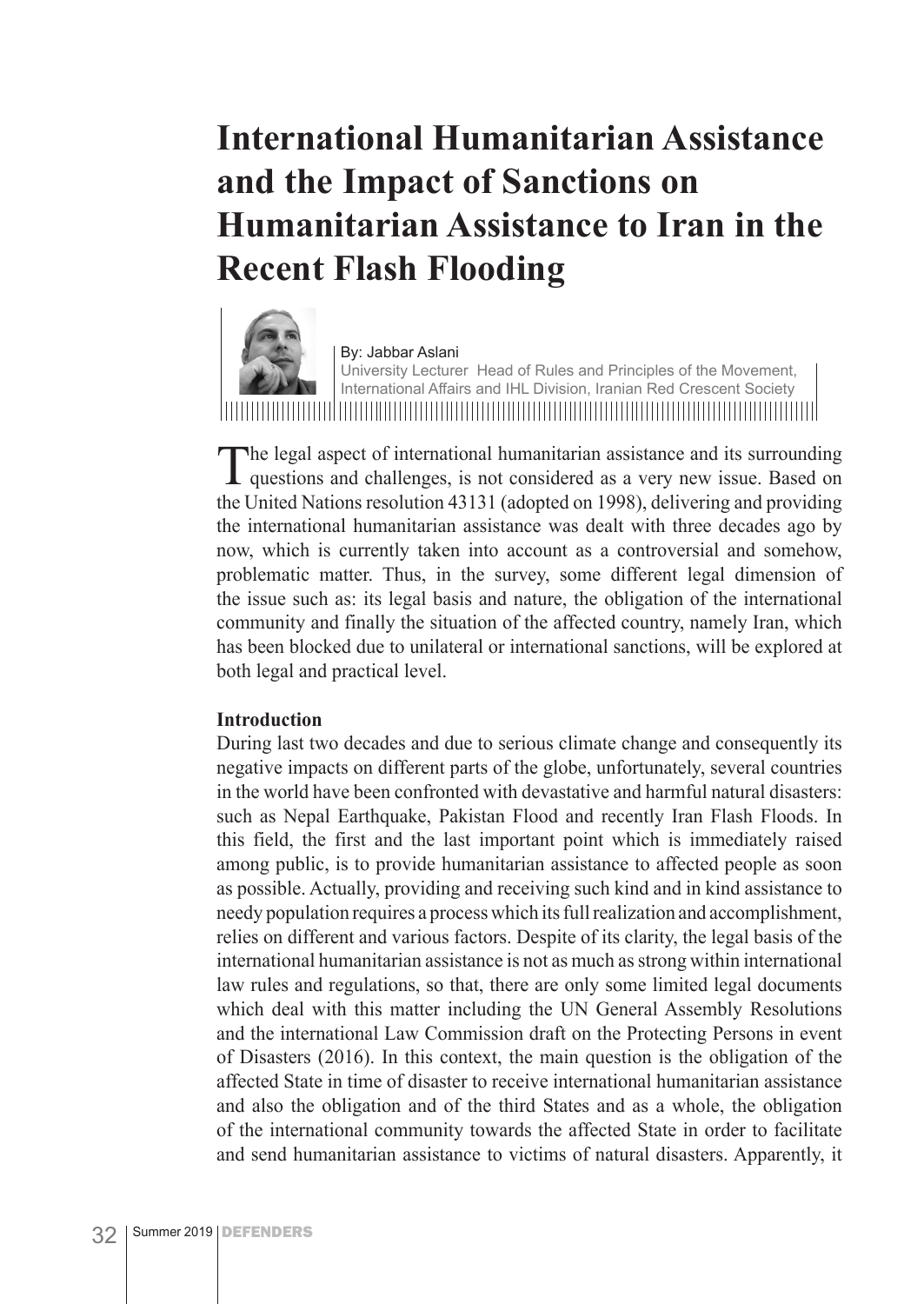may seems that these are simple questions which have clear answers; but the issue is going to be more complicated when there is no consent (arbitrarily) to receive international assistance on the side of the affected State and also no serious will to send such aids on behalf of the third States or the international community and worse than all, when the affected State is faced with international sanctions which normally, is taken into account as a great obstacle towards receiving humanitarian assistance in a timely manner. Recent floods in Iran and the confrontation of the country with the heaviest sanctions from U.S.A would be a precise instance and case for this survey. Therefore, in

# $\epsilon$

**Considering the importance of the international humanitarian assistance and its peripheral aspects, the legal nature and the position of this issue among international law is considered as the rudimentary question.**

following parts, the survey aims to study and analysis the above mentioned questions and issues in detail.

#### **The Legal Basis of Humanitarian Assistance**

Considering the importance of the international humanitarian assistance and its peripheral aspects, the legal nature and the position of this issue among international law is considered as the rudimentary question. According to the legal background of the topic within the literature of the United Nations, it is worth noting that the General Assembly of the United Nations in its 75th plenary meeting on 8 December 1988 adopted resolution 43/131 about "Humanitarian assistance to victims of natural disasters and similar situations" and by adopting this document, it took its first step toward the legalization of this issue. At a glance, the resolution states some significant and considerable issues such as: abandonment of the victims of natural disasters without humanitarian assistance constitutes a threat to human life and an offence to human dignity, concentration and emphasis on the principles of humanity, neutrality and impartiality by all those involved in providing humanitarian assistance, reaffirming the sovereignty of the affected Stats and their primary role in the initiation, organization, coordination and implementation of humanitarian assistance within their respective territories and appealing to all states to give their support to the organization working to provide humanitarian assistance, where needed, to the victims of natural disasters. Besides above resolution, two years later, the second resolution (45/100) was adopted by General Assembly on 14 December 1990 in this regard. While reaffirming the previous resolution, the general assembly notifies new aspects of the issue and refers to some important technical points towards receiving humanitarian assistance in the event of natural disasters such as: responding speedily and effectively to the needs by the international community, concerning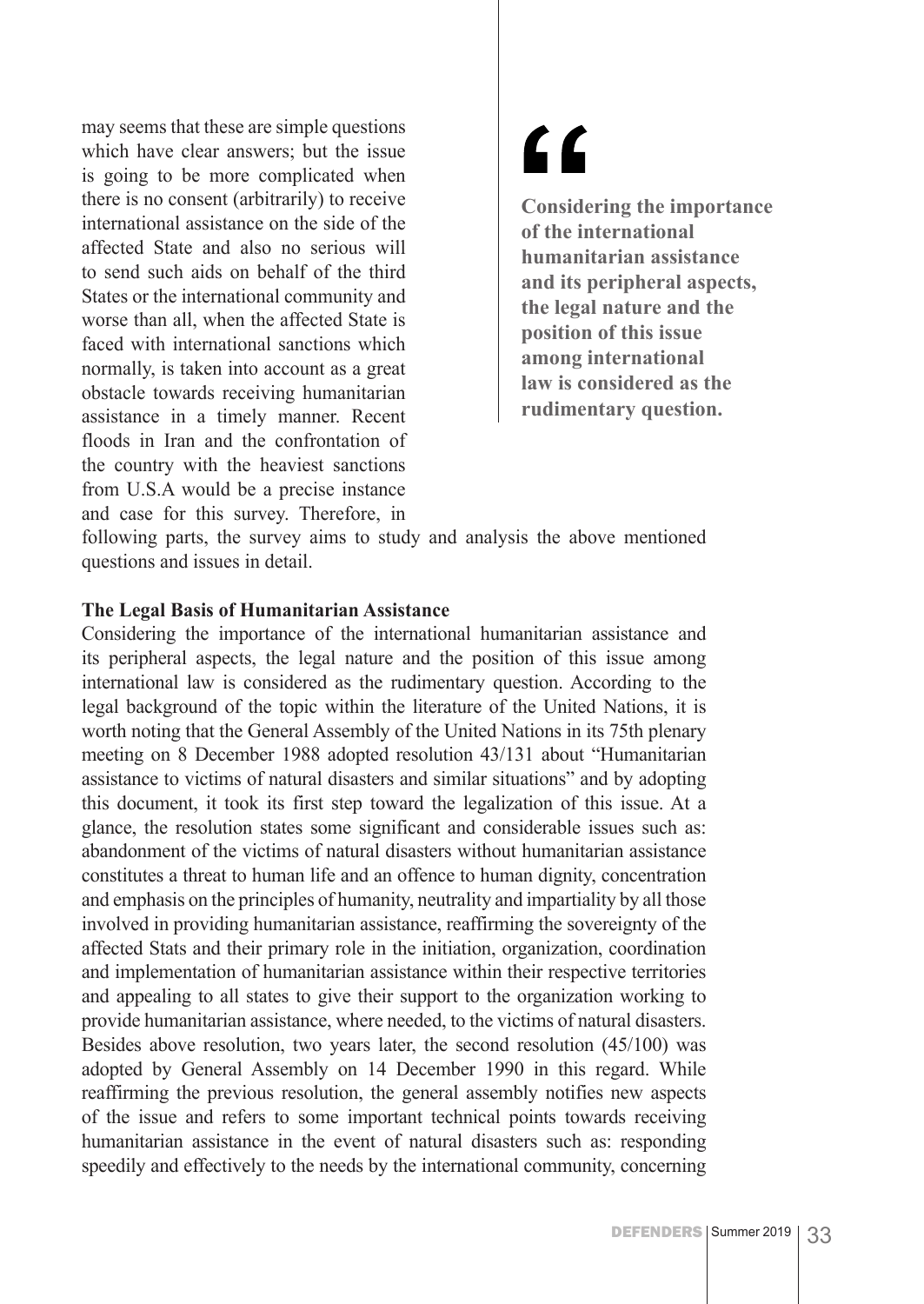about the difficulties and obstacles that victims of natural disasters may encounter in receiving humanitarian assistance and inviting all States whose populations are in need of such assistance to facilitate the work of the humanitarian organizations in implementing humanitarian assistance. Inferring from the aforementioned resolutions, it seems that some legal challenges and gaps exist that must be taken into account at international era. The hard line of States, namely, their sovereignty, national security and their consent to receive international humanitarian assistance are considered as legal and practical obstacles towards this issue which must be discussed internationally; by now, there is no legal (binding) document and due to this, States do not have any legal commitment and obligation in this regard.; therefore, it is true if we claim that a legal lacuna exists in this field. Regardless of the UN outlines on the international humanitarian assistance, the draft articles on the protection of persons in the event of disasters adopted by the International Law Commission (ILC) at its sixty-eighth session in 2016, which submitted to the General Assembly as part of the commission's report covering the work of that session (A/71/10). It must be pointed out this draft articles are not legally binding, so it does not contain any obligation or commitment for States in their legal relations. Apart from its legal nature, the outstanding feature for this draft is its comprehensiveness and also its specialized literature; it is noteworthy that throughout its 18 articles, the draft truly has focused on the precise process which starts from describing the specialized notions of the issue in article 3 and in the following articles, enters into the practical aspects of the issue such as Duty to Cooperate (Art. 7), Forms of Cooperation in the Response to Disasters (Art.8), Role of Affected State (Art.10), Duty of the Affected State to seek External assistance (Art.11), Consent of Affected States to External assistance (Art.13) and Facilitation of External Assistance (Art. 15). Beyond the legal status of this draft, it must be noted that the content of this document is so important and considerable that no one can deny it; in other words, this draft has created a road map and also is considered as a pillar for any codification of the humanitarian assistance in the future.

To some extent, this draft is similar to the ILC's draft articles on responsibility of States for Internationally Wrongful acts, because both of them are not legally binding, but at the same time, their contents have been referred in different ways such as ICJ verdicts. Despite of the above mentioned statements, receiving humanitarian assistance for persons in the event of disasters, may be considered and discussed as a human right for affected persons. If so, the other side of the coin comes to scene: namely, the responsibility and legal commitment of affected State to protect the human rights of their aliens and realization and fulfillment of its obligations under the International Human Rights covenants and other related treaties. In this case, the affected State must take all appropriate and necessary measures to receive humanitarian items (including kind and in-kind). Arbitrary refusal to receive humanitarian assistance by the affected State, would led to its responsibility towards its own citizens and international community as a whole. In sum, it must be reminded that the current legal status of the humanitarian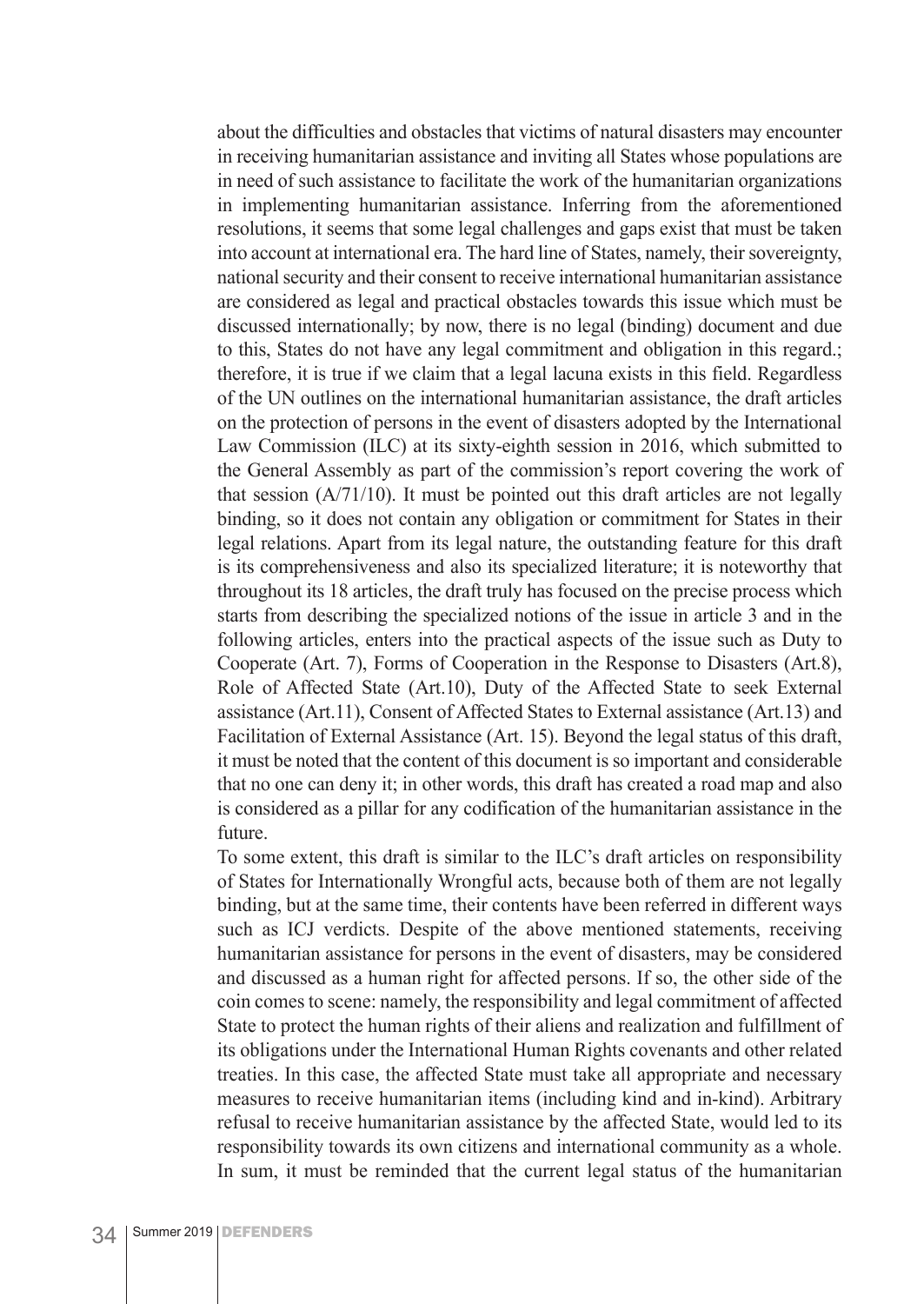assistance in international law is an unaccomplished process which has been appeared as soft law and more or less, governed by the practice of States as the main actors of the international community.

#### **The obligation of the International community**

Without any prorogation, international community, (by providing humanitarian assistance, based on humanity and philanthropy not on its legal commitment), always play its role and fulfill its ethical commitments during natural disasters throughout the world. According to the preamble the draft articles concerning the fundamental value of solidarity in international relations and the importance of strengthening international cooperation in respect of all phases of a disaster

and by considering the article 7 of the mentioned draft regarding the duty of all states to cooperate among themselves and with other international entities and organizations, it would be clear that the legal base of this obligation has been truly predicted, but due to non-binding feature of the draft articles, we have to acknowledge that the international community has not been bound to enter into force of such obligation, therefore, the affected State, legally, would not be entitled to peruse its demands from the legal aspect. Regardless of this legal gaps and shortages, it must be bear in mind that based on the general rules and principles of international law, and particularly, according to the UN General assembly declaration of the 24 October 1970 regarding "Principles of international law concerning friendly relations and

## $66$

**Without any prorogation, international community, (by providing humanitarian assistance, based on humanity and philanthropy not on its legal commitment), always play its role and fulfill its ethical commitments during natural disasters throughout the world**

cooperation among States in accordance with the Charter of the United Nations", the international community, formerly, has committed itself toward its members; therefore, it could be claimed that this obligation, prima facie, has been created and developed amongst States as the main subjects of international law. However, the modality of realization and the practical fulfillment of this obligation in field of international humanitarian assistance to the affected state is the matter, because there is no precise and defined mechanism for the affected state to make its claim in order to interpolate the international community for accomplishing their obligation. In few words, this kind of obligation is considered as a potential not a de facto situation.

#### **Iran flood and U.S imposed sanctions on Iran: A controversial case**

During the abrupt rainfall in 23 provinces across Iran, unfortunately 5 provinces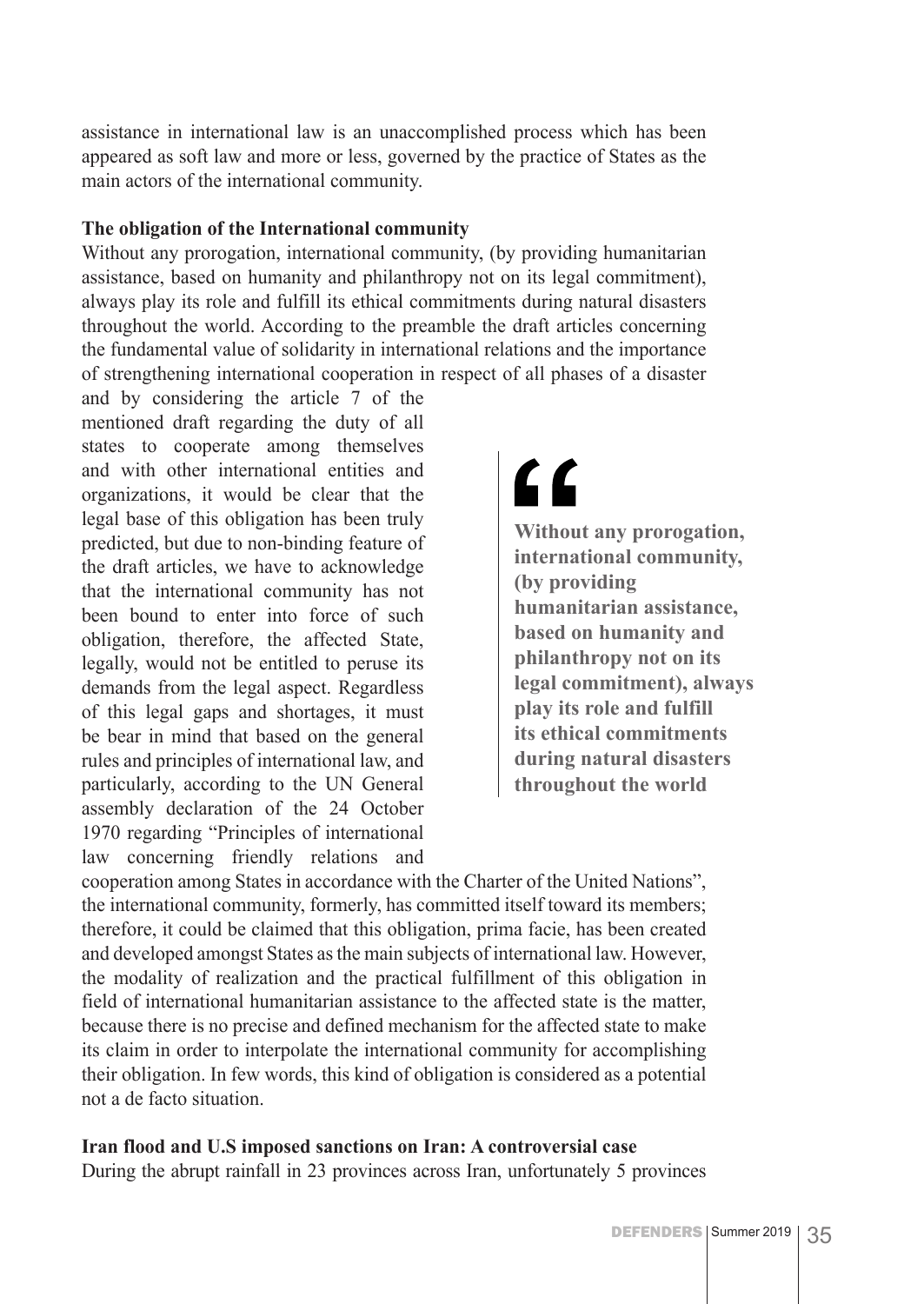including Golestan, Ilam, Khuzestan, sistan and Baluchestan and Lorestan severely damaged and most of their infrastructures fully destroyed and consequently, more than 12 million people throughout the country affected and in need of immediate assistance. According to the massive damages and destructions in different levels, on 8th April 2019, the Iranian Red Crescent Society (IRCS) with the coordination of the International Federation of Red Cross and Red Crescent Societies (IFRC) requested to launch an emergency appeal for the flood affected population. After launching the appeal by IFRC, the serious barrier of money transferring to IRCS emerged due to unilateral sanctions of the U.S against Iran. Actually, these sanctions directly have targeted the most vulnerable people affected by the current disaster in Iran and normally, make various and lots of impediments toward IRCS

> and other internal humanitarian actors to provide assistance to the affected needy population. It is obvious that under the international law, humanitarian assistance is an exception to any unilateral or multilateral sanctions; therefore, this is an absolute rule in international law which must be protected all times and everywhere without any discrimination. In addition, the current ICJ provisional measures on Iran-U.S case, which has been issued on 3th October 2018, explicitly has excluded the medicine and medical equipment, agricultural commodities and other humanitarian items from the scope of the United States unilateral sanctions imposed to Iran. In this case ICJ precisely states that:

" The United Stated of America in accordance with its obligations under the 1955 treaty of amity, Economic Relations and Consular Rights, shall remove, by means of its choosing, any impediment arising from the measures announced on May 2018 to the free exportation to the territory of the Islamic Republic of Iran: (i) Medicine and Medical Devices;

(ii) Foodstuffs and agricultural commodities; and

(iii) Spare parts, equipment and associated services (including warranty, maintenance, repair services and inspections) necessary for the safety of civil aviation".

The wording of the provisional measure is so clear that there is no need for any comment or interpretation. Furthermore, ICJ in second paragraph of its provisional measure explicitly stipulates that:

" The United States of America shall ensure licenses and necessary authorizations are granted and that payments and other transfers of funds are not subject to any restriction in so far as they relate to the goods and services referred in point 1"

**It should be noted that the abundance and complexity of natural disasters is considered as a serious concern to international community, which must be more concentrated and emphasized legally within international law**

 $\epsilon$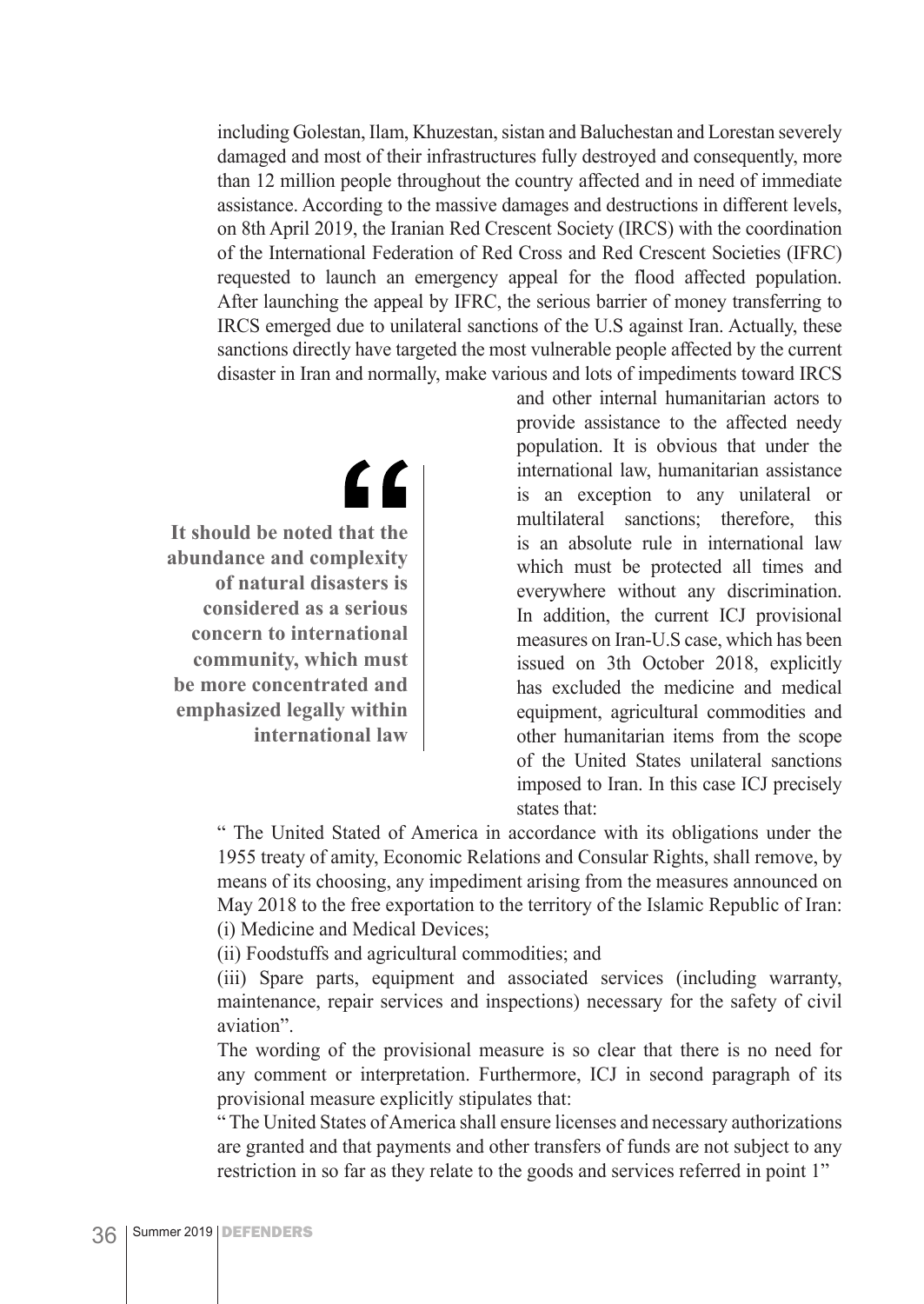The above mentioned paragraph exactly refers to and directly relates to facilitating the money transferring to Iran for the purpose of providing humanitarian assistance for the flood affected people, which unfortunately, has not been done and realized yet, because the imposed sanctions of the U.S against Iran, blocked any financial transaction and transferring of funds to all Iranian organs and entities and addition to that, as a secondary impact of its unilateral sanctions, U.S not only does not allow other countries to have or make any financial or banking exchanges with Iran, but threats them to impose heavy fines and penalties! Undoubtedly, it must be said such behavior within international relations and international law is an obvious, explicit and clear example of violation of rules and principles of international law, which preferably better to name it "the new threat against hope to the Rule of Law" in international law.

#### **Conclusion and Final Analysis**

It should be noted that the abundance and complexity of natural disasters is considered as a serious concern to international community, which must be more concentrated and emphasized legally within international law. If it is assumed that the right to receive international humanitarian assistance by individuals is recognized as a right, therefore, the affected State, at the first phase, and the international community, at the second phase, are respectively responsible towards the affected population for provide and ensure to provide humanitarian assistance to them. Regardless of recognizing this right as a human right, it seems that the obligation to provide international humanitarian assistance, ethically and philosophically, comes from the fundamental principle of Humanity as an umbrella to all humanitarian relations, so, putting any restrictions in the name of economic sanctions on States and excluding them from receiving humanitarian assistance through creation financial and banking obstacles, actually could be an obvious cruelty against humanity. It must be underlined that the continuance of such intemperate and illegal practices among States would be a serious warning for the future world order, to the extent that can lead to a great threat against the peace and security of all of us.

#### **Resources:**

UN Human Rights Council. Human Rights and unilateral coercive measures, New York: Un General Assembly, 2013.

UN International Law Commission, Draft Articles on the Protection of persons in the event of Disasters, available at: http://legal.un.org/ilc/summaries/6\_3.html.201

Official website of the IRCS (Iranian Red Crescent Society), available at: www.rcs.ir Official Website of the IFRC, www.ifrc.org

- UN General assembly declaration of the 24 October 1970 regarding "Principles of international law concerning friendly relations and cooperation among States, available: https://www.un.org/ruleoflaw/files/3dda1f104.pdf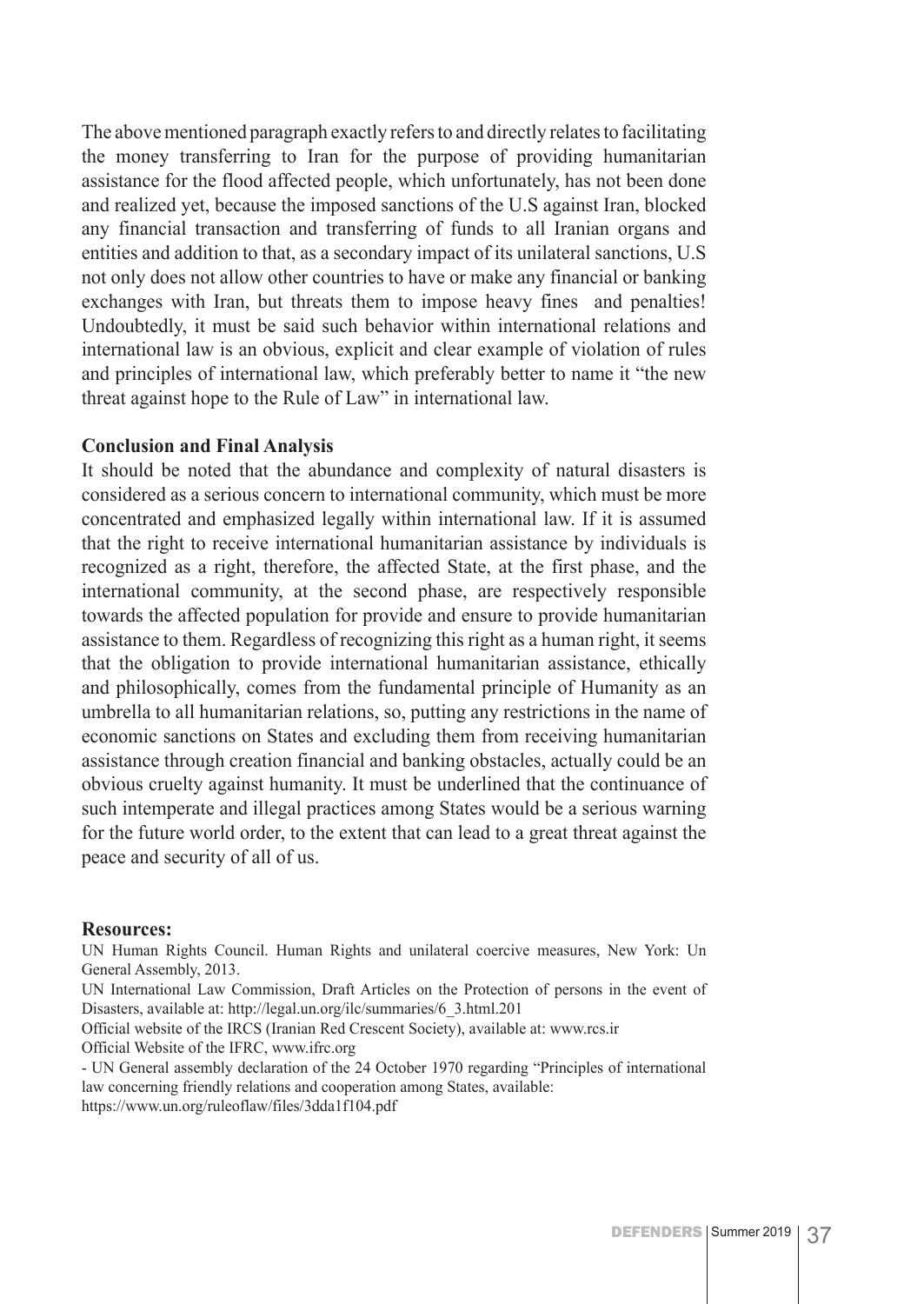### **Comparative Study of the Influence of Humanitarian Aid and Developmental Aid in the Preservation of Human Dignity**



By: Ali Salehi MS in International Relations

During the occurrence of humanitarian disasters caused by conflict or natural disasters, every human being has a moral duty to rush towards helping fellow human beings in need. Fortunately, today, Mankind has reached mental maturity and not only it rushes towards helping people in need. Fortunately, today, Mankind has reached mental maturity and not only through adoption of rules of war, but also rushes to the assistance of fellow human beings through humanitarian aid. To this aim, following the founding of the International Committee of the Red Cross (ICRC), humanitarian aid has had a key role in the promotion of the characters of people in international armed conflicts. Furthermore, following the end of the Cold War, and the importance of public consensus and their reactions towards the shameful imperialism period, poverty in other words, developed countries and the UN conducted various programmes under the heading of "developmental aid" took steps towards strengthening countries of the South so that perhaps these countries could to an extend get relieved of their terrible conditions. In this study, through the use of comparative research an inquiry has been made in the issue, which of the humanitarian aid and developmental aid programmes have played a more highlighted role in the promotion and protection of human dignity, so that through this path make the international community reach the belief towards more successful plans.

#### **Introduction**

Throughout the history of Mankind people have always fled from wars and conflicts and their effects. But this had not become official until the founding of the ICRC. With the expansion of the duties of this international organization towards natural disasters, humanitarian aid transformed. Furthermore, following the end of the Second World War, in the fight against the expansion of Communism in the poor regions of the western block, the United States came u with the Marshal Plan so that through the development of war-torn countries, prevent the advancement of Soviet influence. But following the end of the Cold War and affected by public consensus, initially the countries of the North and in the next stage, nongovernmental organizations, multilateral and regional organizations, multinational companies and military establishments in the form of various technical, agricultural, economic, investment project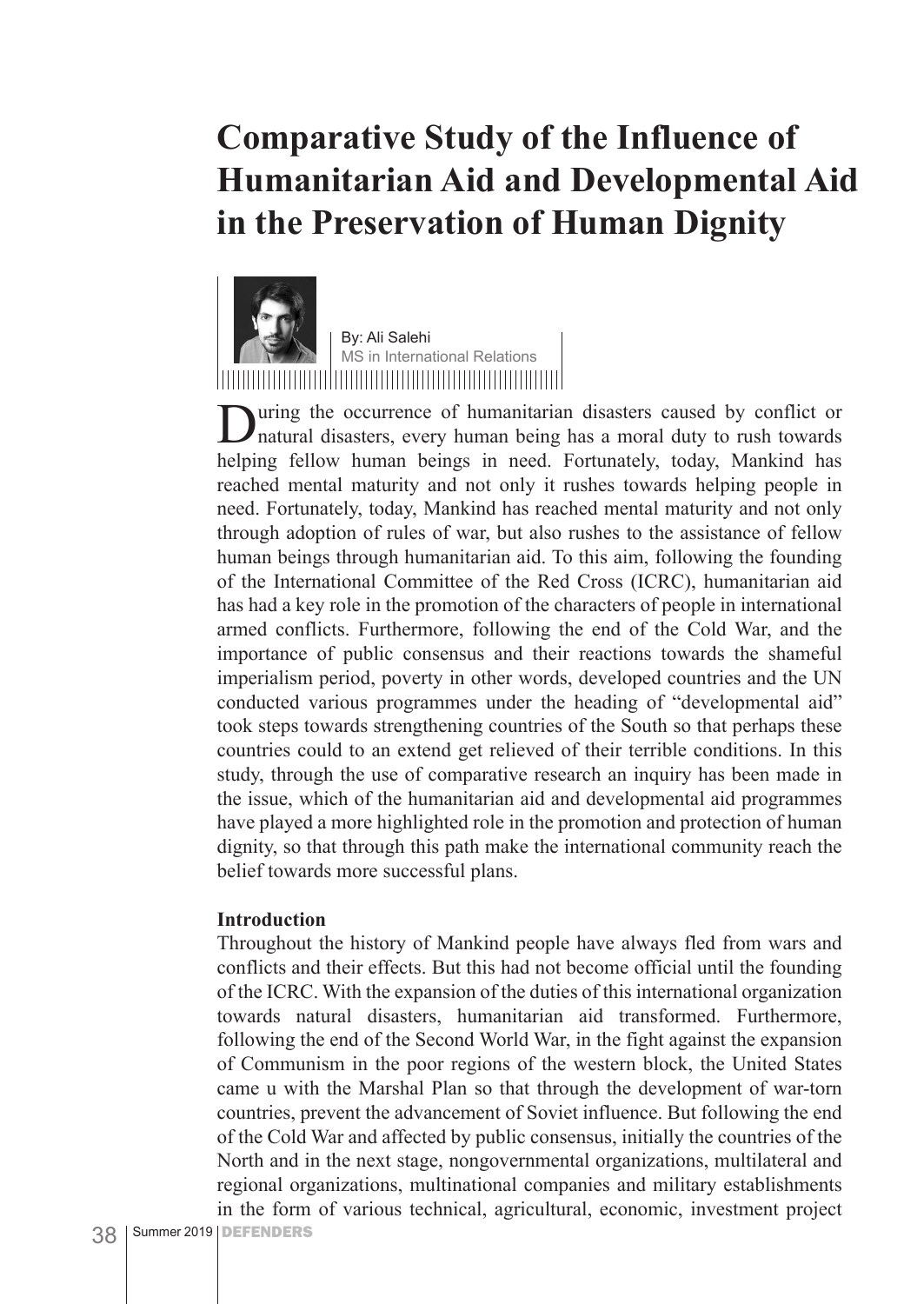provide assistance and aid to the countries of the South (OECD 2012). The international community had reached the belief that the best way to prevent suffering and destruction from war was to provide developmental aid. Thus researchers believed that through presentation of development aid prevent crisis from happening and there would no longer be a need to send humanitarian  $aid<sup>1</sup>$ 

It must be reminded that the definition of "human dignity" which is brought in laws, conventions and the UN Charter is natural rights, Natural human rights does not have any other meaning, the observation of which will fulfill a more humane and logical living, and will gift security and welfare without any prejudice for all of Mankind. Thus developmental aid become more necessary than before. But with the passage of two decades from the notion of development aid and also pursuing humanitarian aid not only wars are not a thing of the past, but we have witnessed their escalation.

In this study an attempt has been made to deal with the effect of these two aid models to Mankind, through a comparative method. Nevertheless evidence shows that these two types of aid are intertwined with each other and in most instances they complement each other (Mahitab Marzouk, 2007). Even some researchers go a step further and believe that these models must be more mixed than before and the gap between these two types of aid has created problems.2 But in this study, an attempt has been made to look into the subject through comparative research, which is to say, how successful have each of these two methods been for the promotion and protection of human status (which is the objective of both of these methods).

The main assumption of this project is each of these two models have different

## "

**Throughout the history of Mankind people have always fled from wars and conflicts and their effects. But this had not become official until the founding of the ICRC. With the expansion of the duties of this international organization towards natural disasters, humanitarian aid transformed**

characteristics each of which in their own way have managed to serve Mankind. Thus, at first the effects of humanitarian and development aid in the promotion of human dignity will be reviewed separately and in the next step, the comparative approach will be used.

<sup>1 (</sup>www.humanitariancoalition.ca/from-humanitarian-to-development-aid)

<sup>2 (</sup>https://nzinitiative.org.noz/reports-and-media/opinion/humanitarian-aid-versusdevelopment-aid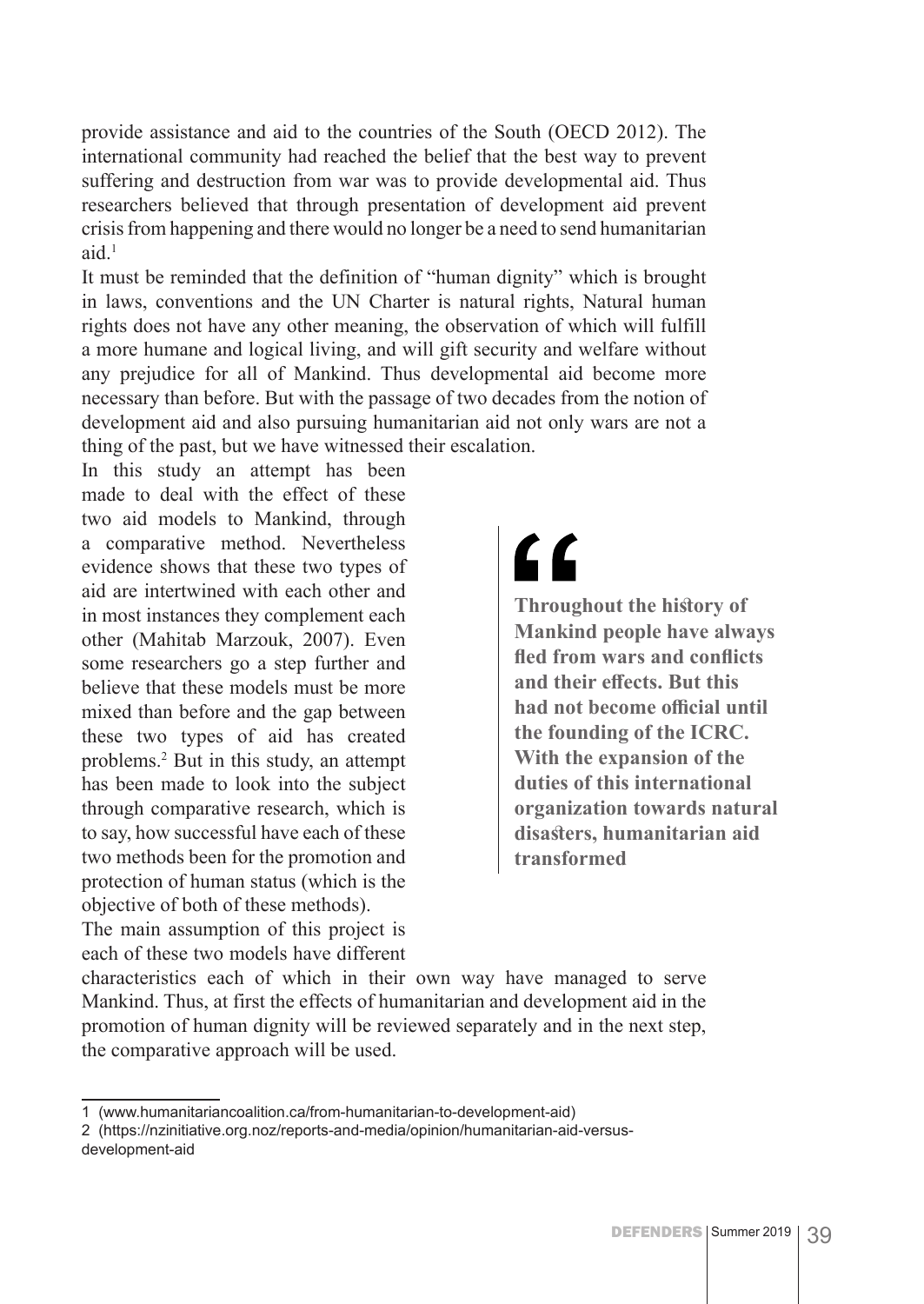#### **Humanitarian Aid**

Humanitarian aid is designed to save lives and alleviate suffering during and in the immediate aftermath of emergencies 3 .

As it can be seen from the above definition, the main objective of humanitarian aid is the protection of people's lives. Thus, both in natural disasters and armed conflicts humanitarian aid rushes towards humanitarian assistance. A large volume of these types of aids are given by developed countries during crises to countries in crisis. Of course it is not just developing countries that need these types of aids, but any state during emergency situations needs these types of support; because no state has the ability and capacity to foresee all natural and unnatural disasters' occurrence. Humanitarian aid usually takes place within

> a short period of time and thematically. Thus the basis of international cooperation does not become very deep.

#### **Development Aid**

Development aid responds to ongoing structural issues, particularly systemic poverty, that may hinder economic, institutional and social development in any given society, and assists in building capacity to ensure resilient communities and sustainable livelihood.4

Also, the activities of organizations who present development aid during the time mentioned above is very extensive. The cooperation period during these aids is usually longer than humanitarian aid, and in fact the time period of these aids depends on the contents of the

agreements between countries accepting aid and those providing aid. In this regard it must be said that development aid is provided for various objectives, according to WTO figures, in 2008 more than 80 percent of countries who provided development aid, said their intentions were humanitarian sentiments.<sup>5</sup> This is while studies conducted in 2004 showed that the first reason for rich governments' sending development aid was selfinterest, and the second reason was humanitarian duties (German Marshall Fund Trade and Poverty Reduction Survey Report, 2007).

It is natural that this fact gives countries of the North an open hand for political approach with the critical matter of development aid which has been deemed their duty by the UN and in the framework of the UN Charter. Almost all

**As it can be seen from the above definition, the main objective of humanitarian aid is the protection of people's lives. Thus, both in natural disasters and armed conflicts humanitarian aid rushes towards humanitarian assistance**

"

<sup>3</sup> www.definitions.net/definition/humanitarian+aid

<sup>4 (</sup>www.definitions.net/definition/development+aid)

<sup>5 (</sup>www.worldpublicopinion.org/2008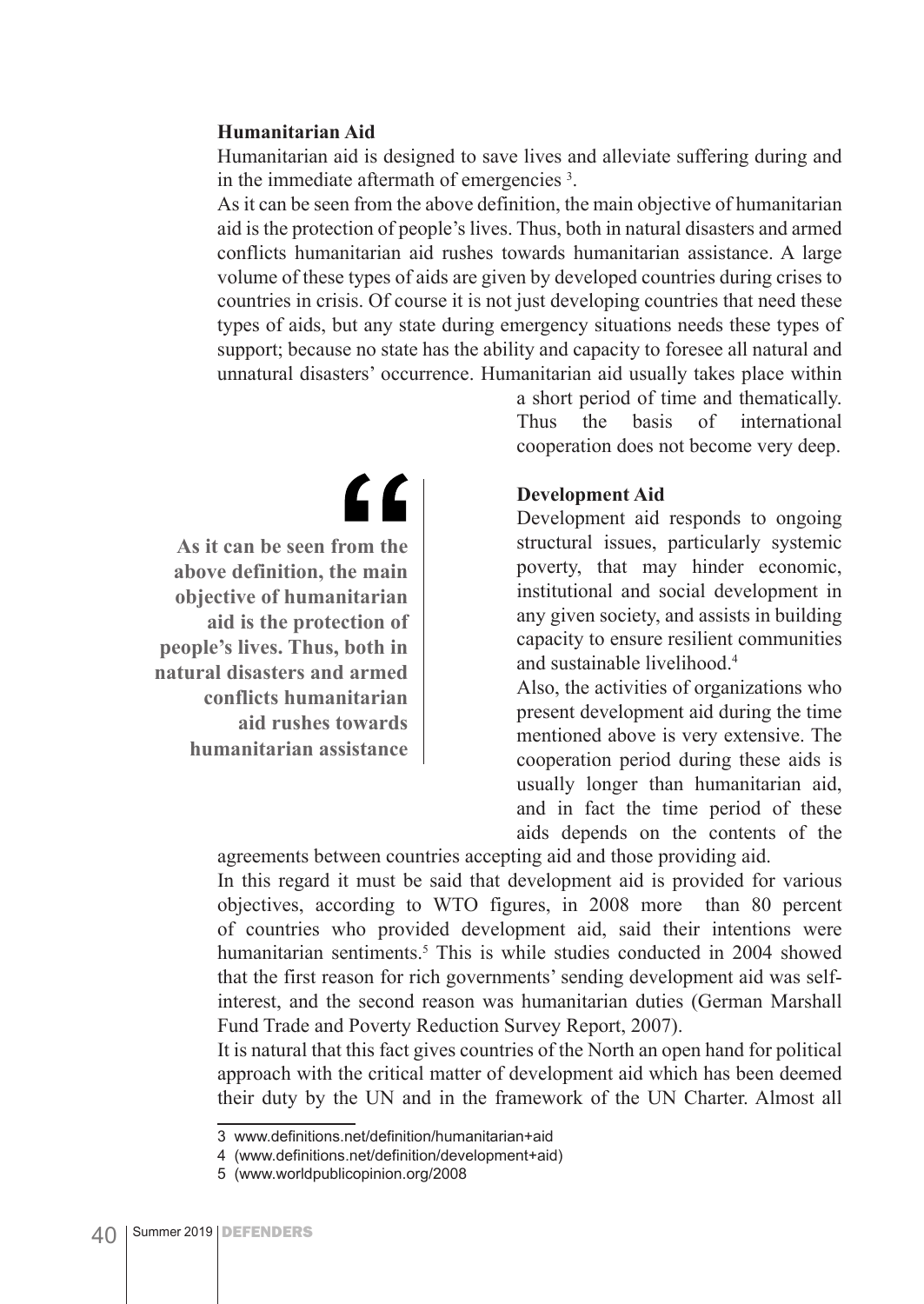developed countries state that they support the development of the countries of the South. They claim that the development of these countries not only is their human duty, but believe that their development will expand the global trade and create stability and security in the international community. Furthermore, these development aids cause the spread of democracy and a method for the fight against international terrorism, but in practice in most instances, concepts such as democracy, human rights and fight against corruption become a tool for superpowers to put pressure on other governments. The clearest of examples are the US imposed unilateral sanctions against Iran in the Middle East which prevents Iran from accessing international assistance in the fight against drugs, climate change and other development and humanitarian aid projects.

Furthermore, in the recent years the international community has seen a new phenomenon, where not only countries of the North but other countries who are not fully developed take steps in providing development aid. Just as the researchers of the book "Why Do Countries Become Donors?" have studies in fact the concept of development aids has been exploited by countries (Nilima Gulrajani and Liam Swiss, 2017). Because these countries do not have high level technology, social education, medical services etc. and are even one of the main accused of violation of human rights and dignity. Nevertheless, through payments of large sums of money they try to mend their global image and this is another example of the double-standard behaviour of countries in development aid.

## <u>"</u>

**Because these countries do not have high level technology, social education, medical services etc. and are even one of the main accused of violation of human rights and dignity**

One of the fundamental problems in development aid is that its technical structure is not designed and defined in a way in order to prevent wars. Thus, some scholars argue that foreign aid does harm than good to developing countries contending that foreign aid is not an effective tool for growth and development. ( Peter Boone,1996, pp. 289–329)Additionally, it is argued that it creates dependency, keeps authoritarian governments in power and encourages corruption. Dambisa Moyo argues that aid has been a disaster for Africa. ( Dambisa Moyo, 2009, pp. 1–5) For Moyo, the notion that aid brings growth is a "myth" as aid has been and continues to be, an unmitigated political, economic and humanitarian disaster" for most developing countries. The weak points in the development aid model are not limited to political security, but it also includes the economic field, because some economists argue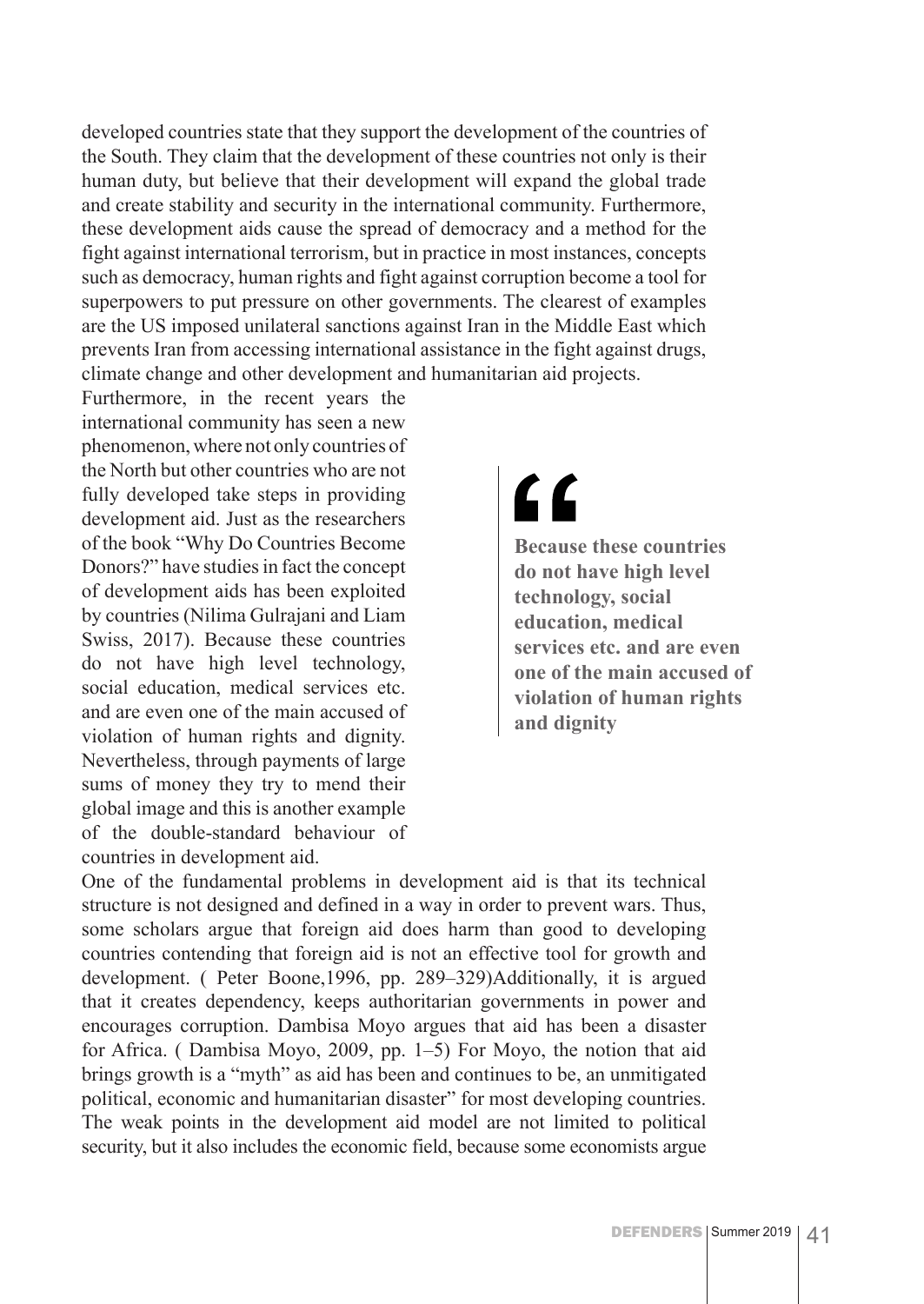that aid is only effective in a good macroeconomic policy environment . 6 In fact, evidence lies in total contradiction with the main objective of the said plan, because they have not managed to create the necessary infrastructures and also the economy of the country accepting aid becomes dependent on development aid donor countries and are more vulnerable from outside their national economic system, because large investments are not made in the infrastructures of the development aid accepting countries, and attention is made only on the surface of the economic-social structure, which is a reminder of the colonialism period (Ali Mohamed Farah, 2018, pp15).

#### **Comparison of Humanitarian Aid with Development Aid**

" **At the same time, the number of personnel the organizations maintain in the field varies substantially**

Following the 1970s and 80s, development aid providing organizations very quickly and without conditions grew. They ignored many of the mechanisms of the previous years (Slim, 2000, 220pp). But humanitarian aid organizations have been formed in accordance with international law, the Universal Declaration of Human Rights, Geneva Four Convention (1949) and a large number of international conventions and covenants. This is while almost all development aid presenting organizations refer to the following 1992 convention (see Global Trend 2000, 1999).

At the same time, the number of personnel the organizations maintain in the field varies substantially. The large international NGOs easily reach

numbers in the hundreds if not thousands. One typical difference between aid and development organizations is that the former works in larger, specialized teams, while the latter often send single experts to work as consultants in a local environment. These single experts are typically Northerners sent to the South, although some organization (e.g. United Nations Volunteers) try successfully to avoid such a relationship that prompts images of colonial times.7

Dambisa Moyo, a Zambian-born economist who has written extensively on the impact of foreign development aid on developing nations, argues that unlike humanitarian aid, which addresses a temporary spike in resource demand, development aid can lock impoverished nations into a never-ending cycle of corruption, disease, poverty and aid-dependency. In Moyo's own words: "[Development] aid has been, and continues to be, an unmitigated political,

<sup>6</sup> www.beyondintractability.org/essay/humanitarian\_aid

<sup>7 (</sup>www.humanitariancoalition.ca/from-humanitarian-to-development-aid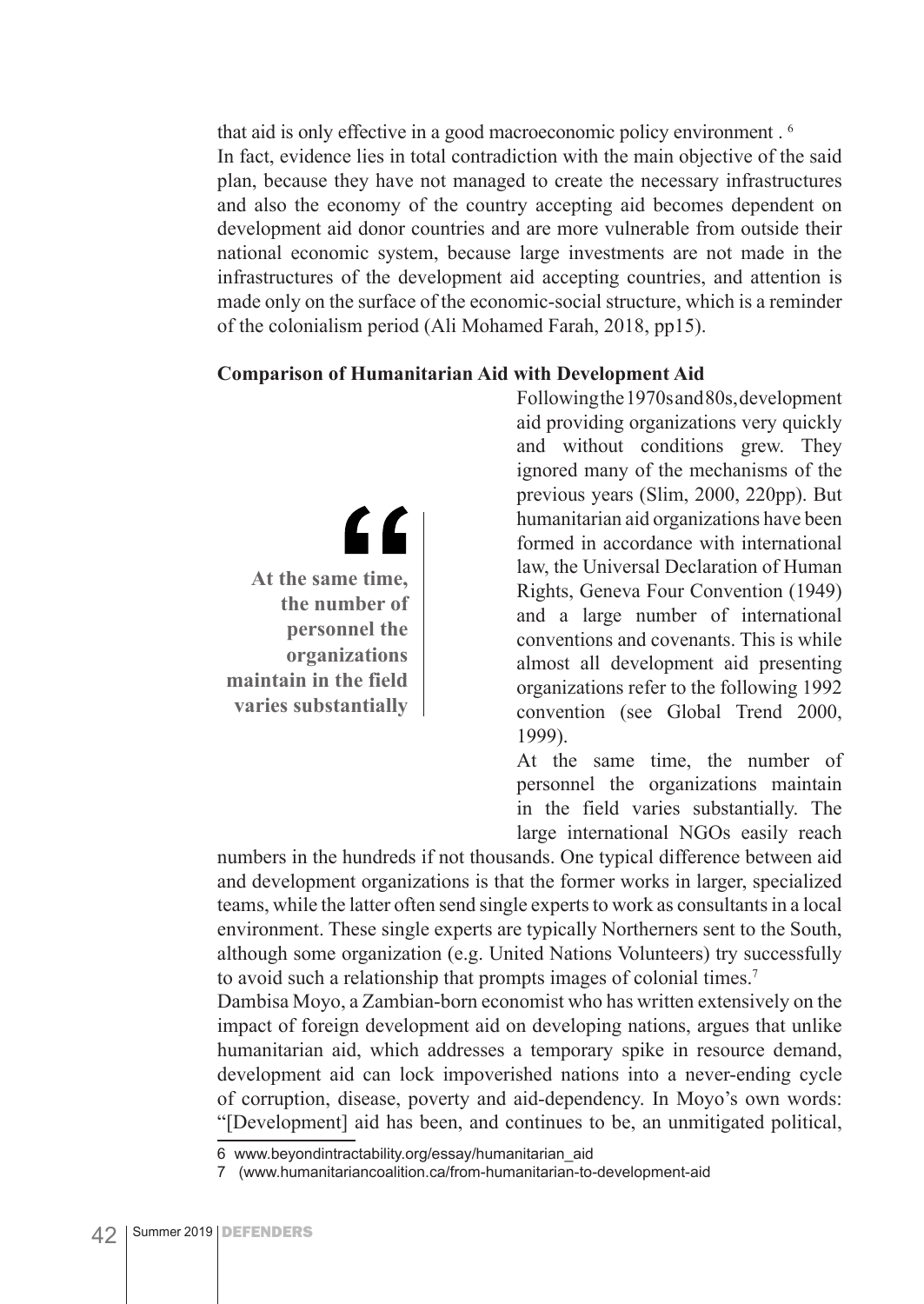economic, and humanitarian disaster for most parts of the developing world." (Khyaati Acharya, 22 November 2013)

In fact the said organizations have developed less, but based on the international economic structure they have not been able to increase their services quality and function and cause fundamental changes in the development aid accepting countries (Stephen Browne, 1997, pp19-22).

Another point to note is that although humanitarian aid takes place in a certain time frame and is limited, but in spite of all the development aid that is provided by countries and NGOs for countries in need, on the scale there is still a big gap with the UN Millennium Goals.

In this study it is good for us to always remember that the range of activities

of these two types of international aids are different, because on one hand emergency aid provides relief to victims who are unable to deal on their own with the emergency situation - food, medical aid, shelter, etc. In a later stage, it might mean assistance with physical reconstruction, resettlement of refugees and reintegration of former combatants. And on the other hand, development cooperation entails many activities, for example: technological support, rural development, livelihood support projects and the like, which may have only an indirect impact on conflict. In regard to conflict and peace, some fields of activities for development organizations have been described by the OECD in their recommendations on conflict, peace and

## <u>"</u>

**Its clear example is the development aid the United States gave to Europe in the form of the Marshall Plan**

development co-operation. Thus it is predictable that they have different functions. In any event, one of the fundamental problems of development aid is that these types of aids (fully opposite humanitarian aid) are conflicted by accepting countries, because firstly from the political logic it is predictable that the cash assistance of another country, will bring about its economic and political presence in the governance sphere of the accepting country. Its clear example is the development aid the United States gave to Europe in the form of the Marshall Plan. Secondly, the shrewd behaviours of some organizations and countries providing development aid which in the scientific community is referred to as "organized hyporcricy" be reminded.<sup>8</sup>

Thirdly, to receive foreign aid some countries have set complex and difficult laws which in themselves prevent aid from developed countries to the country in need, such as the laws of Iran which condition the receiving of any foreign

8 https://nzinitiative.org.nz/reports-and-media/opinion/humanitarian-aid-versusdevelopment-aid/)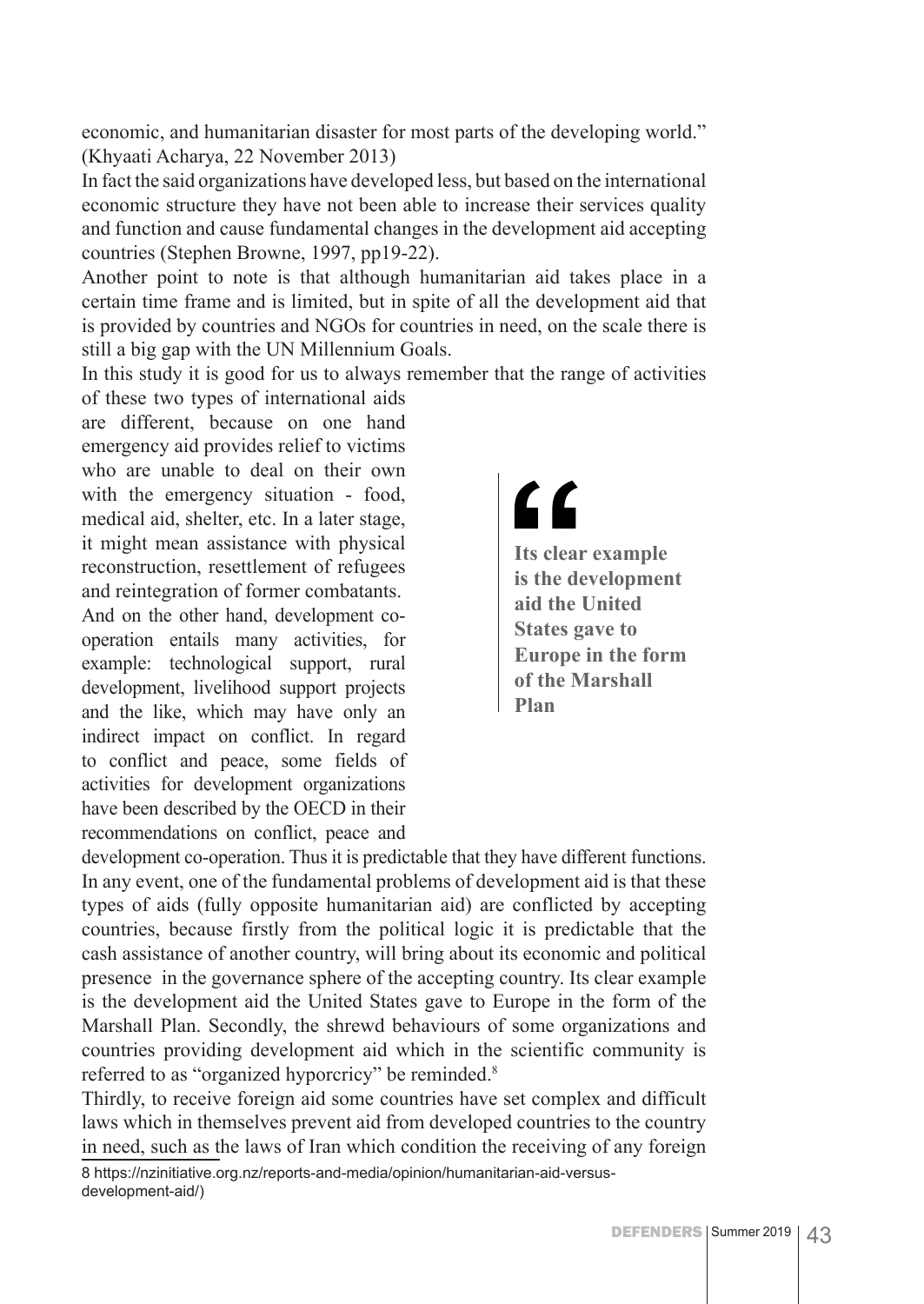aid to the submission of a draft by the government and its ratification by the parliament. This is while humanitarian aid does not face the same problems, and is provided per case and speed compared to development aid.

#### **Conclusion**

As observed, the humanitarian aid model is very simple, fast and clear, but its implementation method had structural problems. Opposed to this, development aid is very complex, lengthy and conditional to a contract between parties, which itself in many instances gets selective, political and profit seeking approaches of the aid providing countries in their main objective which is sending services to people in need and raise the living quality of humanity has been left behind.

It is recommended that in the organizational structure and or allocation structure of development and humanitarian aid, the UN is significant more than before and in a way these procedures must be reviewed so that outbreaks of wars and or their prolonging and the double-standard behaviours of governments are prevented.

#### **Sources**

OECD Insights: From Aid to Development, "What is aid?", 2012 www.humanitariancoalition.ca/from-humanitarian-to-development-aid Mahitab Marzouk, Humanitarian relief versus Developmental effort, December 2007 https://nzinitiative.org.nz/reports-and-media/opinion/humanitarian-aid-versus-development-aid/ www.definitions.net/definition/Humanitarian+aid https://www.beyondintractability.org/essay/humanitarian\_aid www.definitions.net/definition/development+aid www.WorldPublicOpinion.org/2008 German Marshall Fund Trade and Poverty Reduction Survey report, 2007 www.humanitariancoalition.ca/from-humanitarian-to-development-aid www.cfr.org/public opinion, Chapter 7: World Opinion on Economic Development and Humanitarian Aid Nilima Gulrajani and Liam Swiss "Why do countries become donors?", march, 2017 Peter Boone, "Politics and the Effectiveness of Foreign Aid", European Economic Review, Vol. 40, No.2, 1996, pp. 289–329 Dambisa Moyo, "Why Foreign Aid Is Hurting Africa", The Wall Street Journal, 2009, pp. 1–5 Ali Mohamed FARAH, Murat ÖNDER, Emrah AYHAN, "How Foreign Aid Affect Developing Countries: The Case of Ethiopia", April 2018, pp15-18 Slim pier, Development Aid Organisation, 2000,220 pp Global Trends 2000, 1999 Stephen Browne, The Rise and Fall of Development Aid, UNDP,1997, pp19-22 Khyaati Acharya, Humanitarian aid versus development aid, Insights Newsletter, 22 November 2013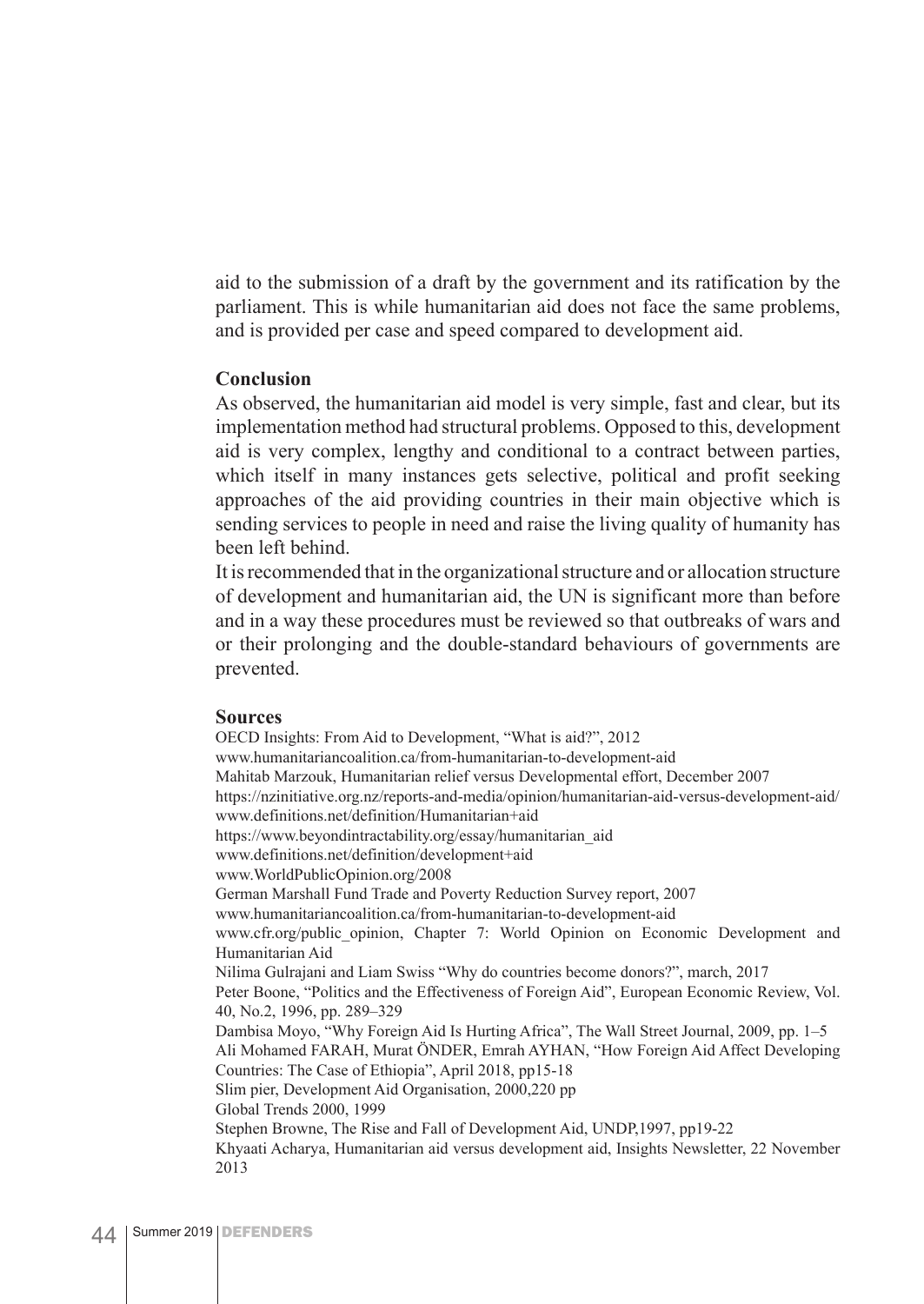### **Review of New Challenges and Solutions for the Improvement of Humanitarian Aid**



By: Farzaneh Mostofifar PHD candidate for international Relations 

In today's world we witness that obstacles in the way of access to humanitarian aid have turned into an international challenge. Therefore the n today's world we witness that obstacles in the way of access to need for identification and analysis of these obstacles for the protection of Mankind which is one of the humanitarian objectives is vital. Therefore, the main question is what are limitations and obstacles – be they international or national – in the way of relief operations during natural disasters influenced by?

Our initial assumption is in view of the approval of the country targeted for receiving humanitarian aid, is conditional challenges in the way of provision of humanitarian aid during natural disasters as a result of internal issues (failure to intervene principle) and legal issues (protection responsibility. With the study of new cases such as humanitarian aid for a country under economic sanctions, as well as traditional challenges, we see the appearance of new challenges. Based on the country under sanctions in various aspects is similar to having war conditions. This is while humanitarian aid to country under sanction do not full under humanitarian law (international humanitarian law, conventions and Geneva Four Convention) which are pertinent during war, and furthermore the situation is not like normal conditions (peace conditions) where aid is freely supplied. What we are reviewing in this article is the presentation of a picture of these complex conditions so that suitable solutions are also thought of.

Ultimately we reach the conclusion that respect to existing humanitarian principles and teaching of these principles, effective definition of principles and in instance the adoption of new laws according to conditions and enjoyment of humanitarian diplomacy will result in the protection of Mankind and further access to humanitarian aid during special conditions.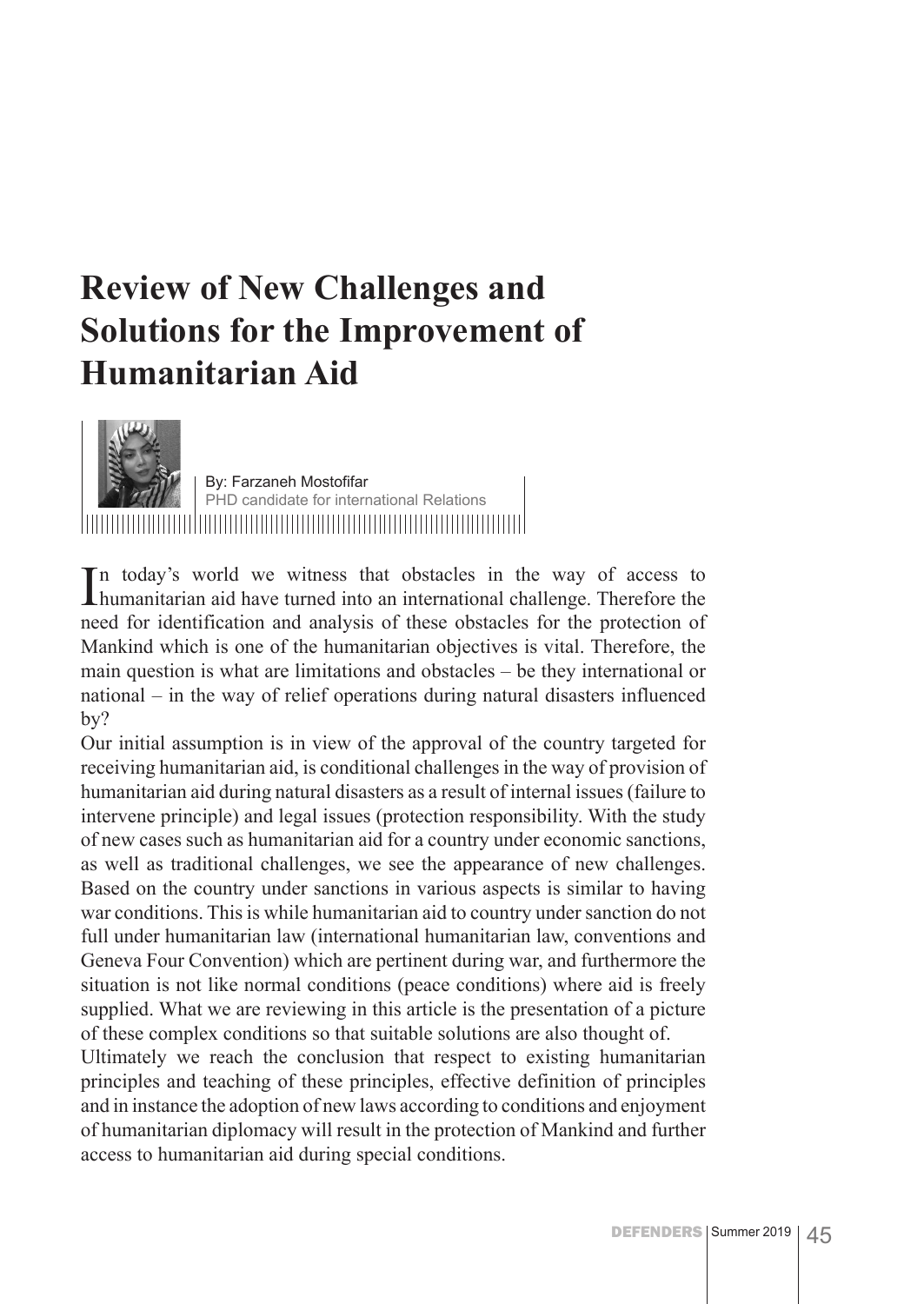#### **Introduction**

Today the provision of humanitarian aid during various national and international armed conflicts and natural disasters to respond to the extensive human needs is commonplace. Nonetheless, the provision of these aids during natural disasters is not as easy as humanitarian aid in war conditions.(A/63/10, 2008: para 228)<sup> $1$ </sup>

The current global humanitarian system is widely acknowledged as no longer being fit for purpose. As natural disasters and internal conflicts increase over the years, there is a corresponding increase in the number of actors involved in humanitarian assistance and disaster relief [HADR]. However, the growth in the number of actors has not translated into increased effectiveness and

> efficiency in HADR operations. The lack of coordination among the various actors is one of the key identified problems which has resulted in unnecessary duplicity of effort, wastage of resources, tensions among various parties involved, and delays in ensuring timely relief to affected populations. Different actors have competing agendas and biases, despite having the stated common goal to deliver humanitarian assistance to those in need.  $2$

> Nevertheless, while in war conditions aid to the victims in accordance with international laws is done with further ease, there are no similar laws for natural disaster conditions, and this itself brings about challenges in the provision of humanitarian aid.

#### **Challenges in the way of humanitarian aid during war**

One of the most fundamental challenges during armed conflict is doublestandard positions and politicization in provision of humanitarian aid. A lot of these conditions are in the hands of politicians, where counter-humanitarian activities below can be pointed out:

**One of the most fundamental challenges during armed conflict is doublestandard positions and politicization in provision of humanitarian aid**

<u>"</u>

<sup>1</sup> https://books.google.com/books?id =FuwkAwAAQBAJ&pg=PA189&lpg =PA189&dq=)A/63/10,+2008:+para+228&source

<sup>=</sup>bl&ots=5X1Drwplq5&sig=ACfU3U08-h3hNTz\_bvUWZAZltqbgxT4e1A&hl=en&sa

<sup>=</sup>X&ved=2ahUKEwj16LnonfXiAhVDURUIHXa4CBEQ6AEwAHoECAgQAQ#v=onepage&q=) A%2F63%2F10%2C%202008%3A%20para%20228&f=false

<sup>2</sup> https://reliefweb.int/report/world/roundtable-challenges-humanitarian-assistance-anddisaster-relief-asia-pacific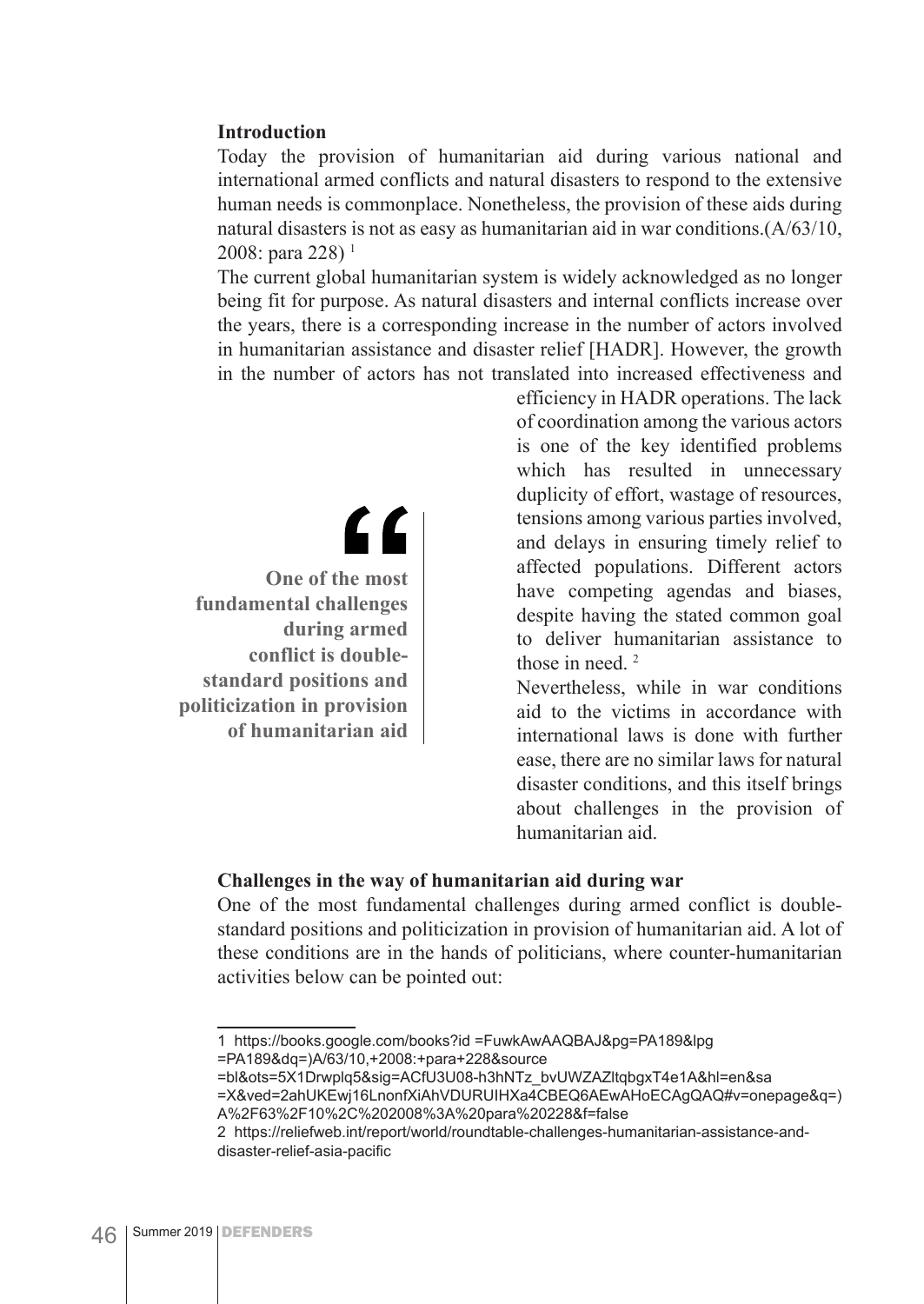#### **Counter-humanitarianism as criminality**

The most visible form of counter-humanitarianism today is in Yemen. Since 2015 a proxy war, a near-total economic blockade and the obstruction of relief efforts, driven by Saudi Arabia and its Gulf allies, have left 24 million people in need of aid.

#### **Counter-humanitarianism as a trump card**

In the US, President Trump is using counter-humanitarian practices to fuel anti-immigration sentiment and gain political advantage.

His separation of 2,654 children from their families at the US's southern border last spring directly contravened global and national refugee and antihuman trafficking conventions.

His counter-factual narrative regarding crisis-level rises in cross-border movements and the 'illegal' status of Central American arrivals also gained traction, despite the fact that Central Americans have a legal right to seek and apply for asylum.

#### **Counter-humanitarianism as nationalism**

Whether it's the long-standing abuses against the Rohingya in Rakhine State or the long-simmering borderland conflict in Kachin province, the government of Myanmar and its army have used the denial of humanitarian assistance at the expense of the protections and rights of its minority communities.3

### <u>"</u>

**In the US, President Trump is using counter-humanitarian practices to fuel antiimmigration sentiment and gain political advantage**

Although the abovementioned challenges, the presentation of humanitarian aid are within the framework of humanitarian law and Geneva Four Conventions and Additional Protocols, but the presentation of aid in each situation is faced with very difficult situations.

#### **Challenges in the way of humanitarian aid in natural disasters**

Presentation of humanitarian aid during natural disasters is not subject to legislated law. This, alongside the nonintervention principle and the governance principle which are two internationally recognized principles and result in the acceptance of humanitarian aid receiving country, result in the appearance of challenges in the way of presentation of humanitarian aid during natural disasters.(ERIC ADJEI, 2005: 2)

<sup>3</sup> https://www.odi.org/blogs/10721-2019s-biggest-challenge-humanitarian-sell-out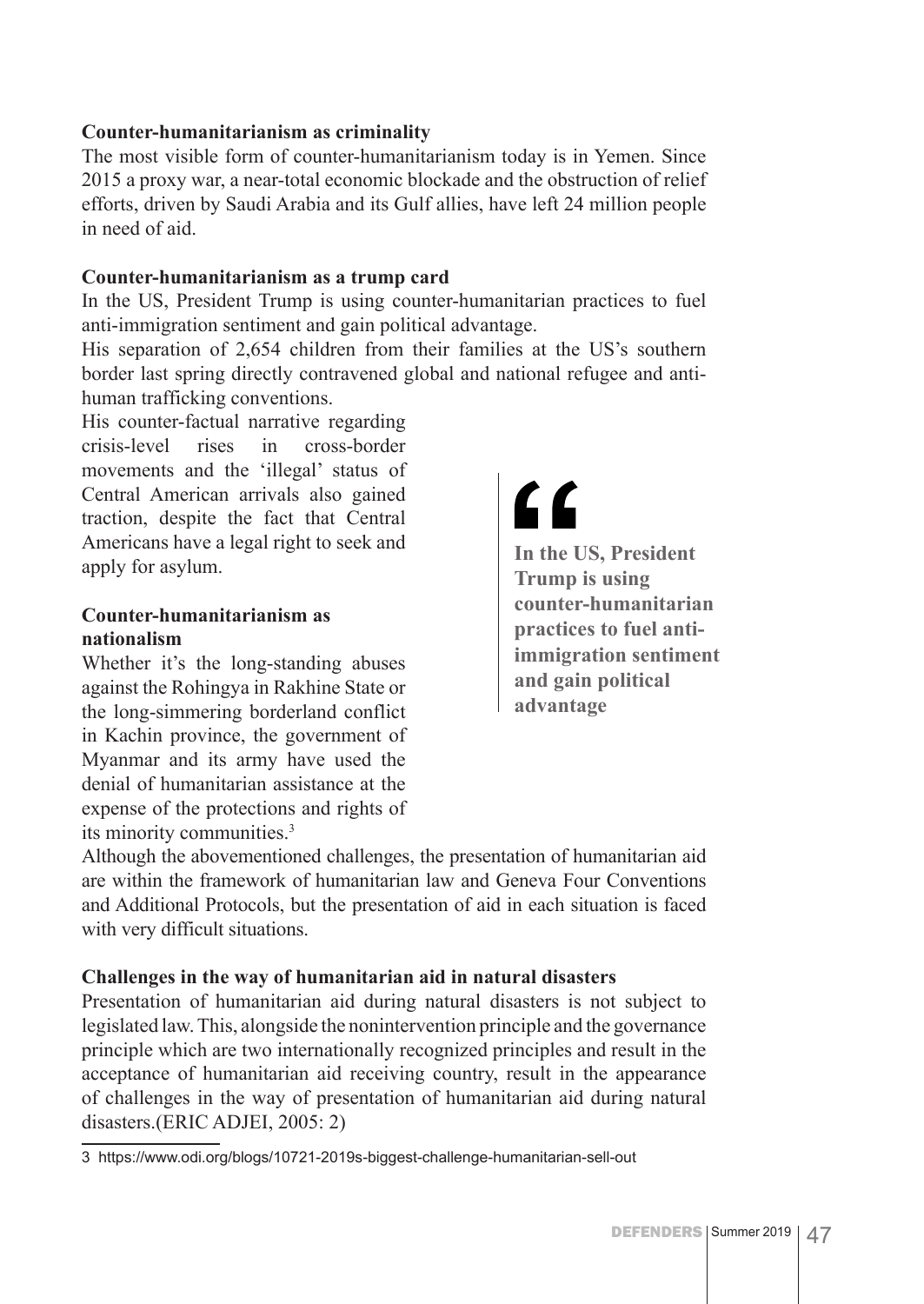The principle of "non-intervention" in internal affairs of countries is one of the fundamental principles of international law upon which, the countries are prohibited to intervene in the internal affairs of each other. Respecting this principle would result in the sovereignty and independence of the countries and also maintains international peace and security. The constituents of UN Charter attempted to prevent the governments from interfering in each other's affairs based on the principle of the "non-use of force"4

With regards to the occurrence of natural disasters, the principle of nonintervention shows that the suffering country is free to adopt any measure to send aid and assistance to its citizens. Furthermore the outcome is that other countries do not have the right to unilaterally and without the approval or

> request of the affected country, provide aid. Provision of aid to them must be done within the framework of the cooperation with the affected country. (A/CN.4/629,2010: para 74)

> According to the Mohonk Criteria for Humanitarian Assistance Complex Emergencies<sup>5</sup>, the principle of nonintervention like the principle of governance, must not disrupt the provision of humanitarian aid.

> Nonetheless, with regards to humanitarian action during armed conflict, international humanitarian law is based on human and neutrality principles and often with the use of conventions and Geneva Conventions and 1997 and 2005 Additional Protocols and international customary law, include

principles for support for humanitarian aid during armed conflict.(HIDER, 2013:6)

This is while as it has been stated in the year 2000 Natural Disasters Report, in the event of the occurrence of natural disasters, in spite of the existence of a number of treaties for aid provision during natural disasters, there is still no specific legal framework for aid provision and support for victims and reduction of the destructive effects of these disasters, and humanitarian actions in provision of aid during natural disasters has not been in proportion with the advancement of international law in many other areas and including international humanitarian law with regards to armed conflicts.(WORLD

5 https://www.researchgate.net/publication/236802266\_The\_Mohonk\_Criteria\_for\_

Humanitarian Assistance in Complex Emergencies Task Force on Ethical and Legal

Issues\_in\_Humanitarian\_Assistance

" **With regards to the occurrence of natural disasters, the** 

**principle of nonintervention shows that the suffering country is free to adopt any measure to send aid and assistance to its citizens**

<sup>4</sup> http://prb.iauctb.ac.ir/article\_524477.html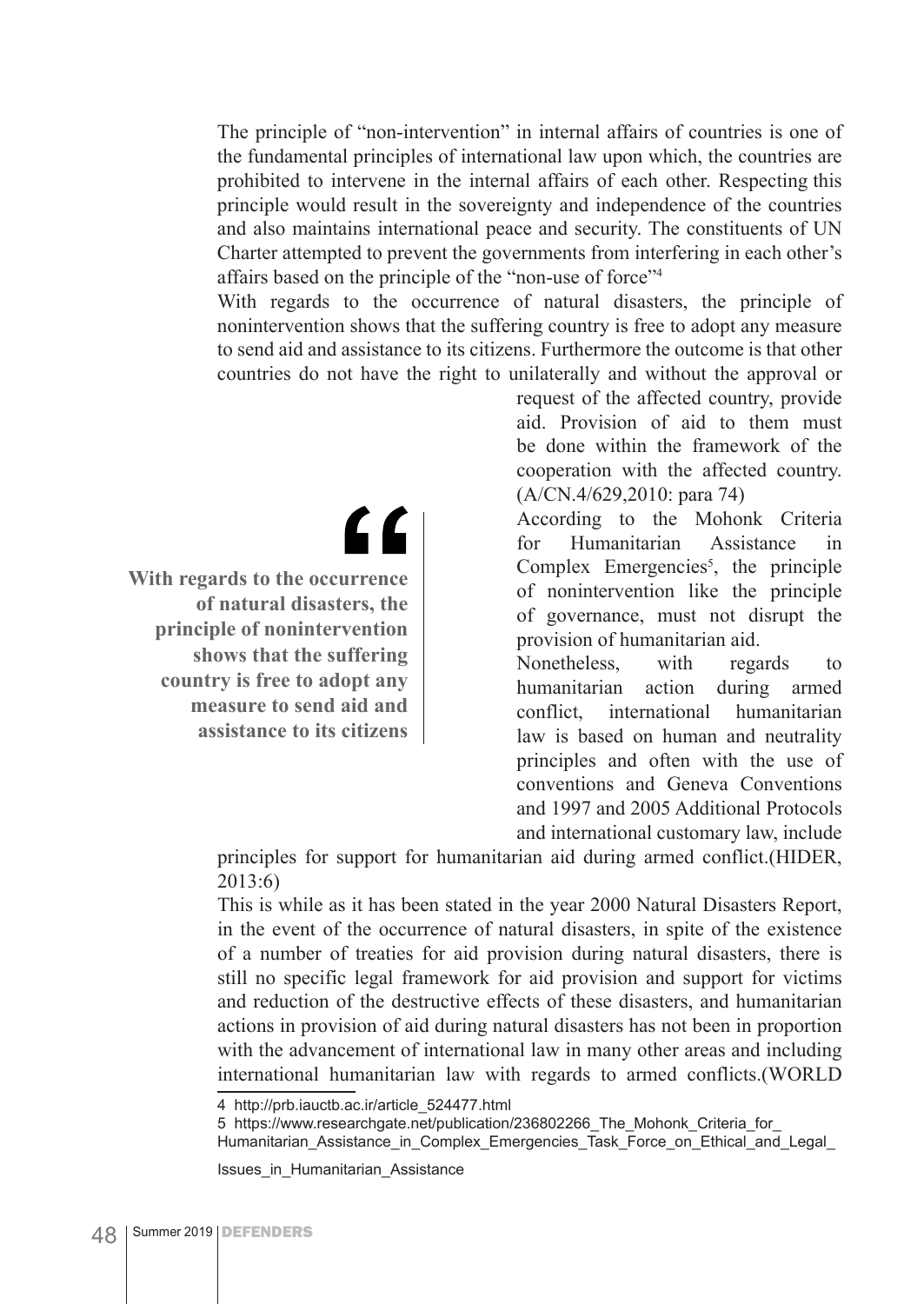disaster report 2000:147) 6

Efforts for the adoption of humanitarian laws during natural disasters has resulted in the International Disaster Responsible Law's adoption.

International disaster relief law (IDRL) is an emerging area of international law designed specifically to improve the humanitarian response to natural disasters. It thus fills both a gap and a need, given the focus of IHL upon conflict situations and the increasing frequency and impact of natural disasters. In a process led by the IFRC, IDRL draws on existing law, rules, principles and guidance. It aims to contribute to a more effective oversight and regulation of the disaster response by local authorities while pushing towards more effective and accountable relief efforts. 7

Recent experience has shown that even the best prepared governments may need international support when a major disasters strike. Unfortunately, few governments have adequate systems in place to facilitate and regulate outside relief.

After years of intensive research and consultations on problems and best practice in the regulation of international disaster relief, the IFRC spearheaded negotiations to develop a new set of international guidelines to help governments strengthen their domestic laws and policies.

On 30 November 2007, the state parties to the Geneva Conventions and the International Red Cross Red Crescent Movement unanimously adopted the

## <u>"</u>

**The IDRL Guidelines are meant to assist governments to become better prepared for the common legal problems in international response operations**

"Guidelines for the domestic facilitation and regulation of international disaster relief and initial recovery assistance" (also known as the "IDRL Guidelines") at the 30th International Conference of the Movement. In 2008, the UN General Assembly adopted three resolutions (Res. 63/139 63/141, and  $63/137$ ) <sup>8</sup> encouraging states to make use of them.

<sup>6</sup> https://www.google.co.uk/url?sa=t&rct=j&q=&esrc=s&source=web&cd=1&cad=rja&uact=8 &ved=2ahUKEwi8o-jfl\_XiAhVjqHEKHSzlA10QFjAAegQIABAC&url=https%3A%2F%2Fwww. ifrc.org%2FGlobal%2FPublications%2Fdisasters%2FWDR%2F9000-WDR2000. pdf&usg=AOvVaw22IBAAjx2JhruzIDUKhZkf

<sup>7</sup> https://phap.org/PHAP/Sector\_Monitoring/Themes/Law\_and\_protection/IDRL/PHAP/ Themes/IDRL.asp

<sup>8</sup> https://books.google.com/books?id=YKLF\_j

RgdgC&pg=PA94&lpg=PA94&dq=Res.+63/139+63/141,+and+63/137)&source

<sup>=</sup>bl&ots =AoRx5yKk6x&sig =ACfU3U1aGeLwFlb\_Y6iqXXzCZlWKy\_fL\_w&hl=en&sa

<sup>=</sup>X&ved =2ahUKEwjGiqPVmPXiAhUjUxUIHQBUCPAQ6AEwAnoECAkQAQ#v

<sup>=</sup>onepage&q=Res.%2063%2F139%2063%2F141%2C%20and%2063%2F137)&f=false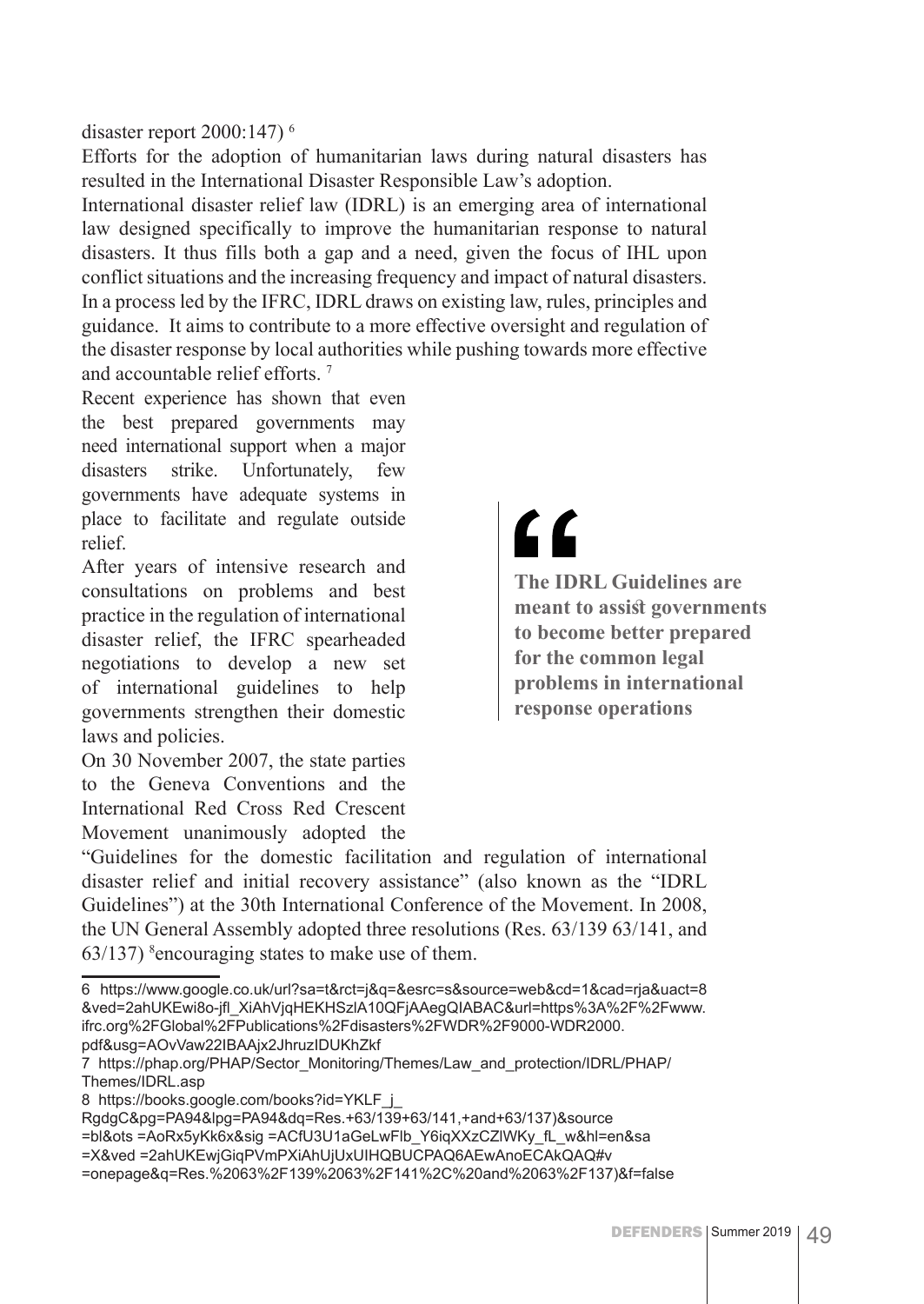The IDRL Guidelines are meant to assist governments to become better prepared for the common legal problems in international response operations. Using the Guidelines, governments can avoid needless delays in the dissemination of humanitarian relief while at the same time ensuring better coordination and quality of the assistance provided.<sup>9</sup>

#### **Challenges in the way of humanitarian aid in special conditions**

Unilateral coercive measures against a country with direct effects on the economic, health and hygiene conditions of the people of the sanctions targeted country, results in the violation of human rights. This fact has been stressed in many UN international documents such as the UN Special Rapporteur on Unilateral

 $\epsilon$ 

**Unilateral coercive measures against a country with direct effects on the economic, health and hygiene conditions of the people of the sanctions targeted country, results in the violation of human rights**

Coercive Measures reports. Complex and difficult conditions due to sanctions which affect all financial transactions, affect the imports and exports of goods. When the negative effects of these measures show themselves during natural disasters and affect international humanitarian aid and assistance, the issue turns into a grave human rights violation. In view of the aforementioned two conditions, do not fit into humanitarian aid during conflict and also humanitarian aid during peace, these conditions are called special conditions.

The country target of sanctions is in special conditions. In various aspects it has similarities with war conditions. This is while humanitarian aid to the country target of sanctions do not abide by humanitarian law (humanitarian law,

Geneva Four Conventions) which are pertinent during war. Furthermore, the situation is not like normal conditions (peace conditions) where aid is sent freely. This is while, the officials of the country imposing the sanctions (the United States) have stressed on no restrictions on humanitarian aid, but what takes place in practice, based on humanitarian law organizations such as ICRC and Red Crescent Society, the lack of the transfer of financial aid have also been a challenge in the way of non-financial aid.10 This double-standard in remarks

<sup>9</sup> https://www.ifrc.org/en/what-we-do/disaster-law/about-disaster -law/international-disasterresponse-laws-rules -and-principles/idrl-guidelines/

<sup>10</sup> https://www.globalpolicy.org/global-taxes/42501-the-adverse-consequences-ofeconomic-sanctions.html

https://www.washingtonpost.com/world/middle\_east/fresh -sanctions-on-iran-are-already -choking -off-medicine-imports -economists-say/2018/11/17/c94ce574-e763-11e8-8449- 1ff263609a31\_story.html

http://www.bbc.com/persian/blog-viewpoints-47909336

https://www.nytimes.com/2019/04/02/world/middleeast/iran-floods-trump-sanctions.html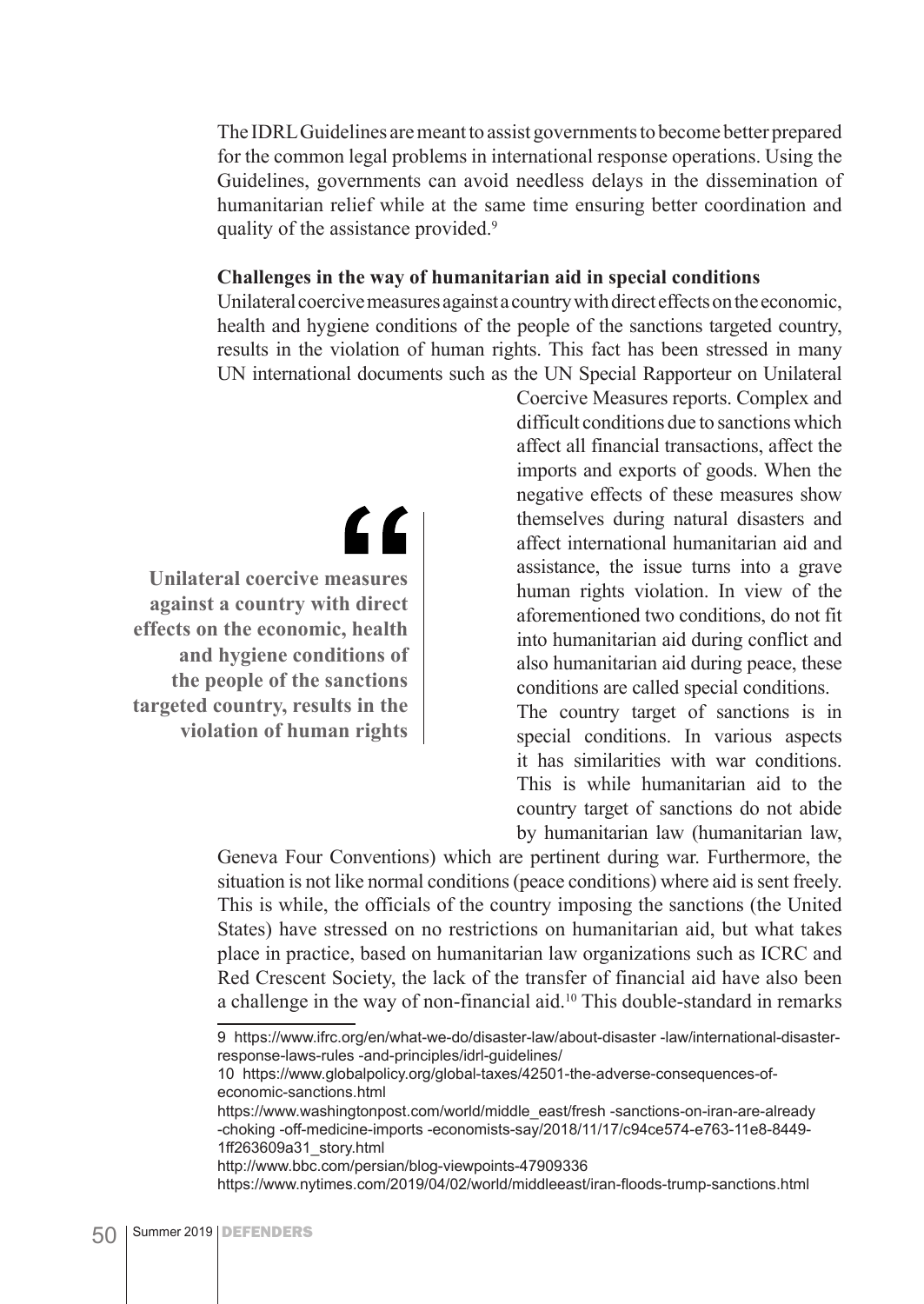and practice add complexity to special conditions and make it more difficult to come up with solutions to remove obstacles.

#### **Conclusion**

By reviewing the three conditions: conflict, peace and special conditions in sending humanitarian aid we can see an overall challenge.

One of the most challenges to humanitarian action depend in part on how you define humanitarian action. There is no single definition, and no one owns the concept. Humanitarian action is clearly to do with notions of man, and the value of humanity. If you define humanitarian action as mobilisation by human beings in response to the needless suffering of other human beings

for the sake of a common humanity, then humanitarian action becomes a small and limited ideology. It must be action oriented; it must be non-coercive; it must be provided solely for the benefit of those we seek to assist. But in addition, humanitarian action must demonstrate an ethic of restraint. Humanitarian action cannot be subordinated to political interests, military rationales or even socially progressive moves towards peace and democracy. These are different ideologies and actions. Humanitarian action is smaller, more precise, self-limiting but no less idealistic or important for that.<sup>11</sup>

Also as it has been stressed in this narrative, humanitarian aid is provide in two conditions of conflict and peace

## "

**By reviewing the three conditions: conflict, peace and special conditions in sending humanitarian aid we can see an overall challenge**

(natural disasters), each of which have their own specific laws and regulations. The complexity of today's human communities has brought about a condition which is outside of the said two conditions, and that is the occurrence of natural disasters in a country which is target of unilateral coercive measures. In the recent case, although countries that impose the sanctions claim that humanitarian targets are not included in sanctions but what we see in practice (thematic study of the recent floods in Iran) shows that humanitarian aid is directly affected by sanctions.

In today's world the ferocity and extent of armed conflicts and natural or manmade disasters increase on a daily basis. Accountability to these situations often is out of the control of the governments where these disasters take place, and furthermore, classic government diplomacy is a pivot and basis of the

<sup>11</sup> https://odihpn.org/magazine/the-challenges-to-humanitarian-action/